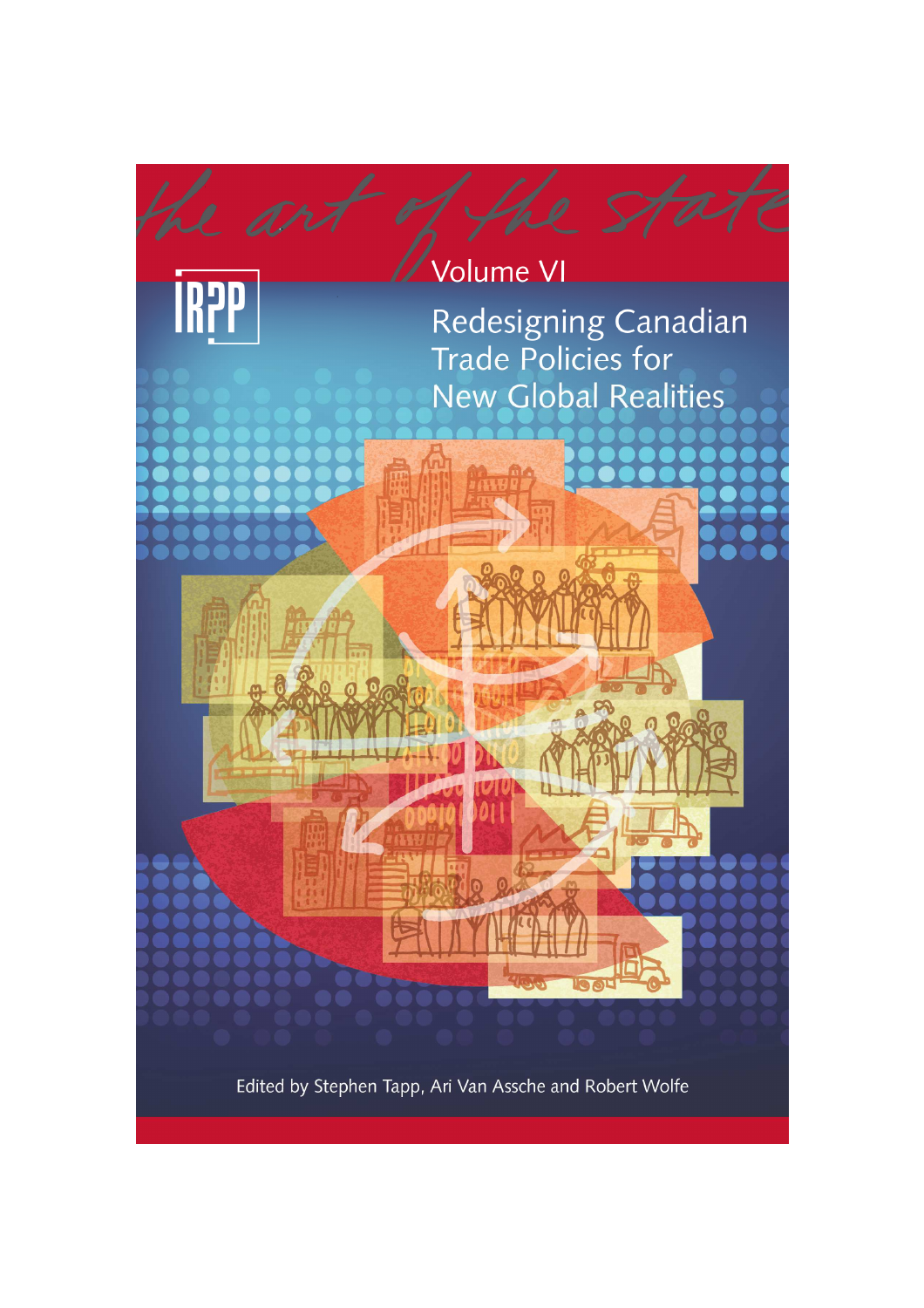# **About this chapter**

**Beverly Lapham** has been a professor in the Department of Economics at Queen's University since 1989. Her research fields include international trade, international macroeconomics, industrial organization and macroeconomics. She is particularly interested in exchange rate pass-through, the impact of international price differences, business cycles, retail industry adjustments and the productivity effects of international trade. She has been a co-editor of the *Canadian Journal of Economics* and an associate editor of the *Journal of International Economics*. She is a research associate at the Centre for International Price Research and has been a member of Statistics Canada's International Trade Advisory Committee.

*Redesigning Canadian Trade Policies for New Global Realities*, edited by Stephen Tapp, Ari Van Assche and Robert Wolfe, will be the sixth volume of The Art of the State. Thirty leading academics, government researchers, practitioners and stakeholders, from Canada and abroad, analyze how changes in global commerce, technology, and economic and geopolitical power are affecting Canada and its policy.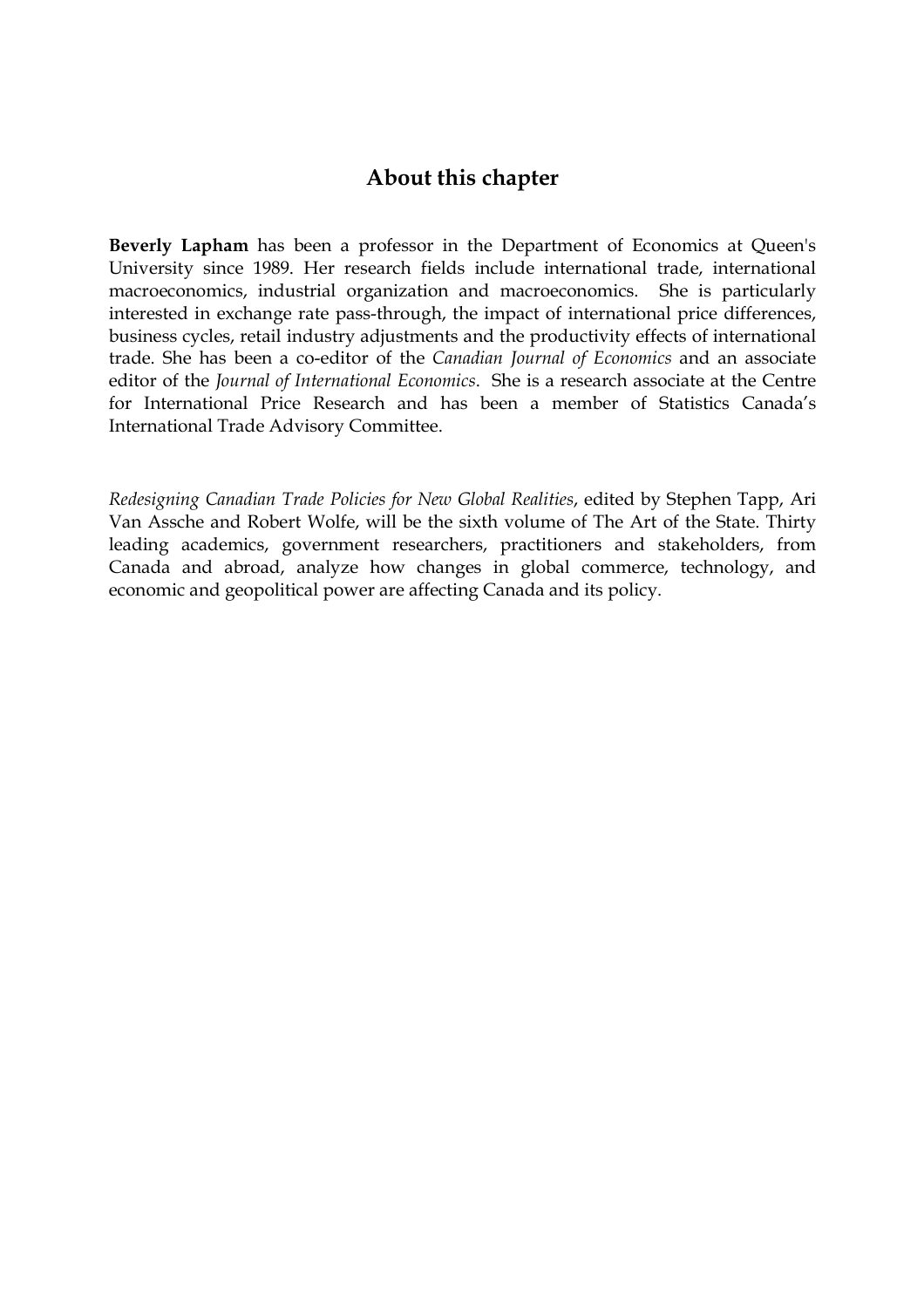# **Chapter summary**

Businesses vary in terms of their productivity and how they react to changes in the trading environment. These differences have long been recognized by researchers and policy-makers, but they have only recently been subjected to rigorous analysis. Since this analysis uses complex economic models, it is not generally well understood by nonspecialists. In this chapter Beverly Lapham (professor of economics at Queen's University) provides an accessible overview of recent developments in these theoretical trade models and explores some of their policy implications.

Lapham describes an important model developed by Marc Melitz that emphasizes firmlevel decisions and firm heterogeneity. The model's prediction that increased trade raises productivity is not new. What is new is its demonstration of how this occurs through differing responses to trade policy that shift the economy's resources from firms with lower productivity to those with higher productivity. This prediction and several others from the model have strong empirical support, including that exporters are larger and more productive than nonexporters.

The author also examines some recent extensions of the Melitz model that focus on, for example, how complementarities between importing and exporting increase a firm's productivity; the impact of trade on the labour market and the potential for increased wage inequality; the reinforcing link between trade and innovation; and the potential for trade to reduce the mark-ups of selling prices relative to production costs.

 These recent advances in trade theory offer governments the chance to improve economic performance, but this requires a new policy approach. This new approach, says Lapham, should include considering more broadly the impact of trade policies on potential (not only existing) traders and trade flows, and the distributional impacts of trade on firms and workers. Policy would also do well to lower the fixed costs of participating in international markets and to facilitate importing and exporting. As well, this new direction calls for greater coordination of traditional trade policies, such as tariffs and trade negotiations, and nontraditional policies, such as productivity, innovation, investment and industrial policy. It is also important to communicate the productivity benefits of trade to the general public. Finally, these new policy orientations demand new policy tools. The most essential is the increased use of firmlevel data to quantify differences across firms and to support policy decisions using firm-based trade models that capture the unique and important features of the Canadian economy.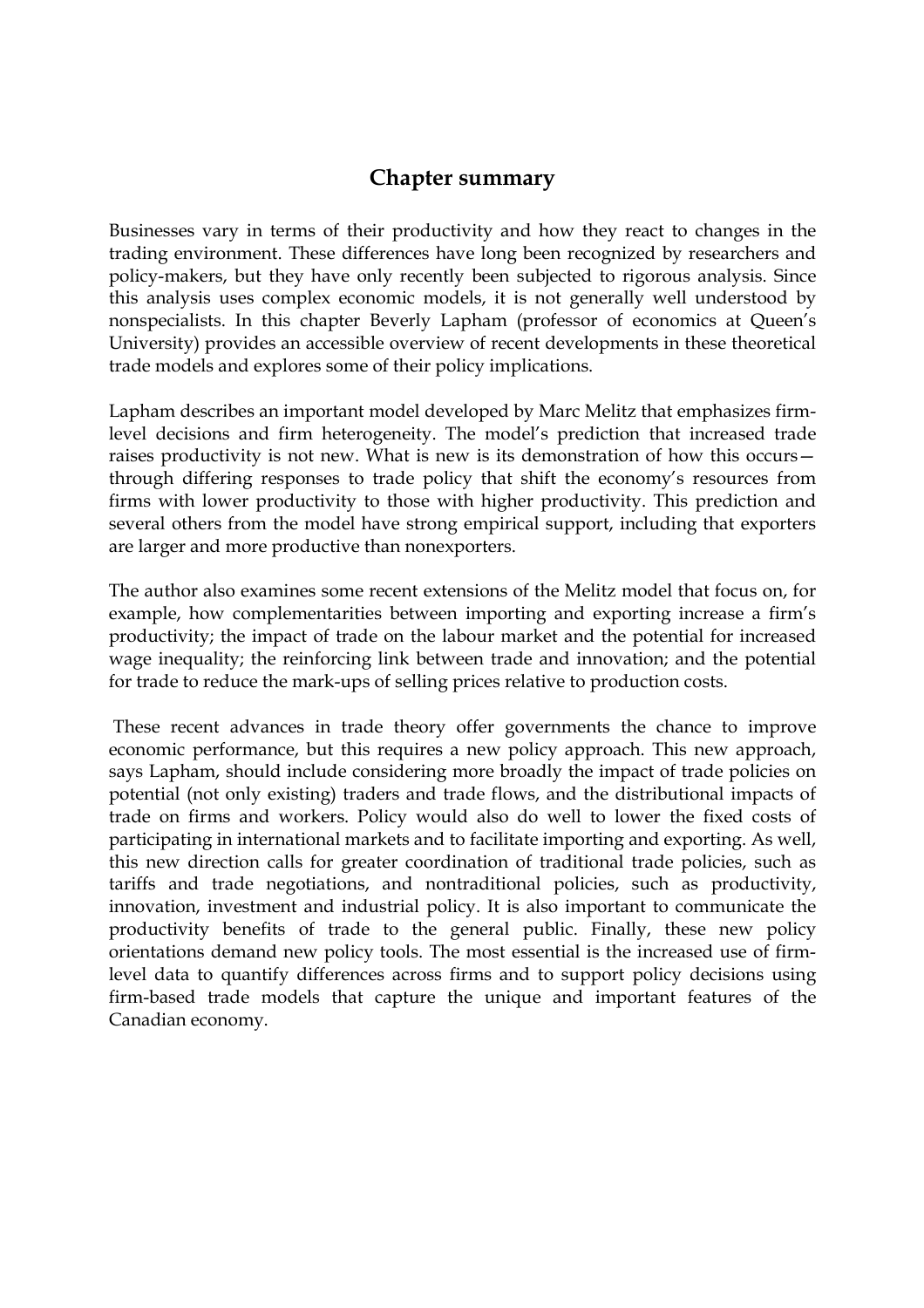# **Résumé de chapitre**

La productivité des entreprises et leur réaction aux changements de l'environnement commercial sont fort variées. Bien connues des chercheurs et des décideurs, ces différences font depuis peu l'objet d'une analyse plus rigoureuse. Cette analyse reposant toutefois sur des modèles économiques complexes, elle est généralement peu comprise dans les milieux non spécialisés. Beverly Lapham (professeure d'économie à l'Université Queen's) propose dans ce chapitre une description plus accessible de l'évolution récente de ces modèles théoriques et en examine certaines répercussions politiques.

Elle décrit notamment l'important modèle de Marc Melitz, qui met l'accent sur l'hétérogénéité et les décisions des entreprises. Ce modèle, selon lequel l'accroissement des échanges stimule la productivité, n'a rien de nouveau. Mais il en démontre de façon inédite le mécanisme : les réactions différentes aux politiques commerciales entraînent le transfert des ressources économiques vers des entreprises à forte productivité. Cette prédiction du modèle ainsi que plusieurs autres s'appuient sur de solides données empiriques, qui indiquent notamment que les entreprises exportatrices sont plus grandes et plus productives que les non-exportateurs.

Beverly Lapham examine aussi quelques prolongements récents du modèle de Melitz, centrés sur les points suivants : productivité accrue des entreprises qui combinent importations et exportations ; incidence du commerce sur le marché du travail et accentuation potentielle de l'inégalité salariales ; renforcement des liens entre commerce et innovation ; rôle éventuel du commerce dans la réduction des marges sur les prix de vente par rapport aux coûts de production.

Bien que ces avancées théoriques offrent aux gouvernements l'occasion d'améliorer la performance économique, seule une nouvelle approche leur permettra d'en tirer profit. Cette approche devrait notamment considérer de manière plus globale l'effet des politiques commerciales sur les négociants et les flux d'échanges potentiels (et non seulement existants), de même que l'incidence distributive du commerce sur les entreprises et les salariés. Il serait aussi utile de faire réduire les coûts fixes liés à la participation aux marchés internationaux et de faciliter les importations comme les exportations. Cette réorientation nécessiterait toutefois de mieux coordonner les politiques traditionnelles (ayant trait, par exemple, aux négociations tarifaires et commerciales) et les nouvelles initiatives, entre autres en matière de productivité, d'innovation, d'investissement et de politique industrielle. Il faudrait également faire valoir auprès du public les gains de productivité découlant du commerce. Enfin, puisque toute réorientation nécessite de nouveaux outils, il serait essentiel d'utiliser plus largement les données des entreprises pour mesurer ce qui les différencie, et d'appuyer toute décision en matière de politique sur des modèles commerciaux d'entreprise qui traduisent les caractéristiques clés de l'économie canadienne.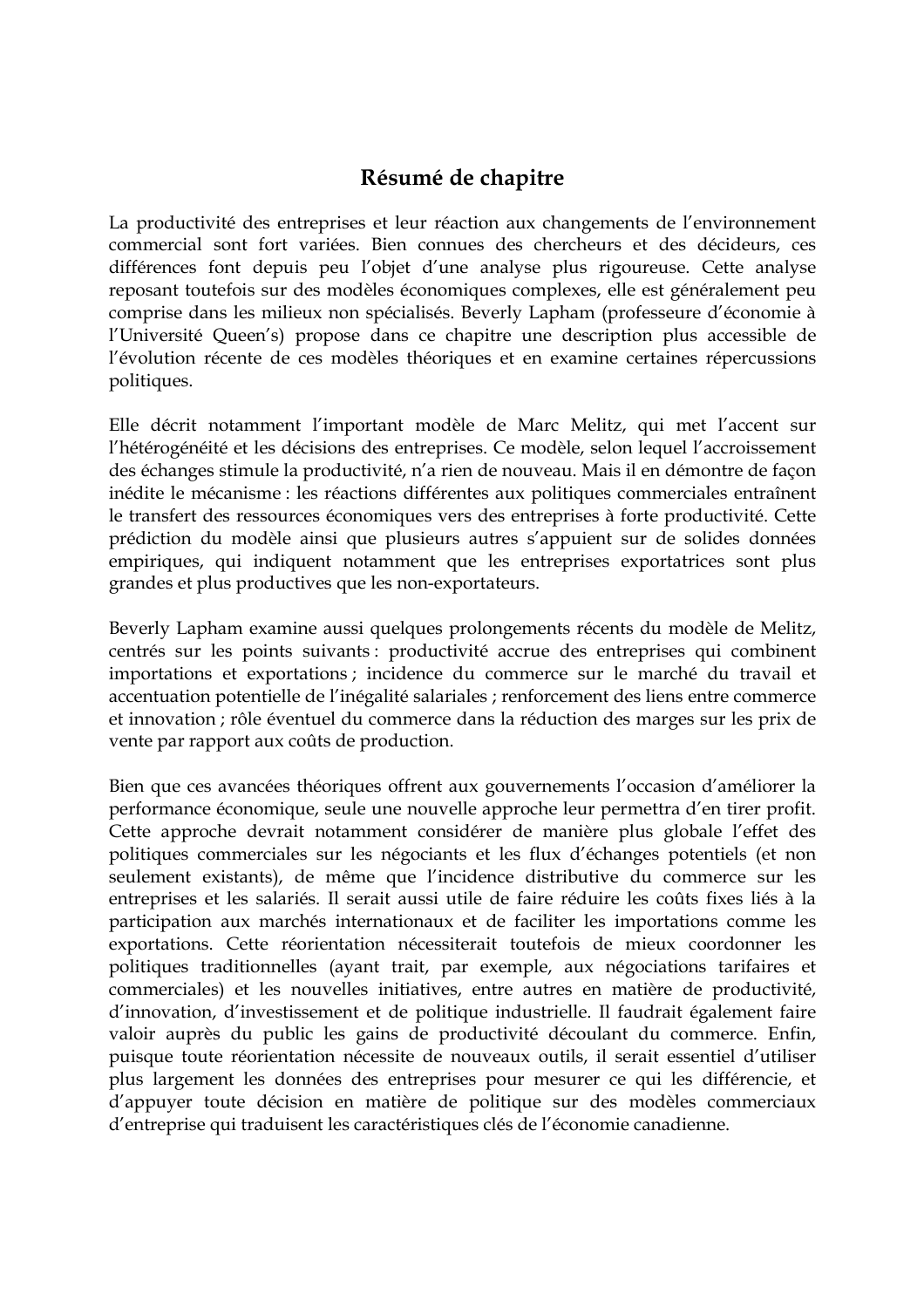# **International Trade with Firm Heterogeneity: Theoretical Developments and Policy Implications**

*Beverly Lapham*

VER THE PAST DECADE, CUTTING-EDGE RESEARCH ON INTERNATIONAL TRADE HAS Increasingly adopted a firm-level approach. This new perspective has opened up a wide range of issues in empirical trade, trade theory and trade policy. This chapter focuses on developments in theoretical trade models. It describes the seminal approach by Melitz (2003) and reviews some of the vast subsequent research that emphasizes firm-level decisions and differences (or heterogeneity) across firms.

Researchers and policy-makers have long recognized that firms respond differently to changes in the trading environment, and that these differences matter. However, formal analysis of those varied responses and their impacts has only been conducted in the last decade or so, using intricate economic models. As a result of the modelling complexities, new ideas about how trade affects firms, workers and the broader economy are generally not well understood by nonspecialists. This is unfortunate, not only because this research is important and interesting, but also because understanding how these models operate provides a valuable perspective for those considering the impact of trade policies and comparing alternative trade policy options.

Early research on firm-level trade in the mid-1990s revealed vast differences between firms in both exporting behaviour and productivity — and as a result of subsequent work, we now better appreciate the intimate links between these two observations. Important differences among firms have also been documented in wage rates, the use of imported inputs and the extent of involvement in global value chains, among other factors. These differences can have significant impacts on firms' success in global and domestic markets, and on how changes in trade policy impact firm-level production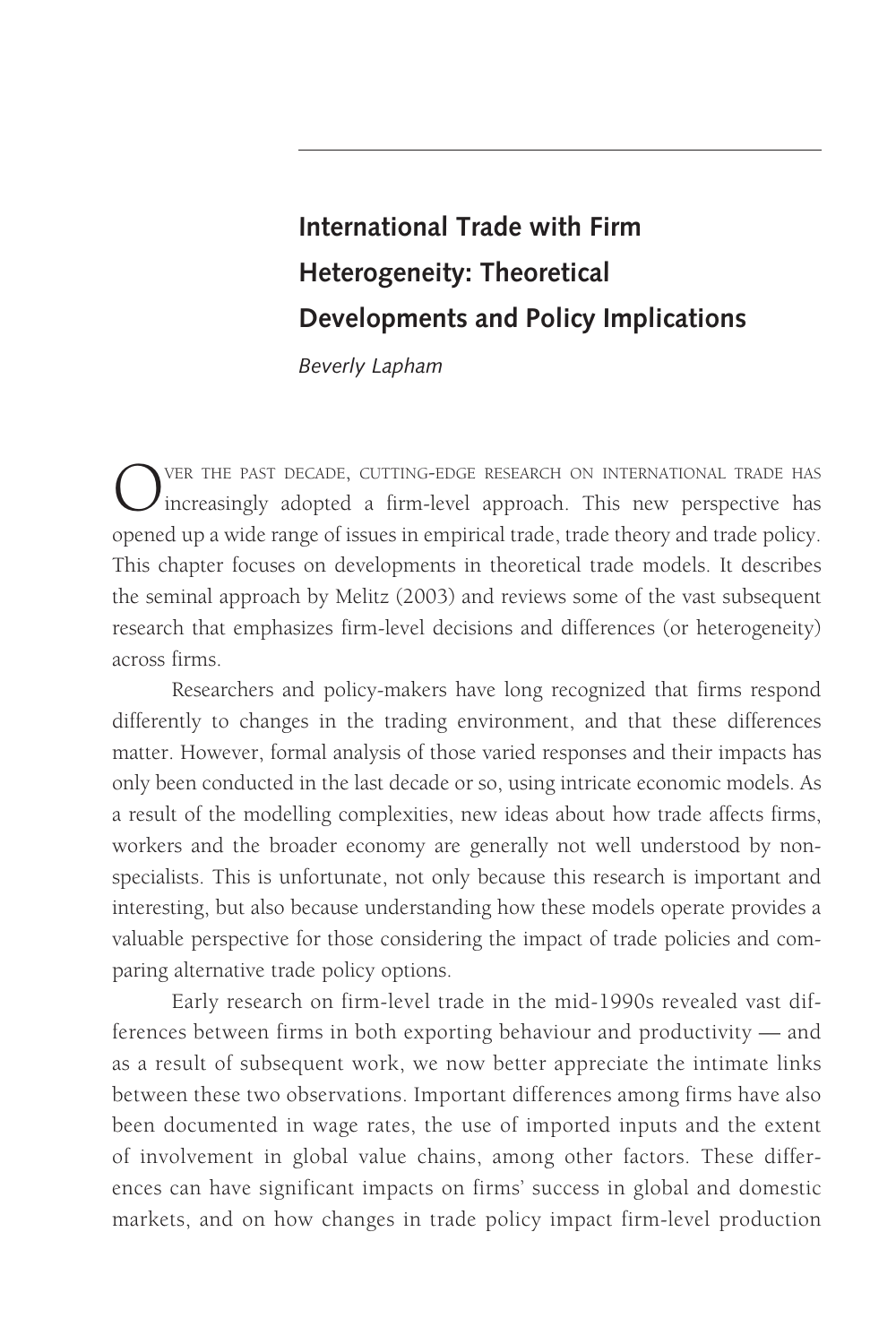decisions. This new research suggests that the effects of trade policies may ultimately be harder to pin down and predict in a world where firms vary in their responses across the wide set of business decisions they face. But at the same time, the rapid rise in global trade and the increased integration of the global economy has put a premium on improving our understanding of what affects firm behaviour and performance through theoretical and empirical analysis. By making progress on these fronts, the recent firm-level emphasis on international trade research will offer a lasting contribution.

 The theories described in this chapter suggest a strong re-enforcing relationship between international trade and productivity that is now well supported by the empirical evidence. For example, Baldwin and Yan ("Trade and Productivity," in this volume) summarize findings from firm-level data for Canada and demonstrate that access to foreign markets has been associated with substantial productivity gains in Canadian manufacturing. Their results are highly consistent with recent developments in trade theory and establish that this association generally applies to the Canadian economy. This chapter contends that applying these theories can inform and ultimately improve the design of Canadian trade and productivity policies.

My objectives are to describe how modern trade models work for nonspecialist readers, present some key results and recent extensions, and discuss some new policy implications that arise from these models. To preview the latter, this work suggests that policy-makers give more consideration to the impacts of trade-related policies on potential trade; reduce fixed trade costs; communicate the productivity enhancements from trade; facilitate imports as well as exports; and better analyze the distributional impacts of trade. To effectively address these important issues, trade analysts need access to firm-level data to better understand and quantify firm-level differences in the Canadian economy, all with a view to informing Canadian trade policy deliberations and decisions.

The chapter is organized as follows: to provide a broader context for evaluating recent developments in the literature, in the next section I briefly describe the evolution of trade theory. I then outline the seminal model by Melitz (2003) that incorporates heterogeneous firms into a trading environment. I discuss other theoretical studies and more recent developments in this literature, as well as some general policy implications.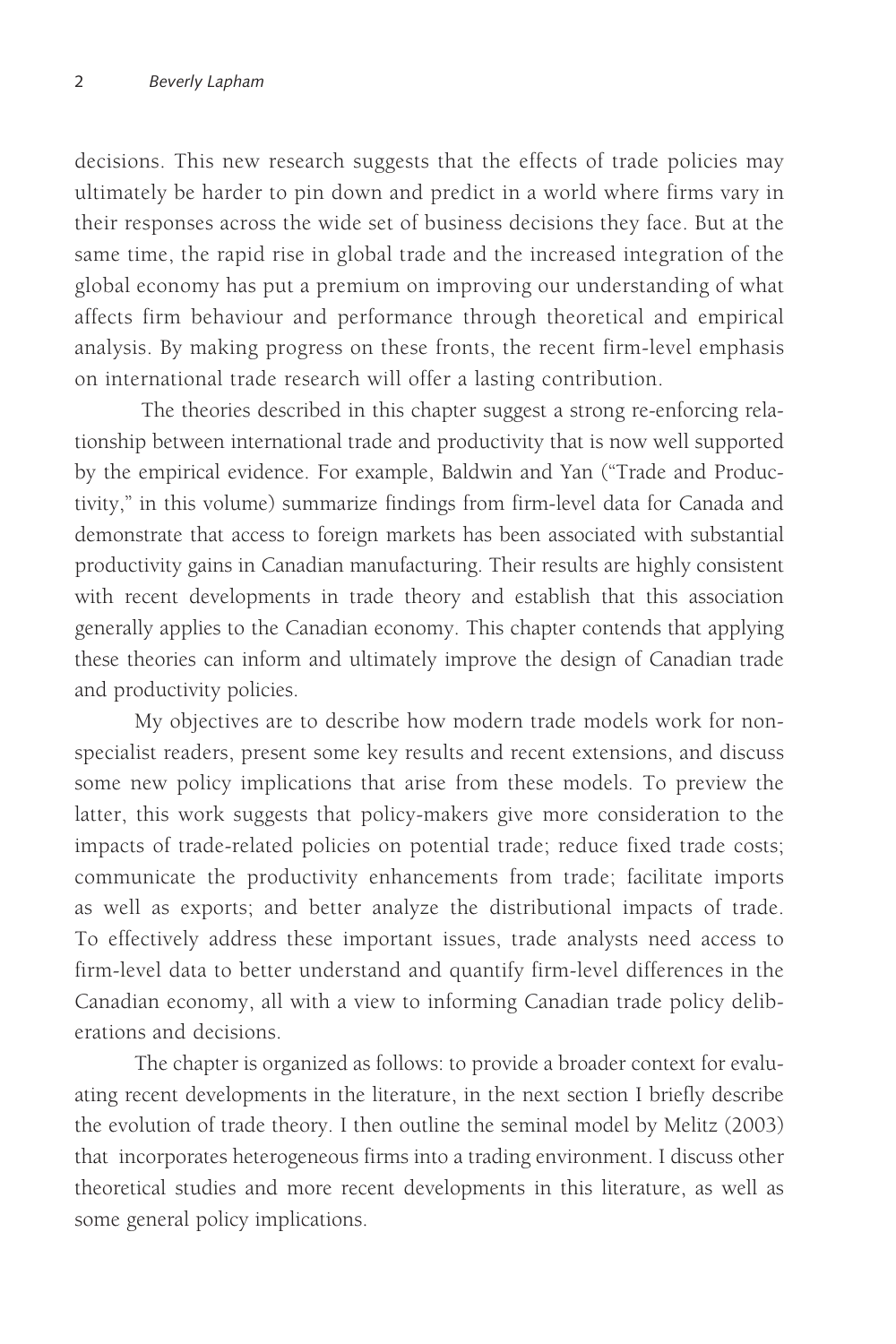### **The Evolution of Trade Theory**

THEORETICAL APPROACHES TO TRADE THEORY CAN BE CLASSIFIED INTO THREE BROAD groups, from oldest to newest: country-based, industry-based and firmbased. I summarize some of the main elements of each group in table 1.

Theories in the country-based group are often called traditional models of trade, built upon the research of Ricardo (1817), Heckscher (1919), Ohlin (1933), Samuelson (1939) and Vanek (1968). These models emphasize differences between

|                                            | <b>Country-based</b><br>(1800s-1970s)            | Industry-based<br>(1980s-2000s)                                          | <b>Firm-based</b><br>(2000s-present)                                                                      |
|--------------------------------------------|--------------------------------------------------|--------------------------------------------------------------------------|-----------------------------------------------------------------------------------------------------------|
| General                                    |                                                  |                                                                          |                                                                                                           |
| Industries                                 | Two homogeneous<br>goods sectors                 | One differentiated<br>goods sector                                       | One differentiated<br>goods sector                                                                        |
| Producers                                  |                                                  |                                                                          |                                                                                                           |
| Technologies <sup>1</sup>                  | Constant returns to<br>scale                     | Increasing returns<br>to scale                                           | Increasing returns to<br>scale                                                                            |
| Technology differences                     | Across industries:<br>across countries           | No differences                                                           | Across firms                                                                                              |
| Market structure <sup>2</sup>              | Perfect competition                              | Monopolistic<br>competition                                              | Monopolistic<br>competition                                                                               |
| Consumers                                  |                                                  |                                                                          |                                                                                                           |
| Income source                              | Capital and labour                               | Labour                                                                   | Labour                                                                                                    |
| Preferences                                |                                                  | Desire for variety                                                       | Desire for variety                                                                                        |
| Key results                                |                                                  |                                                                          |                                                                                                           |
| Type of trade                              | Across industries                                | Within industries                                                        | Within industries                                                                                         |
| Sources of gains from<br>trade             | Across-industry<br>reallocations of<br>resources | Higher scale of<br>production;<br>more product variety;<br>lower markups | Higher scale of<br>production;<br>more product variety;<br>within-industry re-<br>allocation of resources |
| Aggregate productivity<br>effects of trade | Not applicable                                   | Positive effects from<br>higher scale                                    | Positive effects from<br>higher scale and<br>reallocation across<br>firms                                 |

Table 1 **Trade theory approaches since the 1800s (baseline models)**

Source: Author.

<sup>1</sup> "Constant-returns-to-scale technologies" implies that doubling production inputs doubles production outputs.

"Increasing-returns-to-scale technologies" implies that doubling production inputs more than doubles outputs. <sup>2</sup> "Perfect competition" implies that firms sell identical goods and are price takers in output markets, whereas in monopolistically competitive markets, firms sell differentiated goods and have some degree of market power to set their own prices.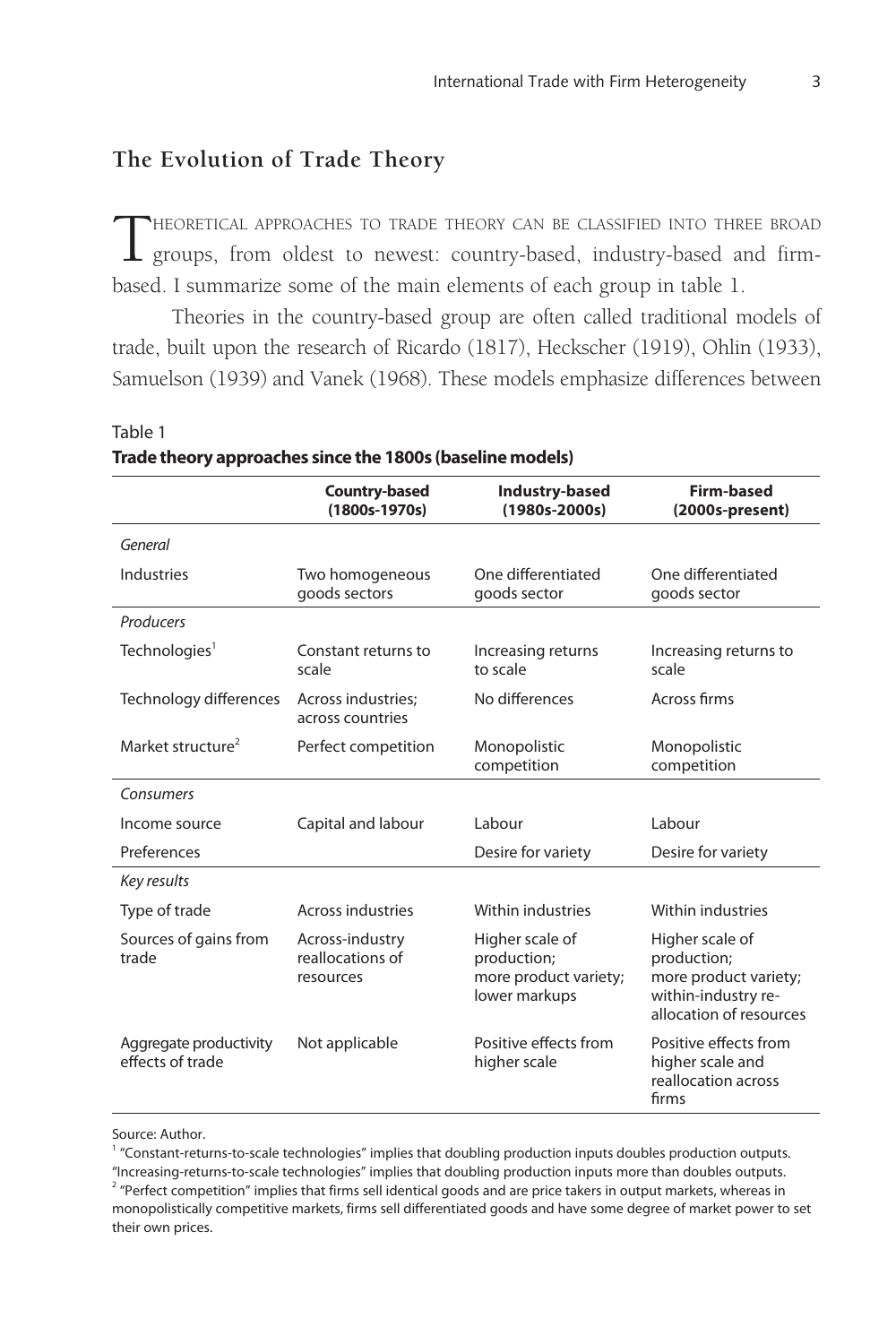countries as the primary driving force behind international trade. In them, trade liberalization increases societal welfare by reallocating resources toward a country's industries of comparative advantage and away from its industries of comparative disadvantage. In this approach, the winners and losers of increased international trade are primarily determined by factor ownership patterns. For example, if there were no income transfers across factor owners, this theory predicts that in a relatively capital-abundant and labour-scarce country, such as Canada, capital owners would benefit from increased trade while labour would lose.

The industry-based group includes models initially referred to as new trade theory.<sup>1</sup> Increasing returns to scale in production (whereby doubling inputs more than doubles outputs) at the firm level and differentiated products are typical in these models, and in fact are the main reasons for international trade. In these models, trade liberalization raises aggregate welfare by increasing the firm-level scale of production, which lowers industry average cost; increasing the variety of products available to consumers; and possibly lowering markups of price over marginal cost. Because these models generally assume that consumers are identical, they effectively exclude changes in the trading environment from affecting the income distribution.

The most recent developments in international trade theory are in the firmbased group — a subset of which is the focus of this chapter. These models emphasize the importance of gaining a better understanding of productivity differences across firms and thus a deeper comprehension of the effects of changes in the trading environment. Much of the research in this group follows on the work of Melitz (2003) and includes increasing returns to scale and product differentiation (the same forces behind trade as in the earlier industry-based group). However, because different firms have different technologies in these models, trade liberalization further lowers industry average cost, as increased trade causes the most productive firms to expand and the least productive firms to exit. These models are well suited to analyzing the distributional effects of trade across firms within the same industry, as well as potential distributional impacts across consumers in their role as shareholders.<sup>2</sup>

### **A Baseline Model of International Trade with Heterogeneous Firms**

THE SEMINAL MODEL OF FIRM HETEROGENEITY AND INTERNATIONAL TRADE WAS formalized by Melitz (2003).<sup>3</sup> Before discussing this model in detail, it will help to take a step back and explain the basic intuition for the new mechanisms that it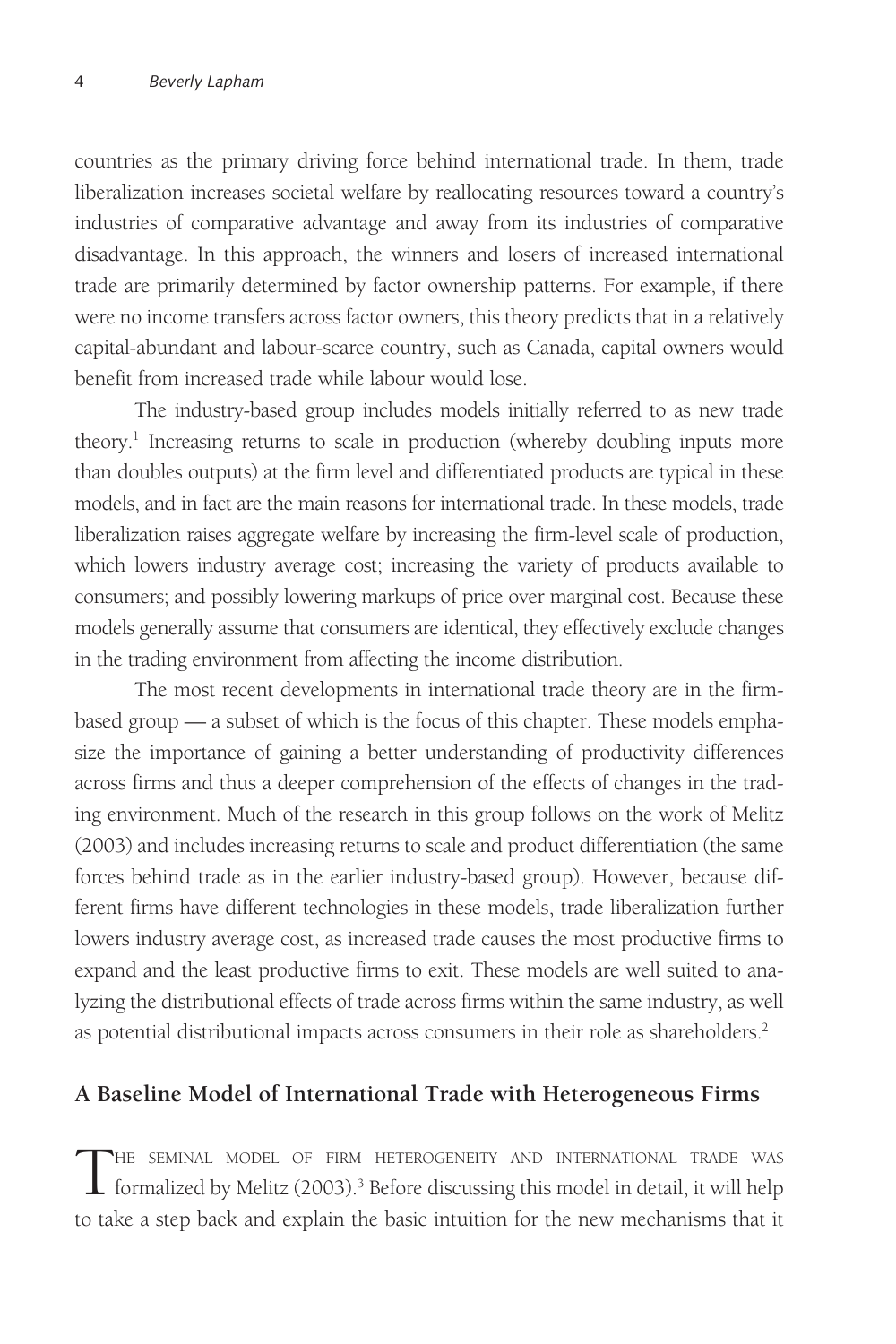proposes. When a closed economy opens to trade, there are opposing effects on producers. Businesses can sell abroad to a larger market (which can raise profits), but they also face stiffer competition and higher real wages at home (which can reduce profits). The same pressures arise in the older, industry-based trade models, but because those models consider firms to be homogenous, they all react in the same way to these changes. Melitz's approach is novel because he allows firms to differ in their productivity. Because of this change, firms can respond differently to policy shocks. For the most productive firms, the positive effect tends to dominate: they produce more and become more profitable. Conversely, for the least productive firms, the negative effect dominates: their profits get squeezed, causing some firms to produce less and some firms to exit the industry altogether. These opposing reactions within the industry shift the economy's resources from relatively low- to high-productivity firms. This increases overall productivity and welfare. Thus, the different firm-level responses within particular industries have significant implications for the effects of trade on prices, outputs, productivity and welfare, and firm heterogeneity therefore provides predictions that are different from those of earlier, country-based or industry-based trade models.

Consider a simplified version of the Melitz model with two countries. Each country has the same industry — think of it as the automobile industry — producing different car varieties that are internationally tradable.

The many individuals living in each country play multiple roles in the model economy. They are workers who own labour (the only factor of production), and they earn labour income by working in their country's auto industry. They are also shareholders in car-producing firms in their country, so they receive a share of the firms' profits as income. Finally, they are consumers who spend their incomes to buy cars. In the basic model, all individuals are the same. As a result, they all work the same amount, own equal shares of all firms, and buy the same number of cars.

Consumers' welfare increases when they buy more of a particular type of car and when they buy different cars (consumers desire variety). The model assumes that consumers have demand functions for each type of car characterized by a (constant) price elasticity of demand (which is the same across all car varieties and is independent of the level of consumption).

In each country, there are many firms in the auto industry, and no two firms produce exactly the same car. An entrepreneur who wants to enter the auto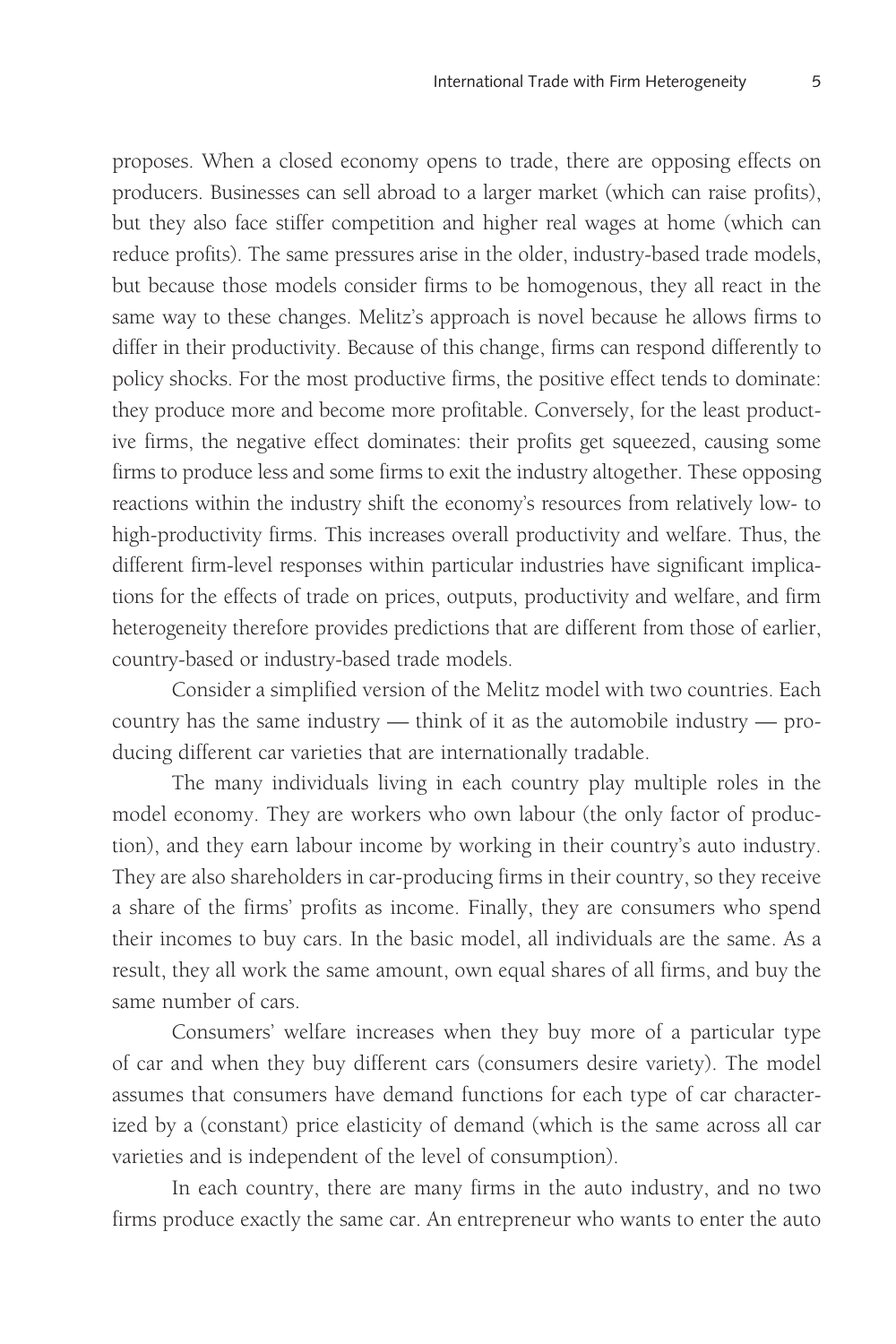industry must hire some labour to obtain a production technology. The exact technology the entrepreneur will receive is uncertain, but the properties of the distribution of possible technologies are known. After receiving a technology, the entrepreneur decides whether to produce (at which point the entrepreneur technically becomes a firm) or not (if producing with this technology is unprofitable). The labour costs to obtain a technology are known as the fixed cost of entry and are the same for all entrepreneurs.

Firms must hire a constant amount of labour to establish themselves this fixed cost of production is the same for all firms. To produce cars, each firm uses some labour, the amount of which varies across firms. This constant marginal cost of production differs across firms, and is the uncertain component for the entrepreneur before entry. A firm's average cost falls as it produces more (due to the fixed cost of production), and the average cost varies across firms due to differences in their production *level* and differences in their *marginal cost* of producing. Firms that require a relatively high amount of labour to produce each car are called low-productivity (or high-cost) firms; producers that need low labour inputs are called high-productivity (or low-cost) firms. Thus, the auto industry in each country has firms that differ in the types of car they produce, their average and marginal production costs, and how many cars they produce.

Cars can be sold in the domestic market and the firm's export market. There is no cost to selling in the domestic market, but there are trade costs for exporting, which also involve a fixed and a variable component. The fixed export costs can be thought of as the need to research foreign market conditions or conform to different product standards. Shipping costs and tariffs are examples of variable export costs. Variable export costs are modelled as a fraction of output that is "lost" when transporting the good to the export market (for example, two cars must be shipped to the other country for one car to arrive for sale). All firms face the same exporting costs in each export market.

Firms selling in the domestic market offer a unique variety of car (say a Ford Focus), but face competition with closely substitutable cars — from other domestic cars (Chevrolet Cruze) and from imported cars (Volkswagen Golf). The two markets are segmented, and the firm competes separately in each market. Also, because each firm has a monopoly with its particular car but faces competition from other car varieties, the market structure is monopolistically competitive — firms are not price-takers, but instead choose their price in each market to maximize profit.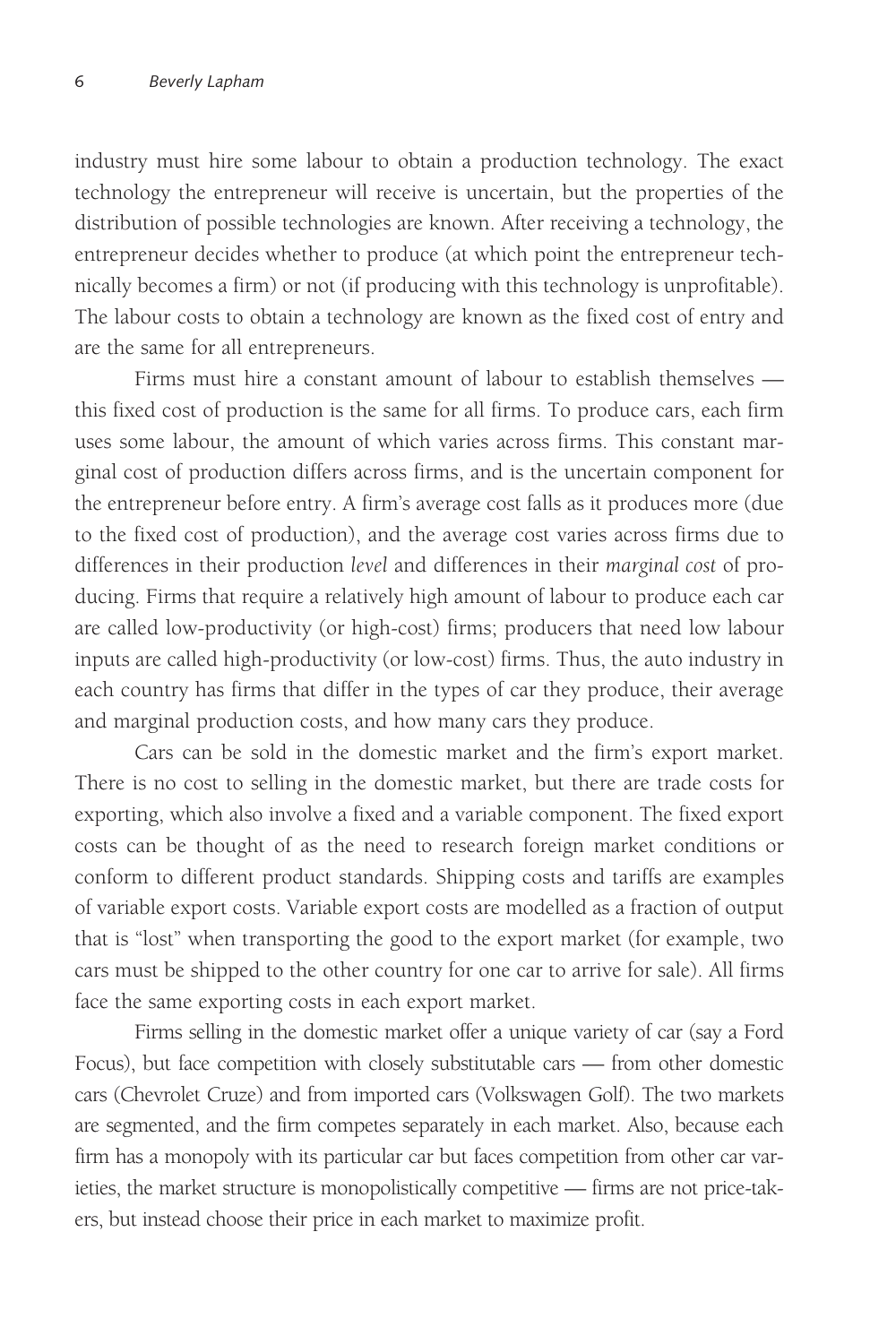#### **Sorting firms by their productivity and export status**

In the model's equilibrium, world demand equals supply for each car variety, demand equals supply for labour within each country, and aggregate variables (for example, output, wage income, profits) are unchanged over time.<sup>4</sup> As is typical in these models, individuals make optimal labour and consumption decisions to maximize their welfare. The model focuses largely on *firms'* decisions relating to production, pricing and exporting. These are also made optimally to maximize profits.

First, consider a nonexporter, who sells only in the domestic market. This firm will maximize profits by choosing a price that equates its marginal revenue and marginal cost. The result is a price above marginal cost, and the markup (of price over marginal cost) depends on the price elasticity of demand in the domestic market. Since consumers have a constant elasticity of demand, which is the same for all varieties, all firms have the same markup. This means that firms with higher marginal costs of production set higher prices, and they will have lower domestic-market sales and profits than will firms with lower marginal costs of production.

Exporters sell in both the domestic and export markets. In the domestic market, the exporting firm uses the pricing strategy described above. The firm chooses the same markup in both markets (because demand conditions are identical), but the marginal cost of selling to the export market is higher because of the additional variable trade costs of exporting. An exporting firm therefore charges a higher price in the export market, and the ratio of the firm's prices across the export and domestic markets depends only on the variable trade cost. In export markets, as in the domestic market, higher-cost firms charge higher prices and have lower sales and profits than lower-cost firms.

Returning to the production decision, after receiving a technology, the entrepreneur will only produce if it is efficient enough to generate (nonnegative) profits in equilibrium.<sup>5</sup> As implied by the discussion above, firms' profits decrease with their marginal costs. A key equilibrium property of the model is the existence of a cutoff level of marginal cost for operation, below which an entrepreneur earns profits. Entrepreneurs with relatively poor technologies (with a marginal cost above the cutoff) do not start firms, while entrepreneurs with relatively good technologies do (as they have a marginal cost below the cut-off). Thus, the economy as a whole has an equilibrium *cut-off productivity level for operation* (denoted *cpo* in figure 1), such that all firms that choose to produce are at least as productive as the *cpo*.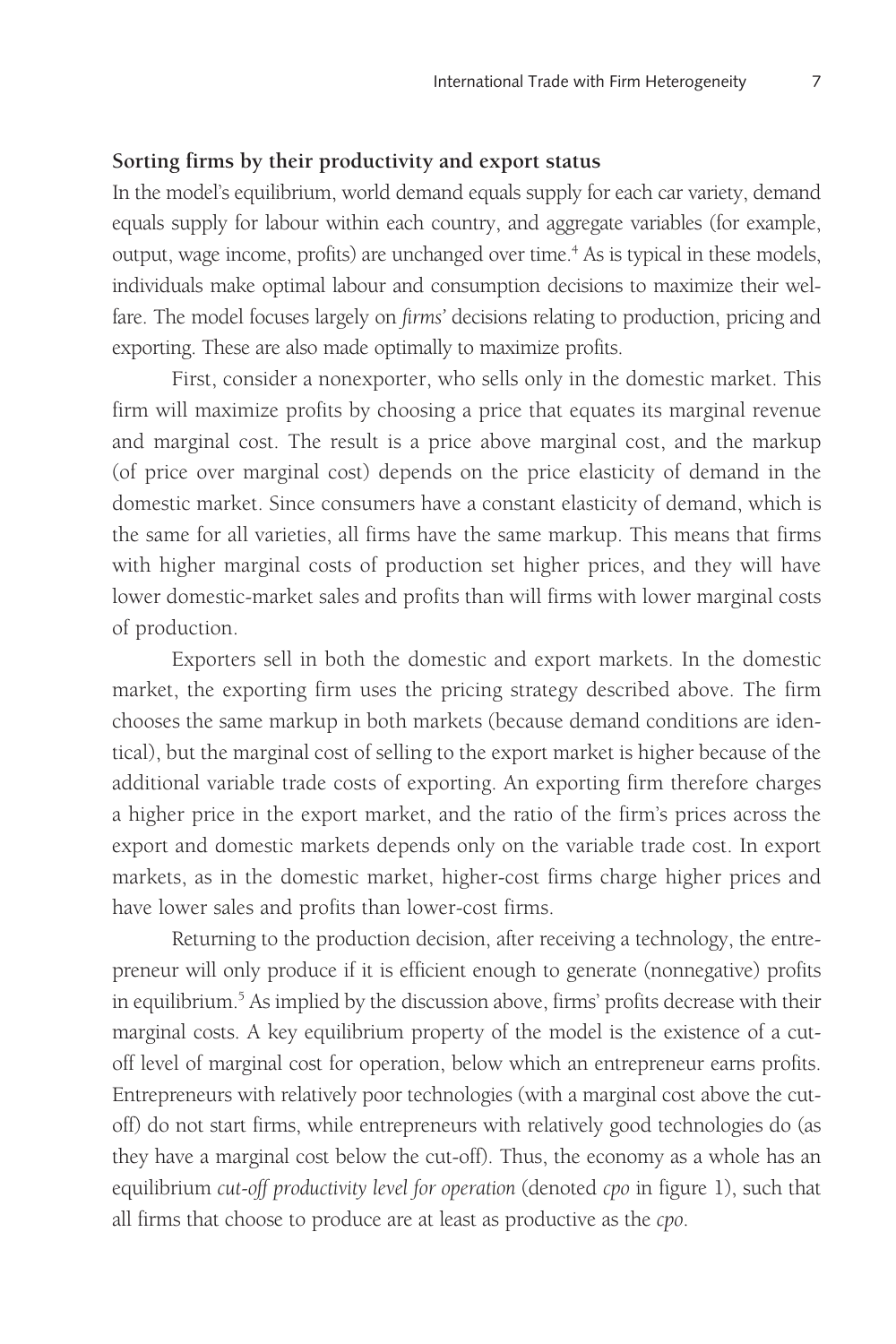

#### Figure 1 **The relationship between a firm's productivity and profits in the Melitz model**

Firms export only if they can earn profits in the foreign market, taking into account the exporting costs. By the same logic as for the domestic market, there is an equilibrium *cut-off productivity level for exporting* (denoted *cpe* in figure 1), such that all exporting firms are this productive or more so. Also, note that the profit function becomes steeper at *cpe*, reflecting the increased total profits when exporters start accessing the larger market.

If the fixed and variable costs of exporting are significant, the cut-off productivity for exporters is higher than the cut-off productivity for domestic operations (*cpe > cpo)*. One way to think of this is that only the more productive firms have sufficient profits to cover the fixed costs of exporting. Therefore, in the model's economy, the less productive firms (those between *cpo* and *cpe*) only sell domestically. The most productive firms sell both domestically and internationally (*cpe* and beyond). A crucial part of the analysis is thus the question of what happens to these two equilibrium cut-off productivity levels after a trade liberalization.

To summarize, the model's key prediction is that within a given industry, higher-productivity firms will export. Because these exporting firms have lower

Source: Author. *cpo* = cut-off productivity level for operating c*pe* = cut-off productivity level for exporting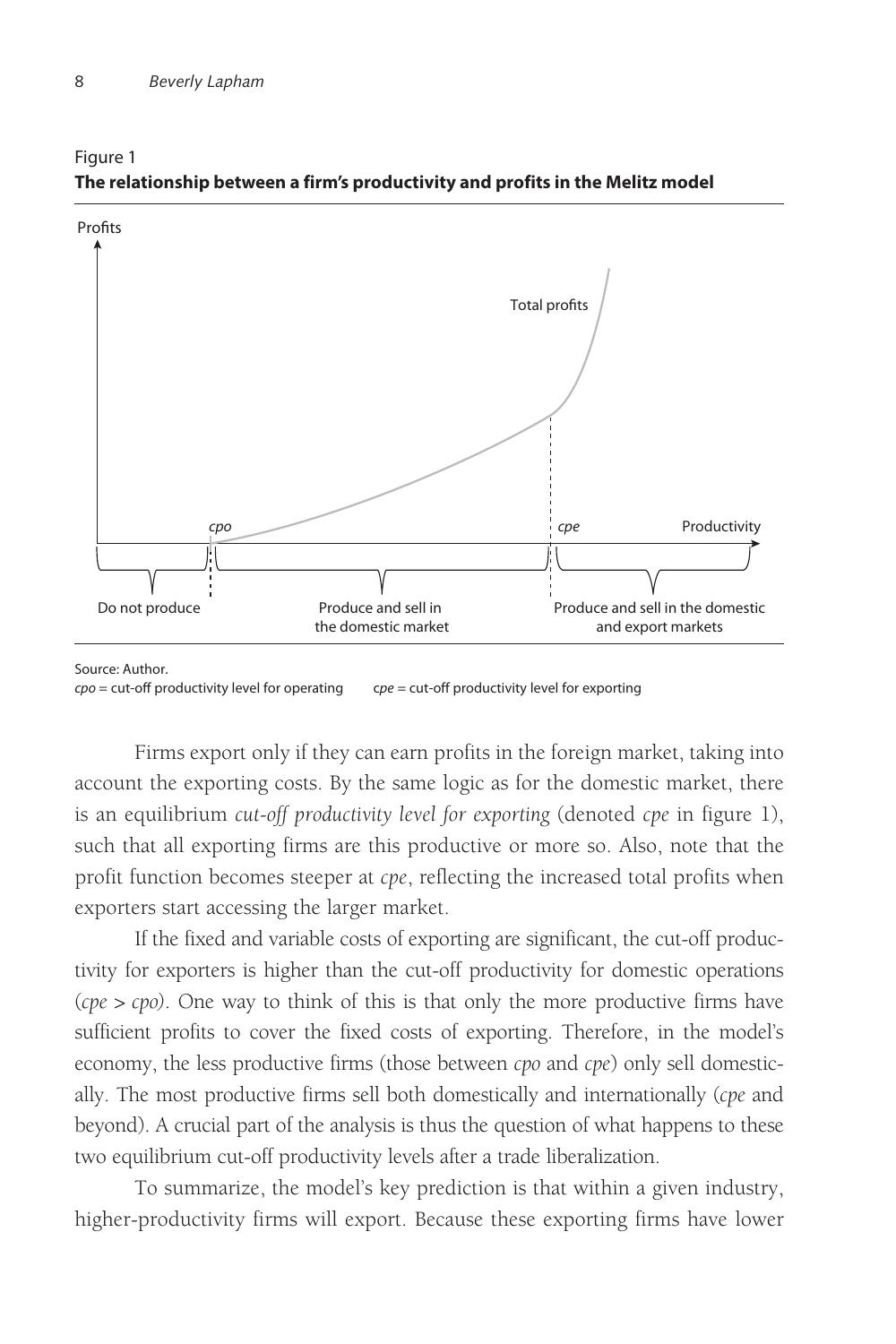marginal costs than nonexporters, they set lower prices and have higher sales in their domestic market. Moreover, exporters have higher output and employment than nonexporters. This model, therefore, makes a one-way causal prediction running from a firm's productivity to its export status: only the most productive firms export. In this literature, this is sometimes called a *self-selection* model of exporting. Note that in this baseline model, exporting by itself does not increase a firm's productivity.6

### **The effects of trade liberalization**

The effects of more liberal trade policies can be studied by decreasing the variable and/or fixed costs of exporting.

First, consider a fall in the *variable* trade cost — this could represent lower international transportation costs for shipping cars or decreasing tariffs on importing cars (where, for simplicity, I assume the same policy is adopted in both markets).7 This change lowers the marginal cost for firms to sell in the export market. Since





#### Source: Author.

*cpo* = cut-off productivity level for operating c*pe* = cut-off productivity level for exporting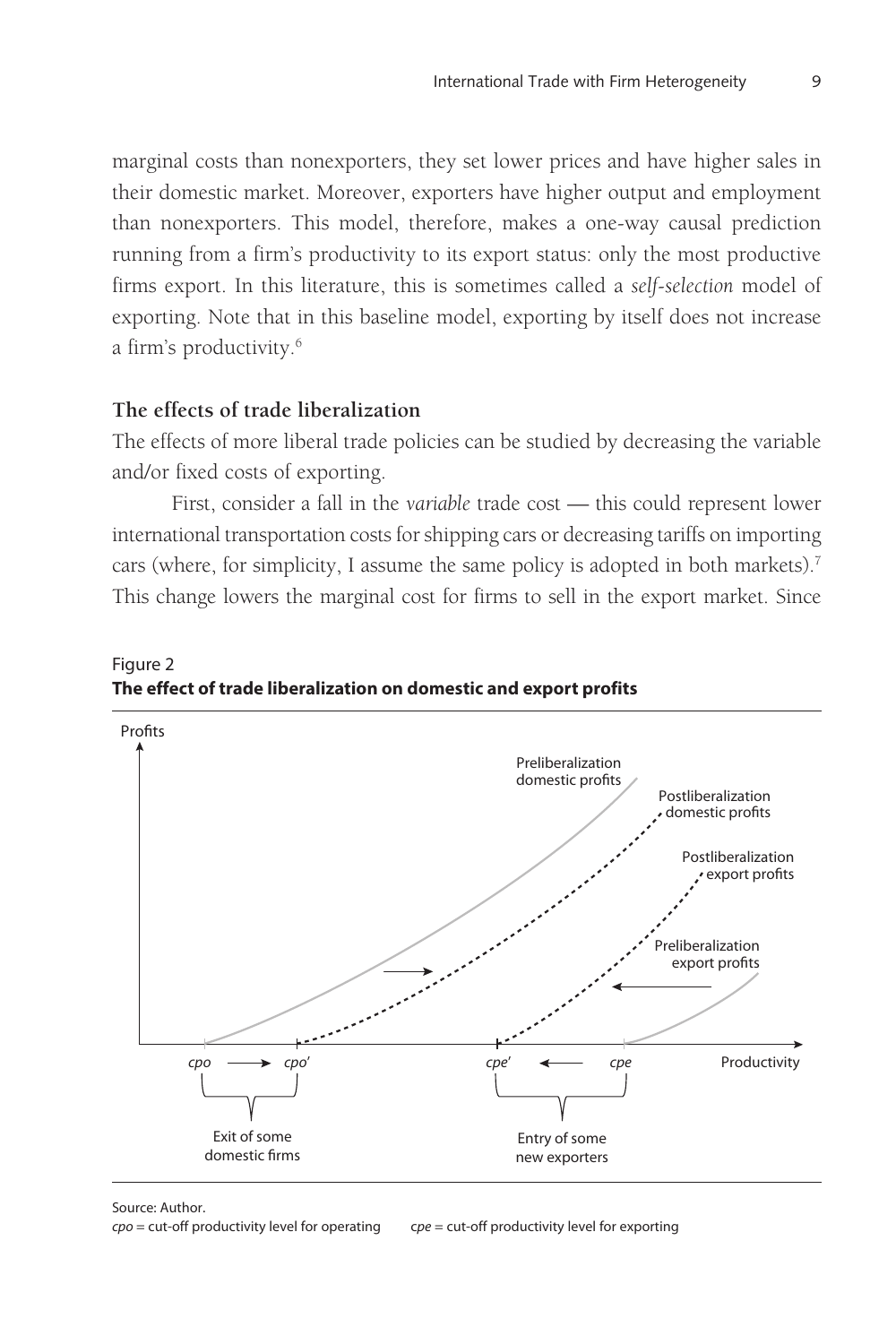### Box 1 **Intensive versus extensive margin adjustments**

For quantity changes in response to new government policies or macroeconomic conditions, this research often discusses two margins of adjustment:

- (1) An *intensive margin* response at the firm level such as a change in a firm's output, employment or profits
- (2) An *extensive margin* response a change in the number of firms engaged in an activity, such as the number of active firms or the number of exporters

markups are unchanged, this lowers export prices and increases firms' sales and profits from the export market.<sup>8</sup> This is shown in figure 2 as a leftward shift in the curve that depicts profits from the export market as a function of firm productivity. In the figure, this lowers the cut-off productivity for exporting from *cpe* to *cpe'* and prompts the entry of new exporters. The firm-level output and profit changes are *intensive margin* adjustments to trade liberalization, while the entry of new exporters is an *extensive margin* response (see box 1). Also note that to increase production, exporters demand more labour, which puts upward pressure on the real wage.

The fall in variable trade costs also symmetrically decreases the relative price of imports. This has two effects. First, it lowers consumer prices in each country. Second, it increases the relative demand for imports in each country, which decreases market share and production for nonexporters. As a result, all firms suffer lower sales in their domestic market. Combining this with the higher real wage described above, profits from domestic sales fall for all firms. This is shown in figure 2 as a rightward shift in the curve that depicts profits from the domestic market as a function of firm productivity. Hence, the firms with the lowest productivities exit and the productivity cutoff level of the least productive firm in the industry increases from *cpo* to *cpo'*. Thus, trade liberalization generates an additional intensive margin response as output by nonexporters falls, and another extensive margin response as some firms exit.

The relationships between firm productivity and profits before and after trade liberalization are summarized in figure 3. The solid curve shows profits before the reduction in variable trade costs; the dashed curve depicts profits afterward. Businesses can be placed into five groups according to the effect of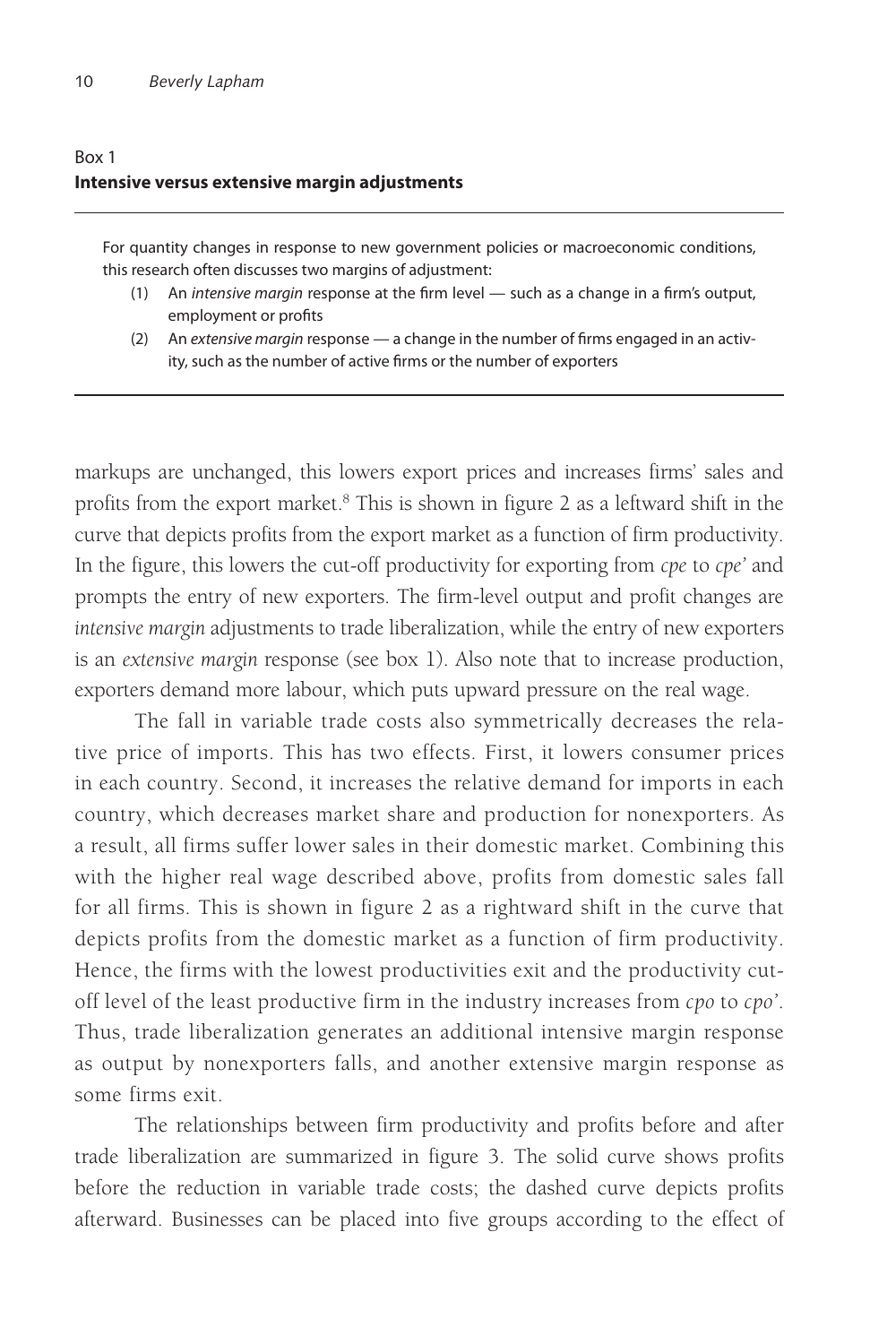the trade liberalization on their profits and export status. From lowest to highest productivity, these are:

Group 1: Nonexporters who exit and lose profits

Group 2: Nonexporters who remain nonexporters and lose profits

Group 3: Nonexporters who become exporters and lose profits

Group 4: Nonexporters who become exporters and gain profits

Group 5: Exporters who remain exporters and gain profits<sup>9</sup>

This result highlights the distributional effects of trade liberalization that occur across firms within an industry, and which were generally absent in earlier trade models with homogeneous firms. Importantly, the contraction and exit of firms with relatively low productivity and the expansion of firms with relatively high productivity increases the overall productivity in the industry. This is sometimes called the *selection effect* of trade liberalization.

Trade liberalization increases welfare in this model. Individuals benefit from lower prices, higher real wages and increased purchasing power.<sup>10</sup> Because of free entry, aggregate profits before and after the trade liberalization are zero.

#### Figure 3 **The relationship between a firm's productivity and profits before and after trade liberalization**



Source: Author. *cpo* = cut-off productivity level for operating c*pe* = cut-off productivity level for exporting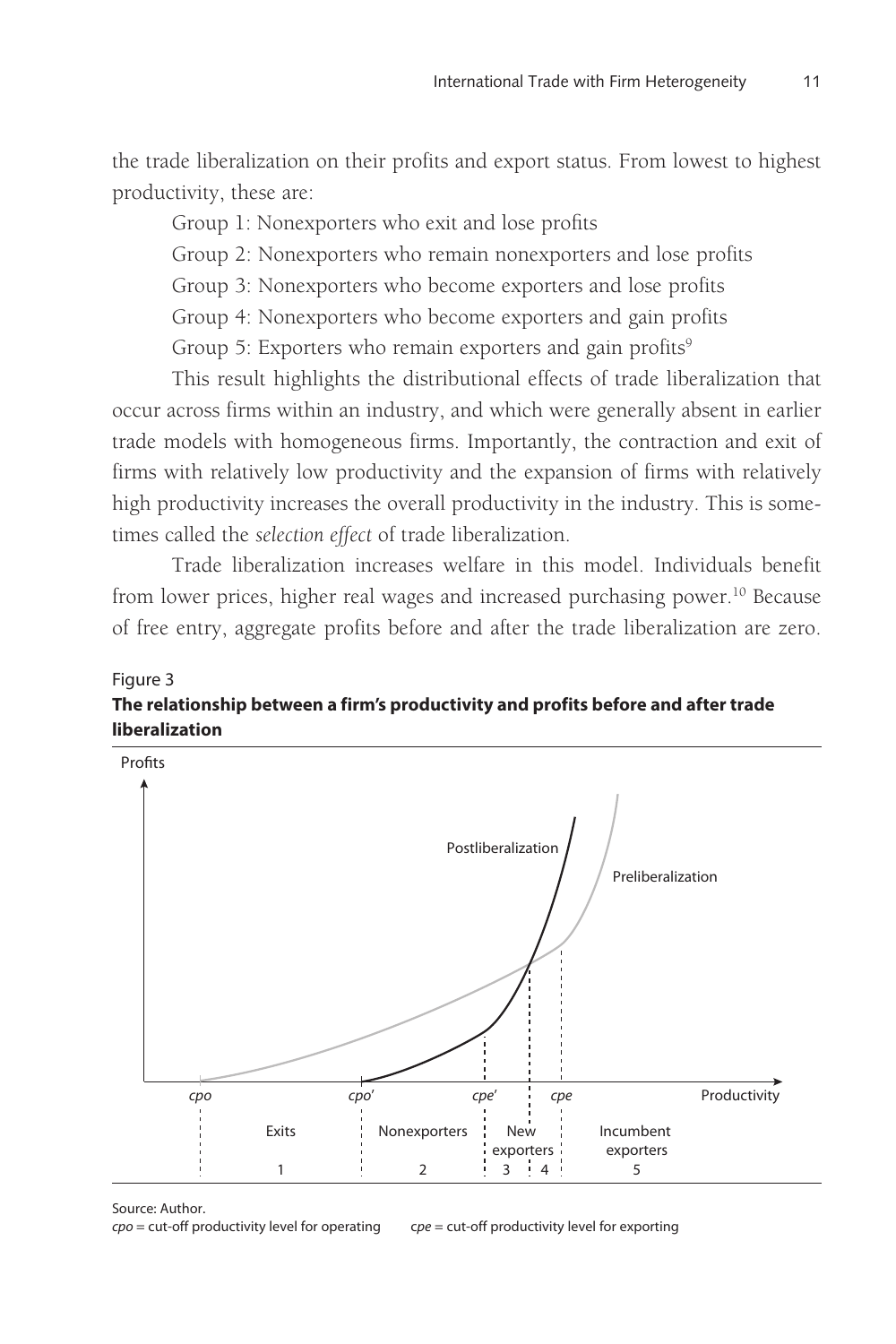Therefore, when individuals are identical, with equal shareholdings across individuals, a decrease in variable trade costs has no effect on their income as shareholders (dividends), so there are no welfare effects through this channel. This changes when holdings of firm shares differ among individuals: those who only held shares in low-productivity firms that exited after the trade liberalization would see their dividend income fall. In general, because of the differential effects on firms' profits, a fall in variable trade cost redistributes dividend income from individuals who hold shares in relatively low-productivity firms to those who hold shares in relatively high-productivity firms. Thus, in this model, trade liberalization can have distributional effects across individuals according to their prior shareholdings. (These distributional effects across shareholders *within* the same industry contrast with older models of trade where distributional effects tend to occur *across* industries.)

At the national level, trade liberalization brings aggregate welfare gains. If individuals are identical this follows from the fact they all have higher real incomes after liberalization. The analysis is more complicated when individuals' shareholdings differ. In that case, the total gains to individuals who are better off after the liberalization exceed the total losses to individuals who suffer reduced dividend income. Within this model, the government could in principle design taxes and transfers to ensure that no individual is worse off after trade liberalization. In reality, this is considerably harder. Finally, since this simple model has identical countries, trade liberalization raises global welfare.

Trade liberalization that results from lowering the *fixed* costs of exporting has similar impacts to a fall in variable trade costs, but the mechanisms are slightly different. For instance, lower fixed trade costs do not generate a rise in the output of incumbent exporters.<sup>11</sup> However, the other basic mechanisms remain unchanged and the individual, national and global welfare impacts are qualitatively similar.

### **Empirical validation**

The predictions of the Melitz model are broadly consistent with evidence from firmlevel data from various countries. For example, numerous studies document that only a fraction of firms export in a typical industry (though the frequency varies widely by country). Furthermore, among firms that engage in trade, exporters often export only a portion of their output. Baldwin and Yan ("Trade and Productivity," in this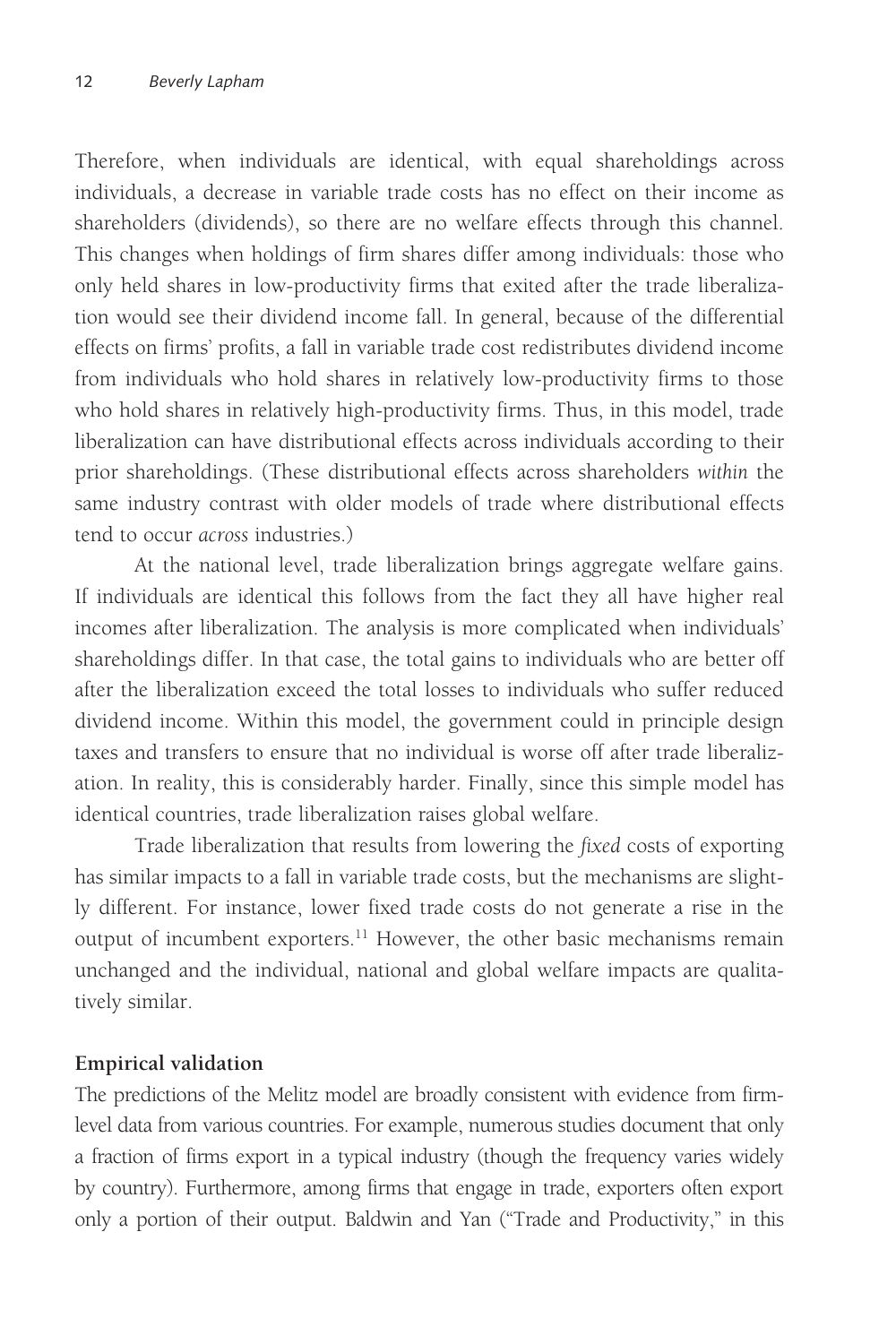volume) document these facts for Canadian manufacturing firms. They estimate that, on average, over the period 1974 to 2010, 35 percent of Canadian manufacturing firms exported, and approximately 40 percent of those firms' sales were exports.<sup>12</sup>

Empirical studies also consistently find that firms that export tend to be larger, more productive, more intensive of capital and skilled labour, and to pay higher wages than firms that do not participate in international markets.13 Baldwin and Yan also find that Canadian manufacturing exporting plants (which comprised only 35 percent of all manufacturing firms) accounted for more than 70 percent of manufacturing employment and were 13 percent more productive than nonexporters over 1974-2010. The baseline Melitz model is consistent with these positive correlations between a firm's size and productivity and its export status.<sup>14</sup>

Finally, empirical studies of past trade liberalizations provide compelling evidence of firm-level, industry-level and aggregate productivity growth following policy reforms, primarily as a result of within-industry reallocations of resources and firm-level innovations rather than across-industry reallocations. Using Canadian plant-level manufacturing data, Baldwin and Gu (2004) and Baldwin and Yan (2012) document these effects in Canada for bilateral tariff reductions, while Trefler (2004) estimates the effects on these plants of the Canada-US Free Trade Agreement (FTA).15 For example, Baldwin and Gu (2004) show that within the Canadian manufacturing sector, reallocations across plants were responsible for more than half of the productivity growth in a majority of industries following the trade agreement. These findings are consistent with newer, firm-based trade models, but contrast with country-based models.

### **The Literature on Trade with Firm Heterogeneity**

There is <sup>a</sup> vast literature that incorporates firm heterogeneity into trade models. It often builds on the Melitz framework.16

#### **International participation and other firm-level choices**

In the baseline Melitz model, the only international activity available to firms is exporting. Subsequent research has explored the implications of firm heterogeneity for other forms of international market participation that have become parts of today's global commerce. For example, by incorporating imported intermediate inputs into the production of final goods, researchers can examine the role of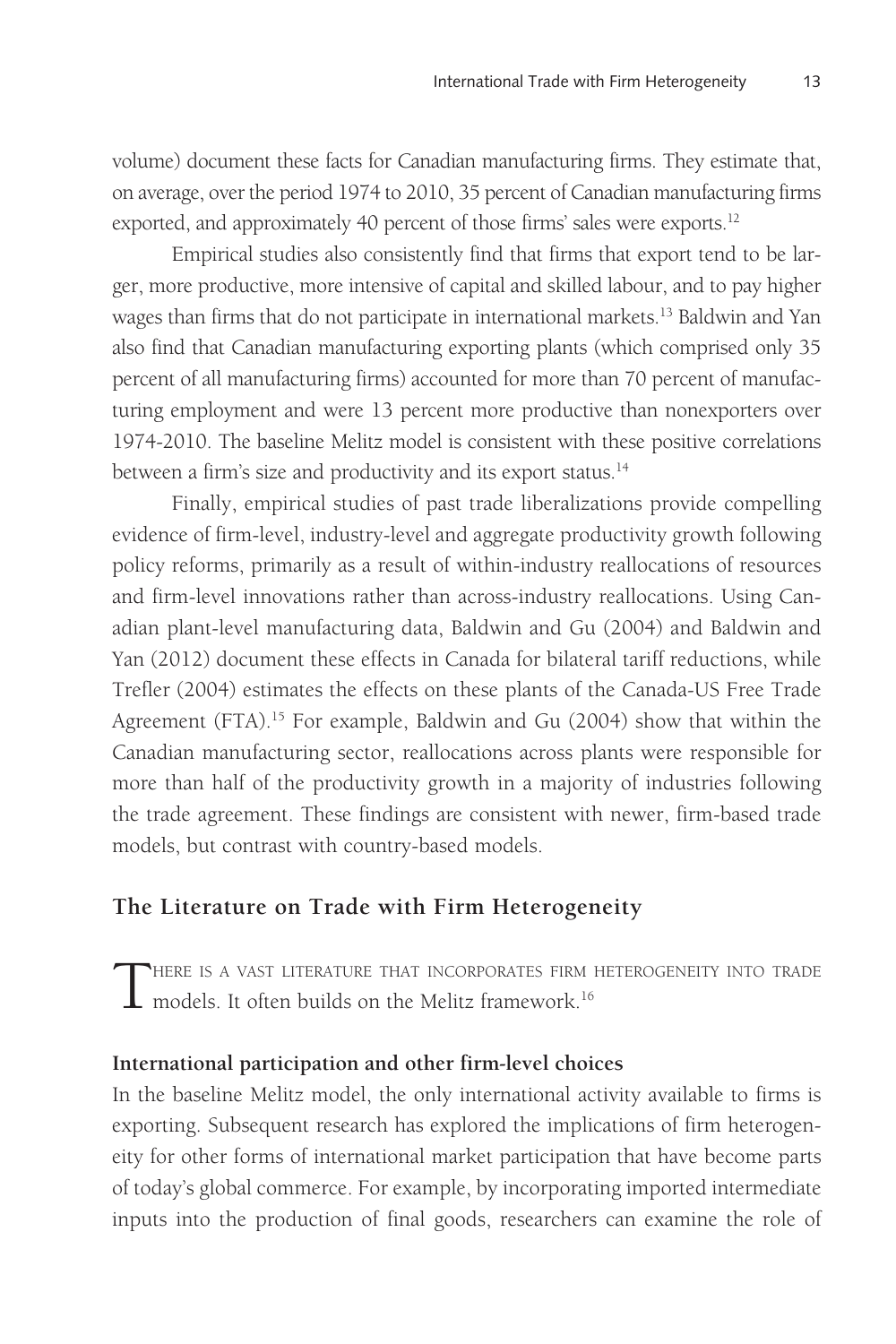firms as importers (of inputs) as well as exporters (of output).17 Many researchers have found that imported inputs raise firm productivity — typically because they are of higher quality than domestic inputs, or because of increasing returns to variety in production. This suggests a natural complementarity between importing and exporting behaviour at the firm level: firms that use imported inputs tend to be more productive, which in turn makes them more likely to be able to meet the fixed costs of exporting. Thus, a new prediction from these model extensions is that importing firms are more likely to be exporters, and that both importing and exporting tend to raise productivity.

Another set of international decisions that firms may face involves the location and organization of their production processes. For example, foreign direct investment by firms is explored in Helpman, Melitz and Yeaple (2004). Firms' decisions to internationally outsource some part of their production process and the implications for global value chains have been a subject of considerable research.18

Product-level decision-making has also received attention (particularly as the availability of product-level data improves). Firms' decisions regarding product quality, how many products to produce, and in which international markets to sell which products are examples of some issues explored.<sup>19</sup>

### **Labour markets and international trade**

The movement of labour from contracting firms to expanding firms is an important response to trade liberalization in models of firm heterogeneity. In many models, that reallocation occurs in a frictionless labour market where all workers are paid the same wage. However, a growing literature is incorporating labour market frictions to examine the impact of trade liberalization on unemployment and wage inequality in the presence of firm heterogeneity. This research sheds new light on the impacts of changes in trade policy on individual workers, inequality, and aggregate employment and unemployment in microfounded models of labour and goods markets. This is especially important in light of trends observed in a large number of countries of rising wage and income inequality coinciding with increased trade.20

Some models incorporate labour market frictions using "efficiency wage" frameworks,<sup>21</sup> while others use search and matching frictions.<sup>22</sup> I will briefly discuss the class of models reviewed by Helpman, Itskhoki and Redding (2013) to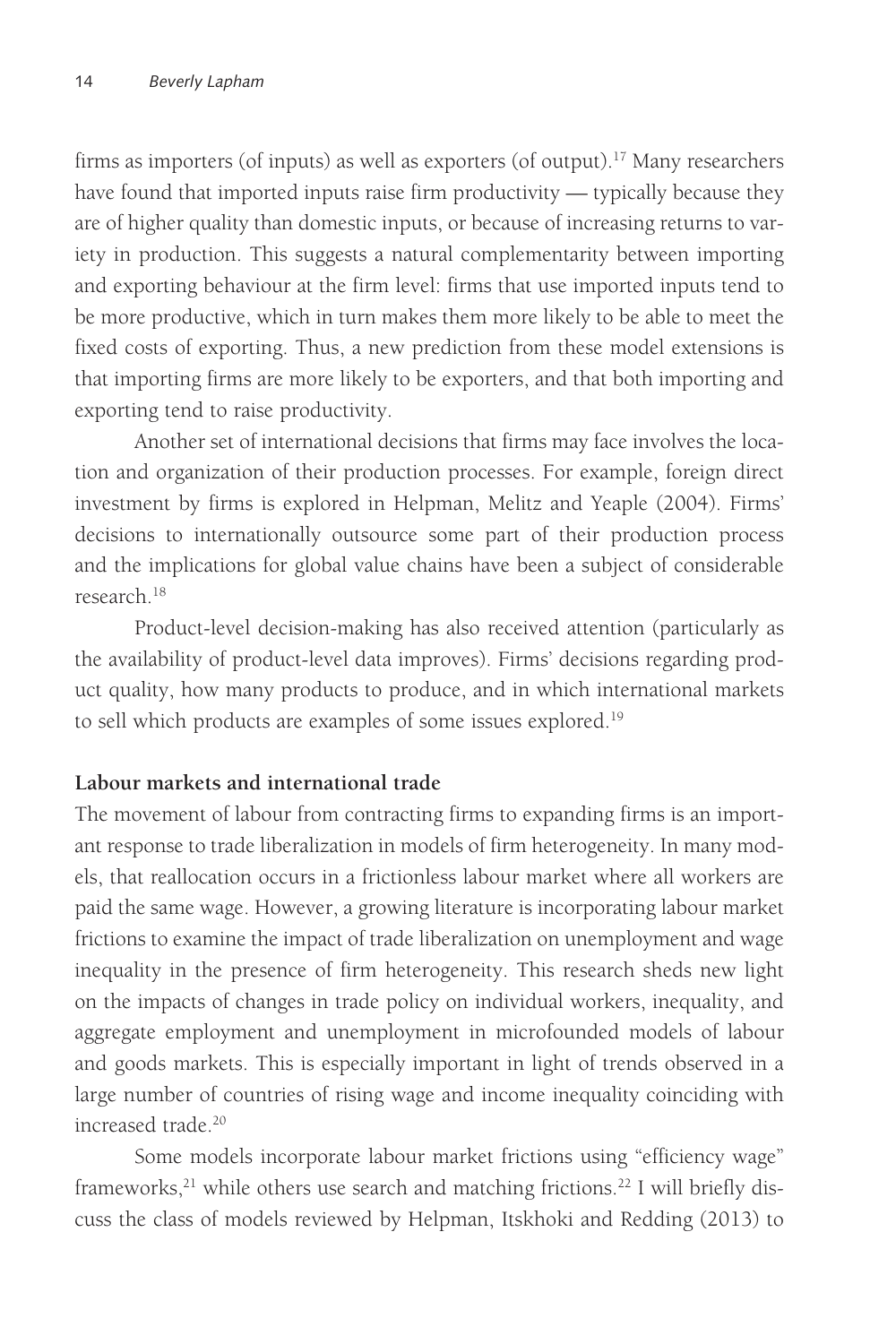illustrate the latter approach. In that framework, labour market search frictions generate unemployment and the productivity of workers is specific to a workerfirm match. Firms cannot directly observe individual workers' productivities, but they can undertake costly evaluation of workers to obtain information about their productivity. The model predicts that more productive firms (exporters in the Melitz model) that have higher profits will undertake more evaluation, eliminate less productive workers and as a result have an even more productive workforce. It follows that workers in exporting firms will have higher average wages. Thus, the model generates wage inequality across workers within sectors as well as aggregate unemployment — making this a rich environment for exploring the impact of trade liberalization on labour market outcomes.

Here are three results of interest for our purposes. First, when a closed country opens for trade, revenues shift from low- to high-productivity and highwage firms. This increases the dispersion of wages, and the model therefore predicts a positive correlation between income inequality and trade. Note that the country-based Heckscher-Ohlin model also predicts this for countries with an abundance of skilled labour, because resources reallocate across industries in response to increased trade. That model emphasizes changes in the relative wages of high- and low-skilled workers and hence a positive association between trade and wage inequality across worker groups (according to education, occupation and so on.) This offers an interesting contrast, since increased wage inequality in models with firm heterogeneity and search frictions arises from within-industry reallocations and implies a positive association between trade and inequality among people working in the *same* job or industry. The empirical evidence suggests that wage inequality in many countries arises both within and between different occupations and industries.<sup>23</sup> Furthermore, some papers use theoretical models of trade that assume firm heterogeneity to provide empirical evidence based on firm-level data that increased trade significantly raises wage inequality within sectors and occupations.<sup>24</sup>

Second, the effect on unemployment of opening a closed economy to trade is ambiguous. On the one hand, trade shifts workers toward more productive firms, and this reduces the hiring rate in the labour market because these firms are more selective. This effect tends to increase the unemployment rate. On the other hand, depending on what happens to expected wage income, trade either increases or has no effect on the matching rate (i.e., how often firms and workers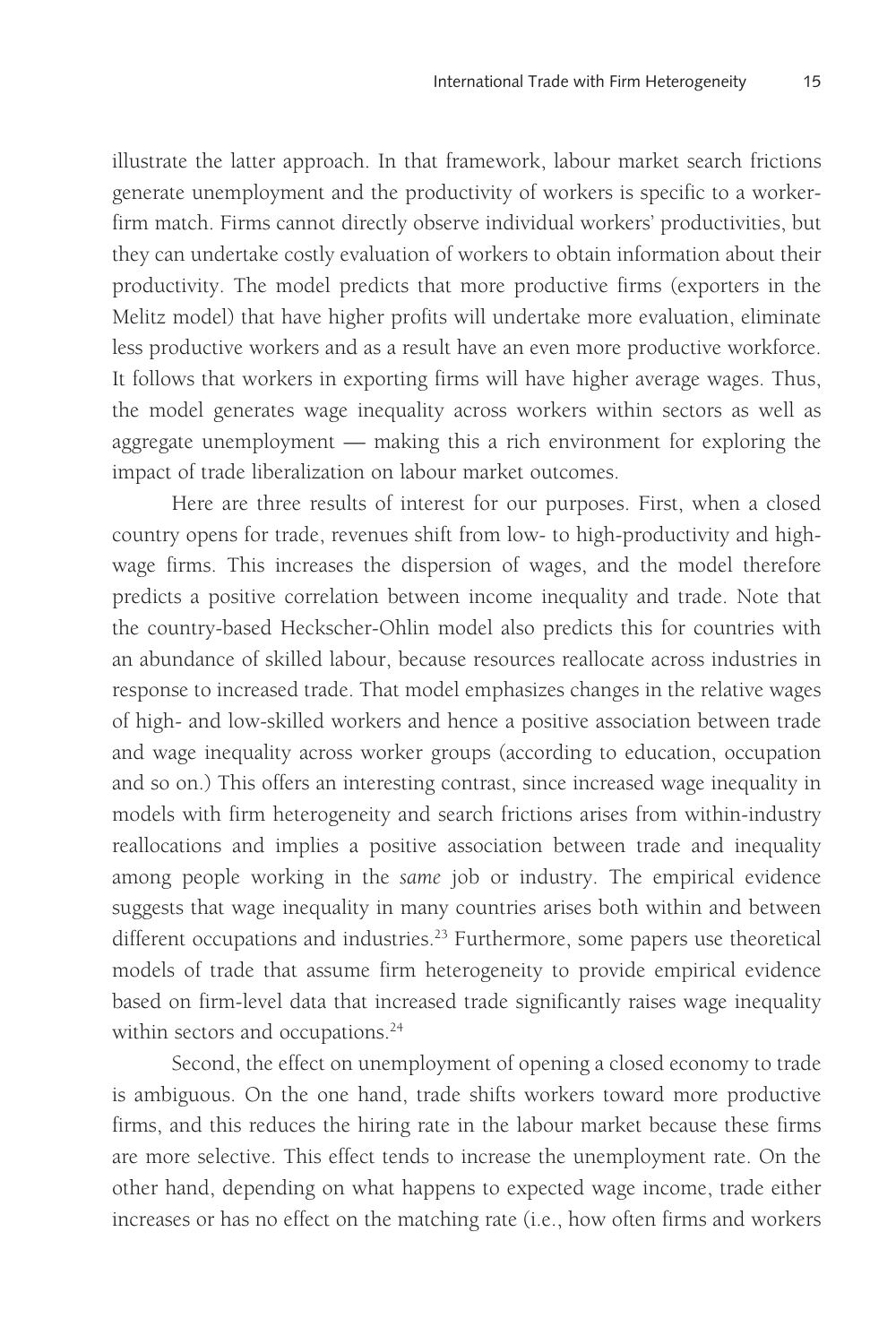meet to conduct job interviews). This second effect either decreases or has no effect on the unemployment rate. Because of these potentially opposing effects, the net impact of trade on the unemployment rate is uncertain.

Finally, if a country with prohibitive trade barriers lowers those barriers slightly, its wage inequality will initially rise. However, as the country continues to lower trade barriers, wage inequality eventually falls. That is, a fall in trade costs reduces inequality when trade costs are low but raises inequality when trade costs are high. The difference arises because the increase in wages for the most productive firms resulting from lower trade costs only occurs when a subset of firms are exporters. The richness of these results clearly indicates the potential of this line of research to increase our understanding of the effects of increased trade on unemployment and wage inequality in developed economies.

### **Trade and innovation**

Another relatively new area of research explores the links between firms' participation in international markets and their innovation activities. Whereas in the Melitz model, a firm's productivity is taken as given and affects its decision to export, this research also examines the opposite causal relationship: the increased profits accruing to firms that are active in international markets allow them to undertake costly innovation activities, in turn increasing their productivity. This new channel provides additional productivity and welfare gains from trade liberalization. For example, Atkeson and Burstein (2010) and Lileeva and Trefler (2010) analyze models with exporting and innovating firms. They demonstrate that — in addition to the increased output of exporting firms after trade liberalization — those firms also increase their innovation expenditures, which further enhances the positive productivity impact of increased trade. Some researchers are now studying environments in which firms anticipate increased profits from entering as exporters and undertake costly innovations that then allow them to export.

### **Procompetitive effects of trade**

In Melitz (2003), all consumers' demand functions have a constant elasticity of demand that is the same across all product varieties. This means that all varieties of the good sell at the same markup of price above marginal cost in all markets. Furthermore, because changes in the trading environment don't change this demand elasticity, markups are unaffected by trade liberalization. This differs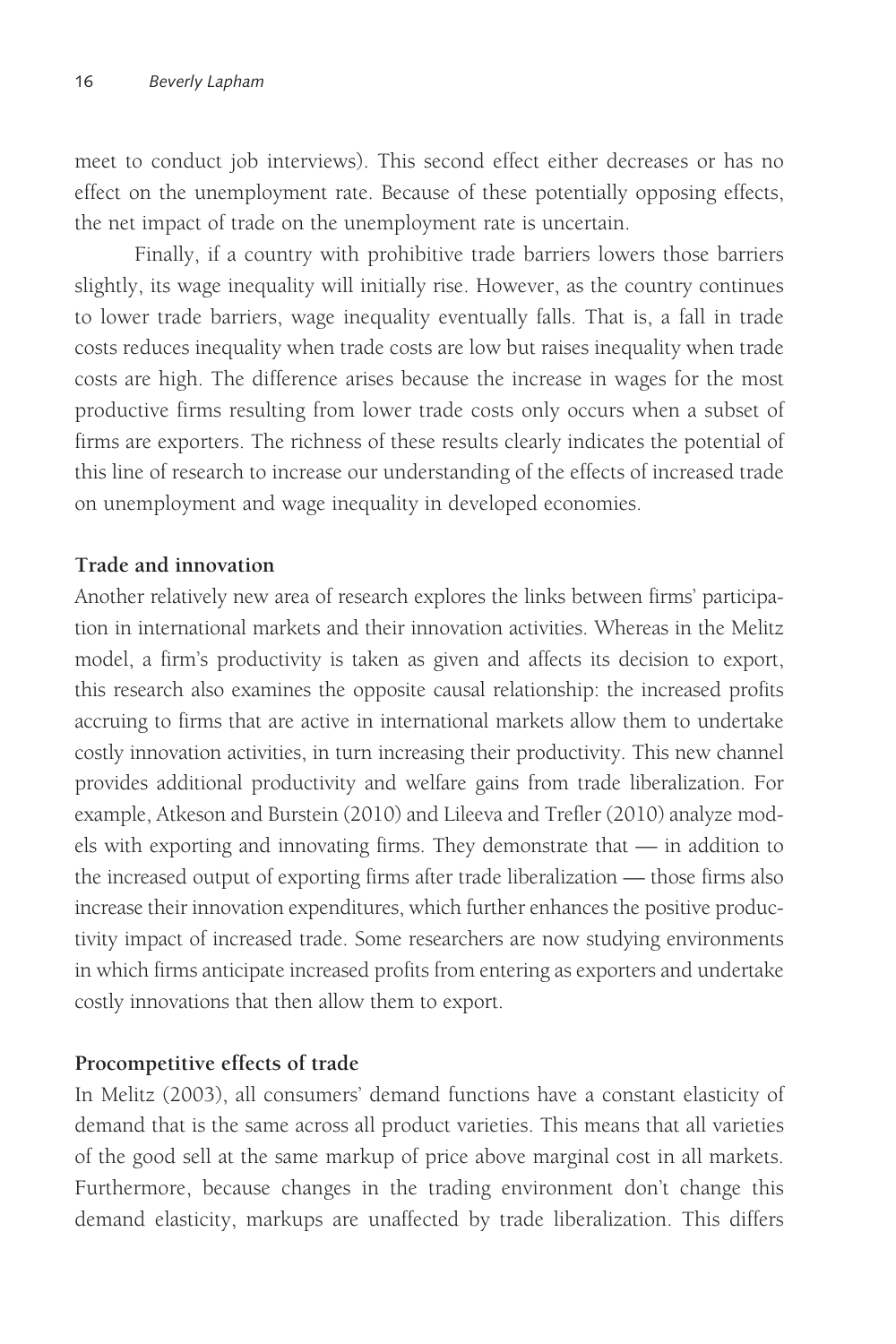from some models in the earlier industry-based category, in which increased trade reduces markups — often called the *procompetitive effects* of trade. This is important for two reasons. If trade reduces firms' market power and lowers markups, then this provides yet another channel for consumers to gain from trade. Second, empirical studies such as Tybout (2003) provide evidence of these procompetitive effects after trade liberalization episodes.

The model developed by Melitz and Ottaviano (2008) is an important contribution to this literature. It incorporates variable markups and analyzes how differences in market size modify the impact of trade liberalization. The basic framework of this model has been used extensively, so I shall just describe the main innovations of the model and its results.

This model has an industry in each country, as in Melitz (2003).<sup>25</sup> Now, however, as an individual consumes more, he becomes less price-sensitive, so his elasticity of demand falls with his level of consumption. As in Melitz, firms with lower cost levels set lower prices and have higher demand — but unlike Melitz, because lower-cost firms face less elastic demand, they choose higher markups. This implies that economies that have more consumers and more demand (such as the US) will be more competitive and will have lower average prices, higher average productivity and more firms than smaller markets like Canada. Multilateral trade liberalization will have similar positive productivity effects to these, but in addition, average markups will fall as exporting firms reach larger markets, and this will benefit consumers.

Melitz and Ottaviano (2008) extend this basic picture of firms choosing various markups to include multiple countries that differ in size and trade costs (modelled as barriers to imports). They examine the impact of various forms of trade liberalization in the short run with no firm entry and in the long run with equilibrium levels of firm entry, demonstrating that if a country undertakes *unilateral* trade liberalization by decreasing the costs of selling in its market, its consumers gain from higher productivity, lower markups and more varieties for consumption in the short run, while the trading partner is unaffected. However, in the long run (after extensive margin effects such as firm entry are included), the liberalizing country actually has fewer firms and lower average productivity than before the liberalization, while its trading partners experience the opposite. Thus, in the long run, a unilaterally liberalizing country experiences aggregate welfare losses while its trading partners make welfare gains. This is an interesting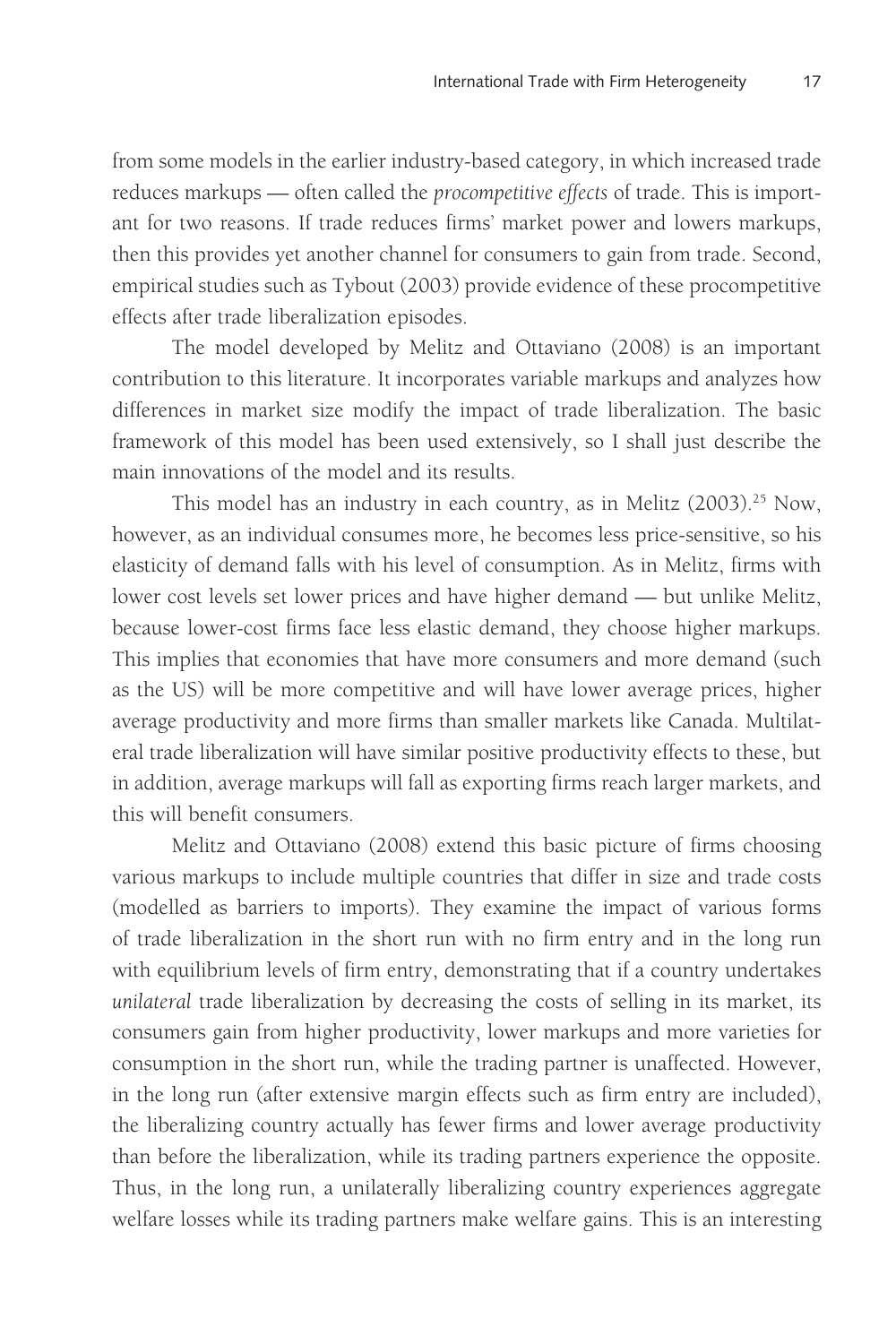result that suggests short-run gains from unilateral trade liberalization can be undone by longer-run patterns of firm entry. Several papers extend Melitz and Ottaviano (2008) or develop other models with nonconstant markups to analyze a wide range of issues caused by increased trade competition, the elimination of less productive firms and lower markups.<sup>26</sup>

#### **Comparative advantage considerations**

Some papers incorporate firm heterogeneity into traditional models of trade, which are based on cross-country differences and comparative advantage. These build upon the influential paper by Eaton and Kortum (2002), which develops and estimates a Ricardian model of trade (with constant returns in production and perfect competition) that considers geographical barriers.<sup>27</sup> Their framework is particularly useful for deriving sophisticated, gravity-style equations that relate bilateral trade volumes between countries to countries' characteristics (such as the size of countries' economies and the distance between countries). These equations can be estimated using industry- and country-level data to better understand the determinants of trade flows and quantify trade impacts. For example, guided by their theory, Eaton and Kortum (2002) estimate that Canada would experience aggregate welfare gains between 0.5 and 1.1 percent if the US were to unilaterally remove tariffs, and a welfare gain of nearly 2 percent if the volume of world trade were to double. Several authors extend the Eaton and Kortum (2002) environment and have provided important quantitative analysis of the impact of changes in the trading environment for a broad set of countries.28 A novel insight of this research is that gravity equations of trade flows should include measures of firm or industry heterogeneity.

Another area of research examines comparative advantage considerations in models with firm heterogeneity and imperfect competition. These models highlight the effects of trade liberalization on resource reallocation *within* industries (as highlighted in firm-based models) alongside reallocations *across* industries (as highlighted in country-based models of traditional comparative advantage). The papers by Bernard, Eaton, Jensen and Kortum (2003) and Bernard, Redding and Schott (2007) are important examples.

In Bernard, Eaton, Jensen and Kortum (2003), there are many sectors characterized by imperfect competition and each has firms with different productivity levels. There are also cross-country differences in technologies in each sector, capturing Ricardian-style comparative advantage motivations for trade. Importantly,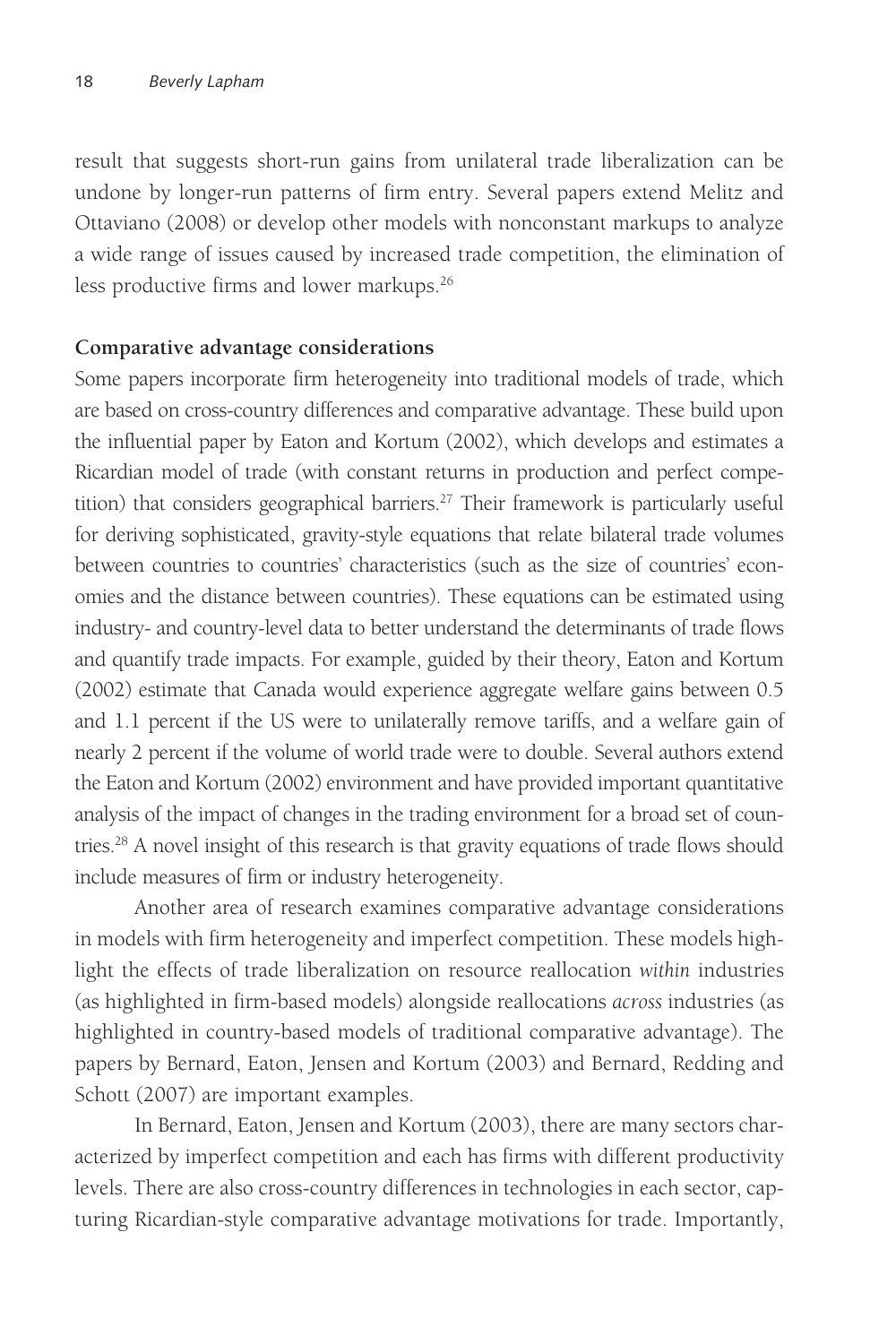there are variable trade costs that allow for market segmentation and limit firms' abilities to export. As in the Melitz model, trade liberalization has selection effects as low-productivity firms exit and high-productivity exporters expand, leading to aggregate productivity gains. However, unlike Melitz, this model also generates reallocations across industries and highlights intensive and extensive margin responses to changes in the trading environment. An important contribution of the paper is to use US plant-level data to quantify these effects.

While that paper incorporates firm heterogeneity into a classical model of trade, Bernard, Redding and Schott (2007) do so in a neoclassical factor-proportions model of trade. Their model has skilled and unskilled labour, two industries that differ in their labour intensities and two countries that differ in their supplies of two types of labour. Each industry produces differentiated varieties of a final good (such as shoes and automobiles) with increasing returns to scale, imperfect competition and firms with different levels of productivity. Consumers earn income from supplying the two types of labour and desire variety. There are fixed and variable costs of exporting.

In this model, trade liberalization that decreases trade costs shifts both types of labour within as well as across industries. The within-industry effects identified above in the baseline model are present in both sectors. However, the cut-off productivity level for operation increases more in the industry of comparative advantage, so average productivity rises more in that sector than in the sector of comparative disadvantage. In addition, average firm size rises in the comparative advantage sector and labour moves into that sector from the sector of comparative disadvantage, further enhancing welfare gains from trade liberalization with economies of scale and more efficiently allocated resources. At the individual level, the traditional redistribution of income from the abundant factor to the scarce factor in a country takes place. However, the additional gains in productivity arising from firm heterogeneity may cause trade liberalization to increase the wages of both types of labour. This is an important contribution to the firmbased trade model with intra- and interindustry trade, providing new insights into the productivity effects and complex distributional effects of increased trade.

#### **Other extensions**

The gravity approach to trade literature often focuses on estimating the magnitude of the impact of trade costs on trade volumes — the so-called *trade elasticity*. 29 As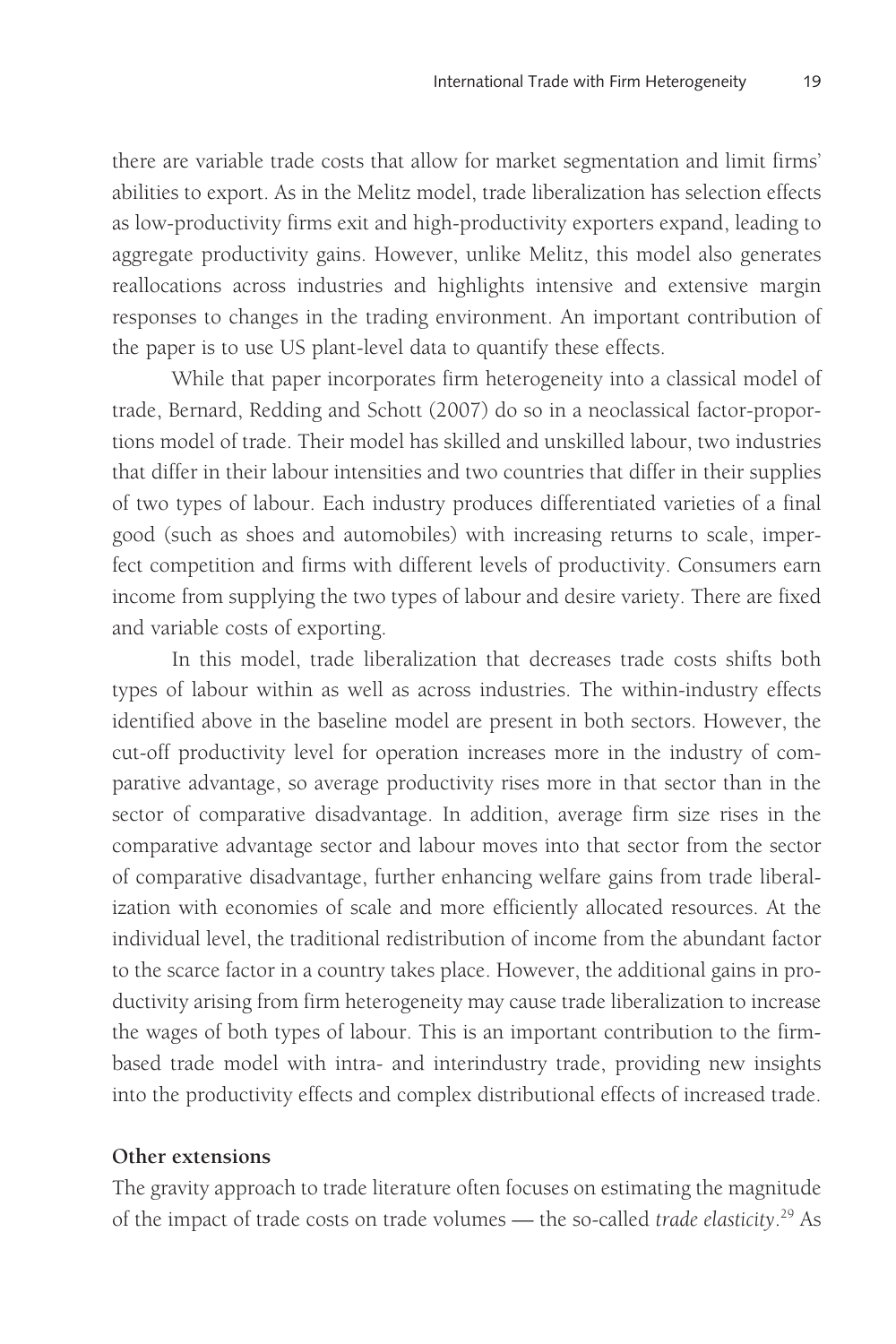another avenue for both theoretical and empirical research, the emphasis on significant fixed costs of trade in modern models of trade opens up interesting issues about the link between firm credit and finance and participation in international markets, since firms may need to borrow to cover these start-up costs.<sup>30</sup>

There also is a growing literature that incorporates firm-level dynamics into trade models with firm heterogeneity, either by including changes to firms' productivity and exploring the dynamic responses,<sup>31</sup> or by examining models where firms obtain more information about international markets as they participate in those markets.<sup>32</sup>

Another area of research explores the implications of these new models for measures of the welfare effects of trade liberalization. Papers by Arkolakis, Costinot and Rodríguez-Clare (2012), Atkeson and Burstein (2010), and others argue that many of the models that incorporate firm heterogeneity, including Melitz, do not have new implications for the aggregate welfare gains from trade liberalization. However, as Melitz and Redding (2014) point out, the proposition that aggregate measures are sufficient for quantifying the overall welfare effects of trade liberalization holds only under fairly strong conditions. Indeed, other papers, such as those of Felbermayr, Jung and Larch (2013) and Ossa (2012), explore environments where this is not the case. Furthermore, even when this aggregate result holds, more recent models with heterogeneous firms have implications for the effects of trade liberalization on individual firms and on the shareholders of those firms. More work is needed to estimate the welfare effects of trade liberalization using firm-, industry- and country-level data sources.

#### **Additional empirical relevance**

Empirical studies document that only a fraction of firms export in a typical industry and exporters often export only a small portion of their output. Similar results have been documented for firms' importing of intermediates.<sup>33</sup> Furthermore, exporters, firms that use imported inputs and firms that engage in foreign direct investment all tend to be larger, more productive and relatively more intensive of capital and skilled labour, and to pay higher wages than firms that do not participate in international markets. These facts are consistent with predictions from models already outlined in this section.

As predicted by models of innovating firms described in the subsection above on trade and innovation, firms that enter export markets tend to grow faster than nonexporters.<sup>34</sup> Baldwin and Gu (2003), for example, estimate that among Canadian manufacturing plants, entrants to export markets exhibited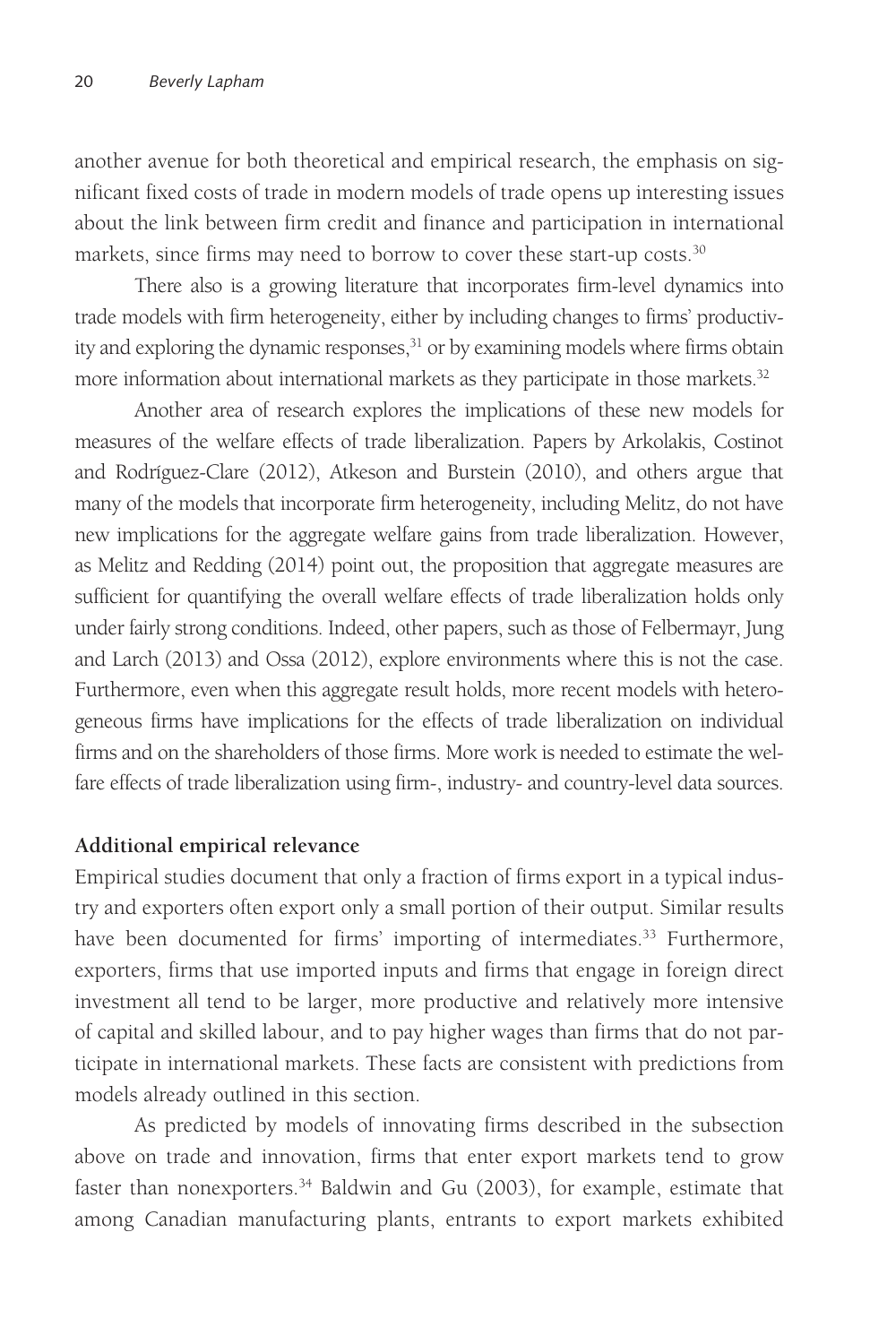average annual growth rates that were over 4 percentage points above those of nonentrants. Empirical research also suggests that firms' technology adoption choices are linked to their decisions regarding participation in trading activities.<sup>35</sup> The evidence on this for Canada is summarized by Baldwin and Yan ("Trade and Productivity," in this volume), who show that trade liberalization has fostered learning by Canadian manufacturing exporters and that access to larger markets has raised the productivity of those firms by forcing them to become more competitive and by providing more innovation and investment opportunities.

Firms' and industries' international activities exhibit considerable dynamics and volatility over time. That is, the magnitude of the existing trade flows of incumbent firms fluctuates, and industries exhibit significant firm entry and exit in export and domestic markets as well as changes in the composition and destination of exported products. Such dynamic adjustments are addressed in models that focus on firm and industry dynamics.<sup>36</sup>

### **Policy Implications when Firm Differences Matter**

This rich new class of models emphasizing firm-level decisions and firm heterogeneity shows that trade policy impacts a wide range of business decisions including entry and exit, how production is organized and innovation expenditures, among several others. Through these varied decisions and channels, trade policy affects broader outcomes, such as firm, industry and aggregate variables for productivity; product variety; markups of price over cost; unemployment; and wage inequality. The important policy implications that arise from these models (summarized in box 2) can be classified into three categories: policy considerations (i.e., where to look and act); the need for new policy tools (how to better assess the impacts of trade policies); and policy cautions or potential pitfalls (what not to do).37 The remainder of this section looks at each category in detail. For more on these issues, see Ciuriak, Lapham and Wolfe (2015).

#### **Policy considerations**

#### *Take into account the impact on potential traders and trade flows*

Firm-based trade theory and empirical studies stress the important role of extensive margin adjustments to trade policy. In response to trade liberalization, firms enter and exit international markets, alter which products they sell abroad and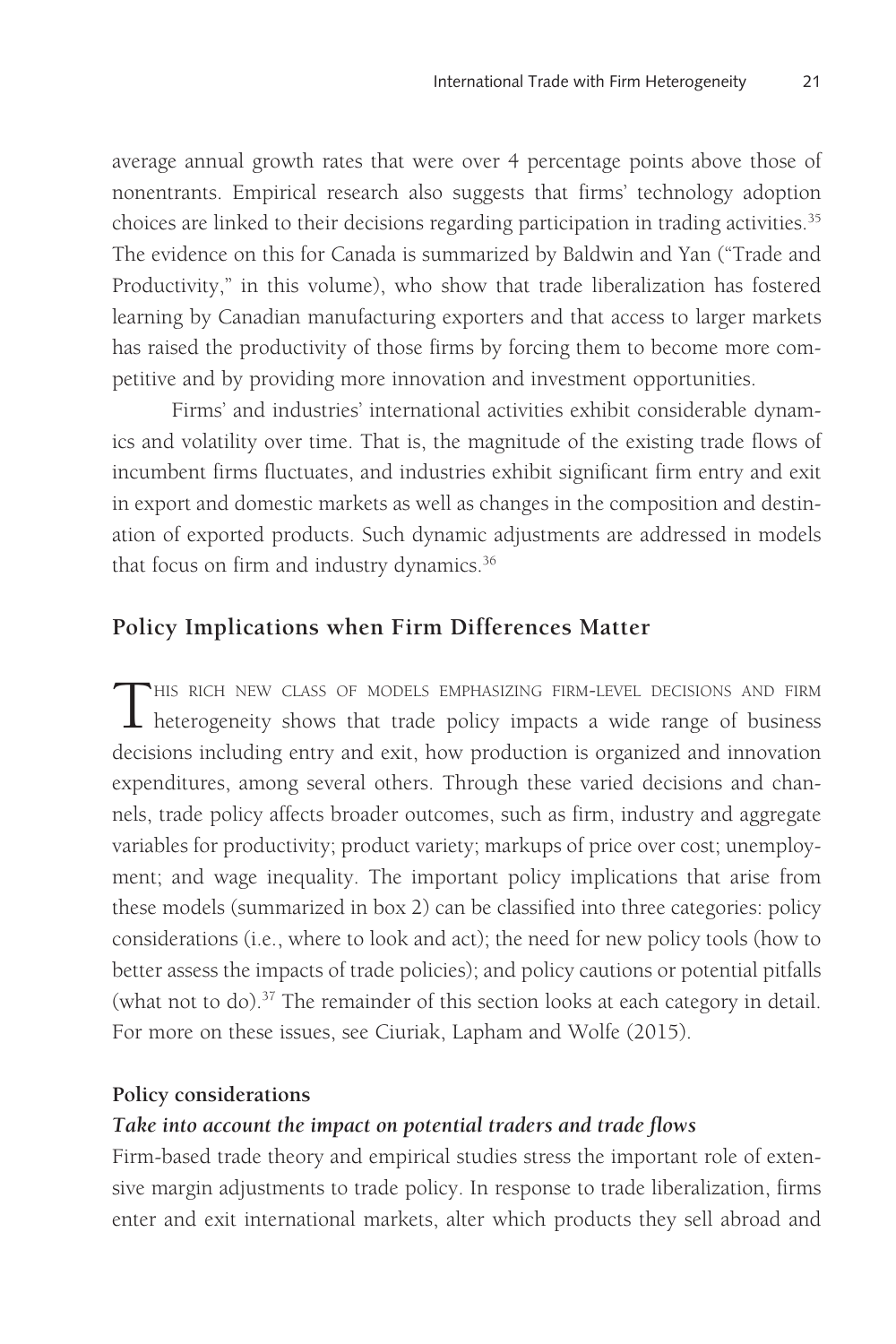### Box 2 **Policy implications of firm heterogeneity**

#### *Governments should*

- consider the impacts of their policies on potential (not only existing) traders and trade flows;
- • reduce the fixed costs for firms to participate in international markets (for instance, by addressing regulatory differences) in addition to lowering variable trade costs;
- • emphasize the links between trade and productivity and communicate these benefits to the public;
- coordinate traditional trade policies with other trade-related policy areas such as productivity, innovation, investment and industrial policies;
- • facilitate firms' imports of intermediate goods and services; and
- • devote attention to the distributional impacts of trade policies for both firms and workers.

#### *Tools trade analysts need*

- • improved access to firm-level data to better quantify firm heterogeneity within Canadian industries; used in conjunction with models, such analysis can improve assessments and predictions of the actual and expected impacts of trade policy changes; and
- • employee-employer matched data for Canada, as is available in several other countries, which could provide important new insights on the distributional impacts of trade policies on the labour market.

#### *Caution*

• trade policies that simply reward firms for participating in international markets may have limited effects on trade and therefore may not be cost-effective.

where they sell them, and vary which goods and services they import. These models and a body of empirical evidence suggest that responses along these extensive margins are a significant contributor to aggregate productivity growth. This means that to properly evaluate the full economic gains from trade policy changes, governments and trade negotiators must look beyond the expansion of existing trade flows. They need to consider the potential expansion of imports and exports of goods and services that previously were not sold internationally, diversification into new markets, the entry of firms into importing and exporting, and changes in the international components of firms' production structures.

Moreover, if the extensive margin is the primary source of productivity gains from trade liberalization, $38$  then it may make sense to focus negotiating resources on firms and markets where access is currently limited. This may provide larger returns than making marginal improvements in existing markets.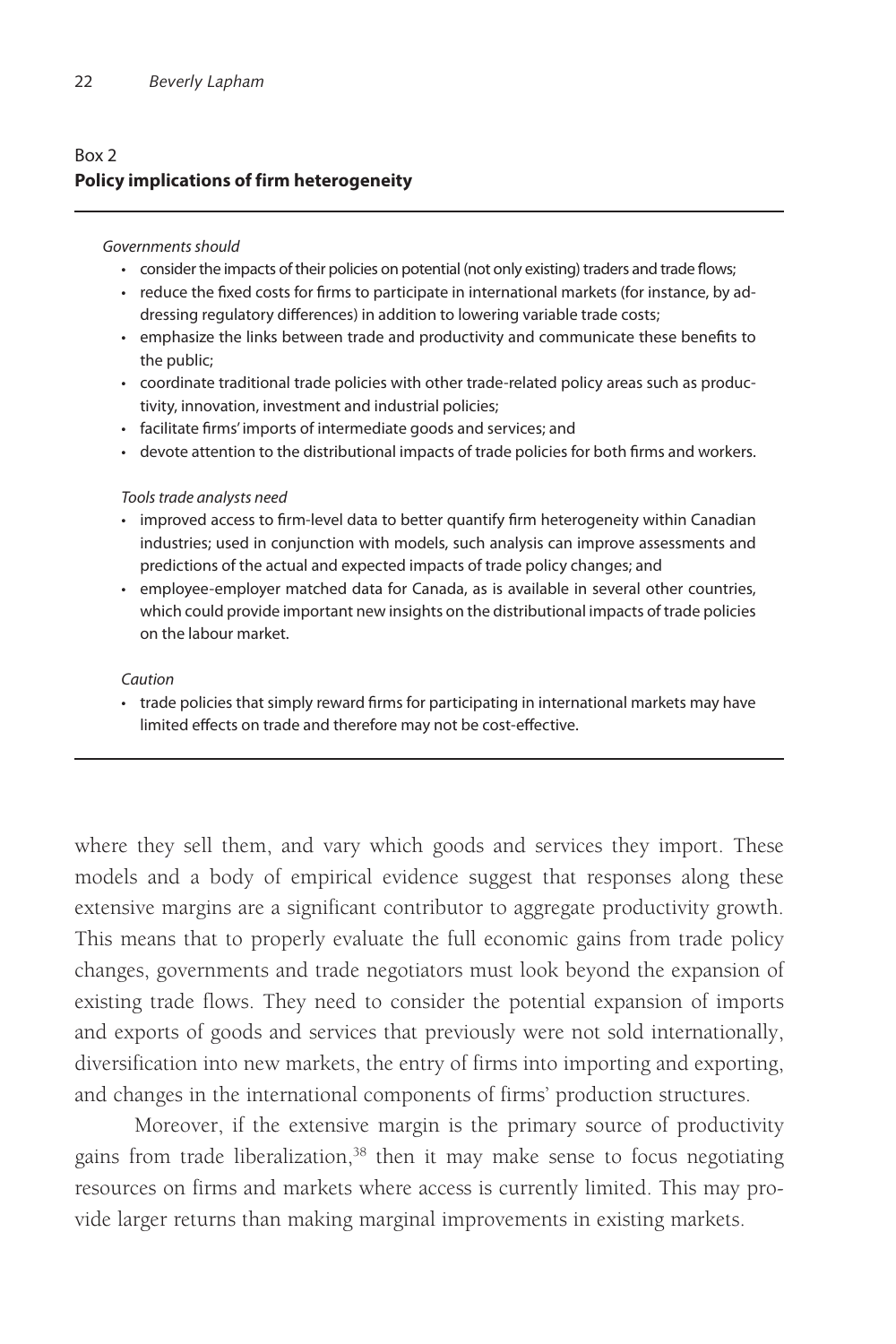#### *Reduce the fixed costs of participation in international markets*

The notion that variable trade costs, such as transportation costs and tariffs, reduce trade flows has been discussed for a long time in the trade literature. However, a key contribution of the more recent research described above is its focus on the importance of fixed and sunk costs associated with simply entering and staying in an international market. These fixed trade costs can significantly limit firms' access to foreign markets (and the resulting productivity benefits), which implies that governments should focus on lowering obstacles that restrict market access for firms.

While there are various contributors to these fixed costs — including the need to acquire market-specific information and other frictions — addressing international regulatory differences is perhaps the most important component for policy-makers to address (particularly for firms engaged in global value chains). One concrete government action to lower the fixed costs of entry into trade is to make it easier for firms to understand and conform to the regulations that govern new products and services in new markets. Compatible and transparent regulation along the production chain is essential. For more on potential policy approaches in this area, see Hoekman (in this volume).

Firm size also takes on increased importance in the presence of large, up-front sunk and fixed trade costs. Larger, more productive firms are generally more able to cover the costs of adapting to relevant product- and market-specific standards — and they may even participate in the development of those standards. Smaller firms, on the other hand, are inherently standard-takers and often face significant adjustment costs when standards change in foreign markets. This is an important consideration for policies that focus on the role of small and medium enterprises (SMEs) in international markets, such as Canada's target to increase exporting by Canadian SMEs to emerging markets. For evidence and related policy recommendations on this issue, see Sui and Tapp (in this volume).

#### *Emphasize the links between trade and productivity*

Trade models that incorporate firm heterogeneity emphasize the complex relationship between trade and productivity. At the firm level, higher-productivity firms trade more, and trade can lead to increased innovation, making firms more productive. At the industry level, increased trade leads to resource reallocations within industries away from the smallest, least productive firms and toward the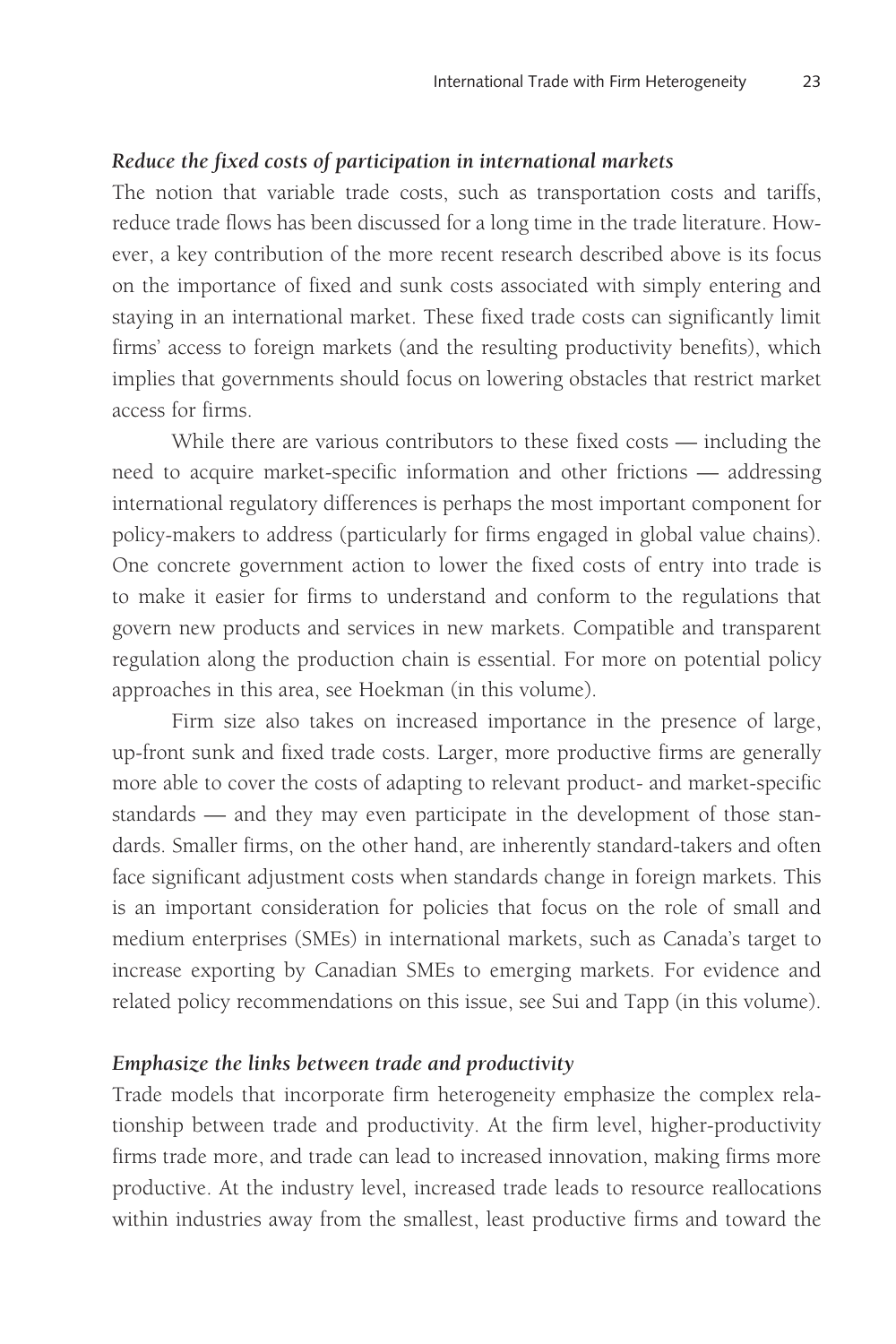largest, most productive firms, increasing industry productivity. At the country level, these effects generate new sources of aggregate productivity gains, resulting from increased trade (in addition to traditional gains from more efficient resource allocation across industries due to comparative advantage and higher scales of production). Understanding these additional productivity-enhancing effects of trade and promoting them to the general public may make it easier to gather support for trade liberalization initiatives from economic players, key stakeholders and governments concerned with productivity growth.

### *Increase coordination*

Incorporating firm-level dynamics into trade theory emphasizes the role of ongoing investment and innovation and the effects of those decisions on firmlevel productivity and the ability of firms to participate effectively in international markets. Many of these models take account of the ongoing need for firms to invest in new technologies, products and markets in environments with considerable uncertainty. For firms, the outcomes of these investments can make the difference between a sustained or expanded presence in international markets and exit. The logical consequence of this realization is that firm-level innovation outcomes can alter the patterns of trade for countries, which in turn can change aggregate productivity growth. But causality can also flow in the other direction: just as innovation is important to trade success, entry into export markets can drive firms to innovate. Hence, there are strong and dynamic linkages among trade policy, investment policy and innovation policy. Although it has long been recognized by policy-makers that domestic and trade policies should be coordinated, the new developments in trade theory suggest that these linkages are stronger, more complex, more dynamic and more important than previously thought.

#### *Facilitate imports*

Many recent trade models with firm heterogeneity incorporate internationally traded intermediate goods and services. These developments provide a framework for analyzing international participation by firms as importers and as participants in global value chains. Because the theory predicts that increased access to imported intermediates increases firm-level productivity, policies that directly lower the fixed and variable costs — including import tariffs — facing firms in their role as importers can lead to aggregate productivity gains. While the impact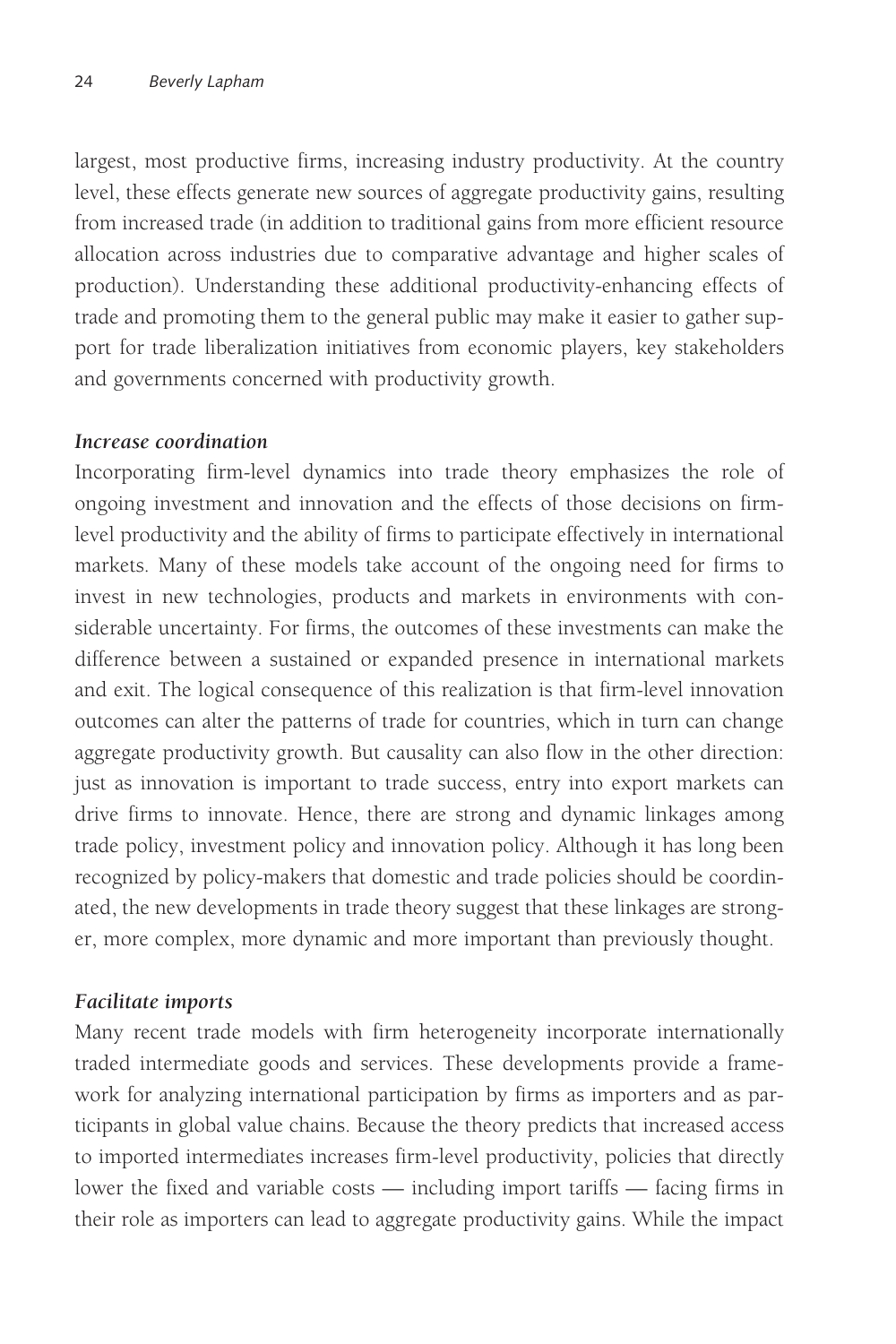on a country's exports of its own import liberalization due to value chain linkages is already recognized by policy-makers, the newest theoretical developments suggest a need for increased quantitative evaluation of these effects.

The importance of imported intermediates in production varies considerably across industries according to the specifics of production technologies. Given the rising incidence of intermediate importing and participation in global value chains, an increasingly important policy objective should be to develop quantitative measures of the productivity impact of imports and domestic trade liberalization on firms that are two-way traders.39 To guide policy, careful empirical studies that estimate the productivity effects of imported inputs on specific Canadian industries are needed. For example, Baldwin and Yan ("Global Value Chain Participation," in this volume) find that firms in the Canadian manufacturing sector enjoyed significant productivity benefits when they started two-way trading, and productivity declines of similar size when they stopped (both relative to the control groups).

### *Study the distributional impacts of trade policies for firms and workers*

It has long been understood that trade policy changes can create winners and losers in an economy. While traditional trade models suggest they could be identified by industry or factor ownership, recent trade models suggest there will generally be winners and losers from trade liberalization *within* the same industry. For example, an import-competing industry that may shrink as a result of liberalization will nonetheless likely have firms that become winners.<sup>40</sup> This important nuance suggests that mobilizing industry associations in support of a unified position in trade negotiations will be difficult due to the inherent conflicts they face because they represent both winners and losers.

In theory at least, with aggregate gains from trade liberalization, winners can compensate losers (perhaps through government transfer schemes). In practice, however, such transfers face significant political and implementation difficulties. The latest developments in trade theory with firm heterogeneity show differential gains within industries that further complicate the design of such transfers. Recognizing these complexities makes it clear that Canadian trade negotiators face more significant challenges in evaluating policy in light of national interests, and broad consultations at the firm level are needed.

At the aggregate level, increased trade and trade-enhancing policies generally improve economic performance. Some recent empirical work inves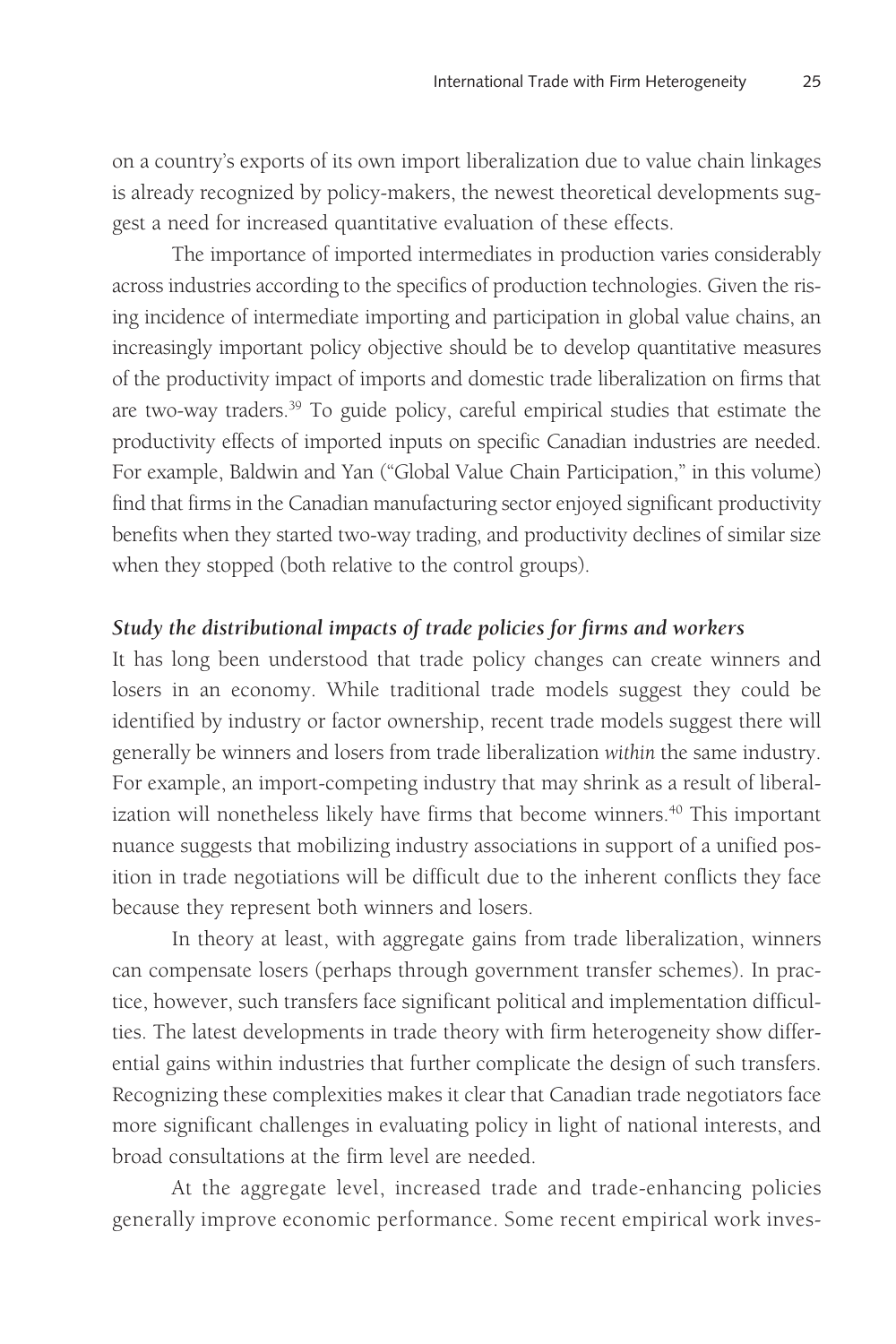tigates the extent to which different types of workers are benefiting from these developments. One concern, at least in the US context, is that increased trade may be associated with increased wage inequality, both within and across worker groups. Research using Canadian data on this issue is limited, and additional analysis on distributional implications for Canadian workers would be welcome.

#### **Policy tools**

#### *Emphasize firm-level data and analysis*

Recent research demonstrates that the impact of trade liberalization is significantly influenced by both the degree of heterogeneity in productivity across firms and the size of the elasticity of substitution across products in an industry. For example, Chaney (2008) demonstrates that a higher elasticity of substitution magnifies the intensive margin response but dampens the extensive margin response. He also shows that the size of the effect of a decrease in trade barriers on trade flows depends crucially on the degree of firm productivity heterogeneity within an industry. For example, using data on the distribution of US manufacturing firms, he argues that the elasticity of trade flows with respect to variable trade costs is twice as large as it would have been in the absence of firm heterogeneity. These types of theoretical results strongly suggest that to be able to quantify the predicted and actual effects of policy changes, Canadian policy-makers need estimates of industry-level variables that characterize the empirical distribution of Canadian firms and the degree of product substitutability within industries.

In addition, much of the firm- and plant-level data analysis to date uses data exclusively from manufacturing firms — indeed, much of what we know about the characteristics of firms that participate in international markets is based solely on manufacturing. However, the international activities of firms in agriculture, services, retail and other sectors are also economically important for formulating and assessing the impact of trade policy in Canada. The work on SMEs by Sui and Tapp (in this volume) represents a valuable contribution to increasing our understanding in this direction, but additional empirical research is needed. Moreover, while trade negotiations tend to focus on mature industries, the newest developments in trade theory and policy suggest that empirical attention should also be paid to emerging products, firms and industries.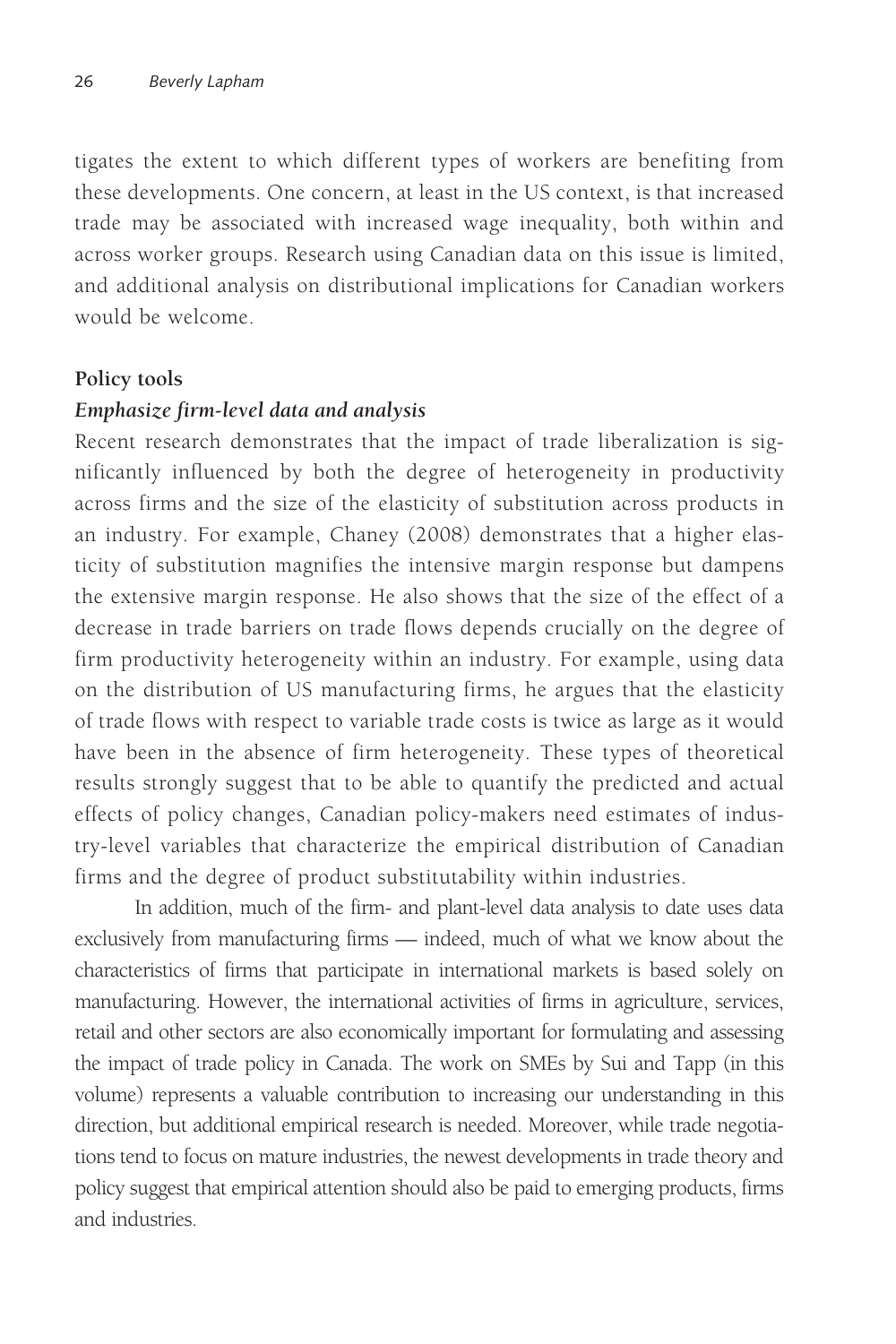In acknowledging the role of firm heterogeneity in influencing outcomes, we must also recognize that trade negotiators need access to quantitative studies based on firm- as well as industry-level data analysis to obtain information on how individual firms may be affected by changes in policy. Indeed, highly disaggregated data and a value-added approach to measuring trade flows are essential for quantitative assessments of the impact of trade liberalization policies. Although the latest developments in trade theory were driven in part by the increased availability of firm- and plant-level data, testing and applying of the ideas of the new theory to real-world policy problems in a Canadian context requires more extensive microlevel datasets and analysis. The traditional macrolevel approach to measuring the impacts of trade agreements, focusing on quantifying expansions of existing trade flows, is no longer adequate.

#### *Develop employee-employer matched data*

Much as firm-level data has helped us to better understand the mechanisms through which trade affects firms, we similarly need better matched worker-firm data in Canada to better understand how trade affects workers and different parts of the wage/income distribution. To the extent that there are important distributional impacts of trade, designing optimal trade policy is likely to become more complicated and may ultimately extend into the domains of labour markets, training and education policies.

#### **Policy caution**

#### *Do not reward firms simply for participating in international markets*

Government policies, such as tax credits, that simply reward the act of participating in international markets through exporting or importing may have only limited effects on the extensive margin and, therefore, on trade and productivity. According to the theory outlined earlier in this chapter, such a policy will disproportionately affect entry by the most productive of those firms that previously only served the domestic market. Because of government budget constraints on the feasible size of such a reward for each firm, we would generally expect a relatively minor entry response into international markets by firms.

Furthermore, such a policy, which rewards all firms for international market participation (as opposed to new entrants only), might entail significant inefficiencies because a considerable part of the payments under such a program would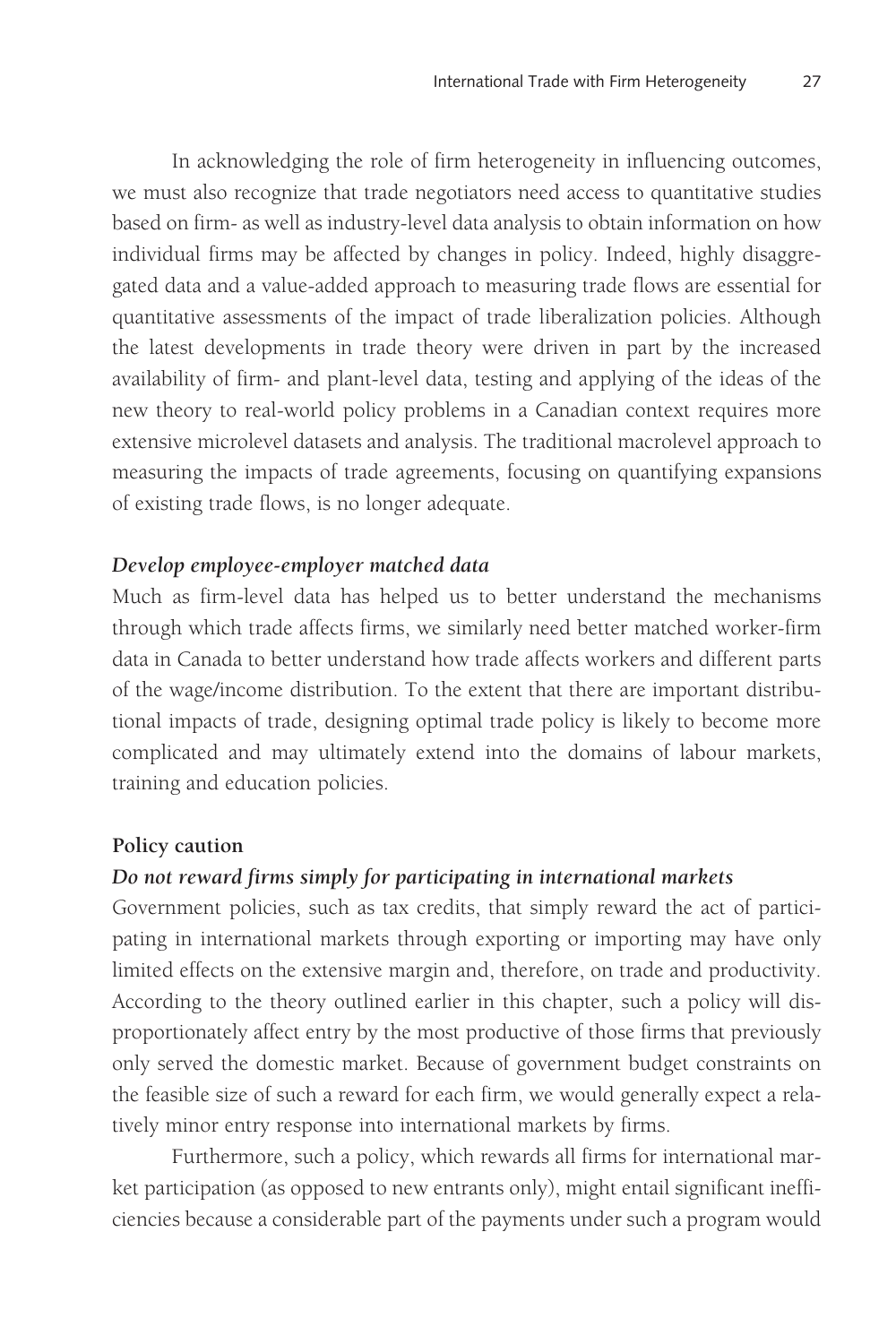tend to go to firms that would be exporting even in the absence of that policy. A more cost-effective policy to increase international participation — especially for small and medium enterprises — would be to target lowering the sunk, fixed and variable costs of international participation for all firms.

### **Conclusions**

This chapter has discussed some developments in modern theoretical approaches to understanding international trade. The literature emphasizes the effects of trade reforms on firm, industry and aggregate productivity due to the shifting of resources within and between heterogeneous firms. These models increase our understanding of the complex, two-way relationships between trade and productivity and the varied roles of firms in international markets as exporters and importers. The new insights from a firm-based approach to trade theory, along with firm-level data, have the potential to improve a government's ability to use its suite of trade-related policies to improve economic performance.

The developments reviewed in this chapter are also beginning to increase our understanding of the distributional effects of trade policy on different groups within a country. In many recent models, trade reforms produce differential effects across firms. Furthermore, when new models relax restrictive assumptions and allow wages to vary across firms and workers due to heterogeneity, then trade liberalization can have distributional income effects that extend beyond the scope of traditional trade models.

Trade patterns have changed significantly in recent years with the growth in trade of services, increased use of global value chains and the expanded role of firms as importers of intermediates. As trade policy and trade negotiations adjust to these rapidly changing ways of conducting global commerce, firm-based approaches make the theoretical and empirical prediction of the effects of policy changes on individual and aggregate outcomes more challenging — and more important.

This continues to be an active and exciting area of research with many important and unresolved questions. To better inform policy, we need to develop more focused firm-based models of trade that capture the unique features of the Canadian economy. These include regional concerns, the importance of natural resource industries and agriculture, and the changing international production structure for Canadian firms.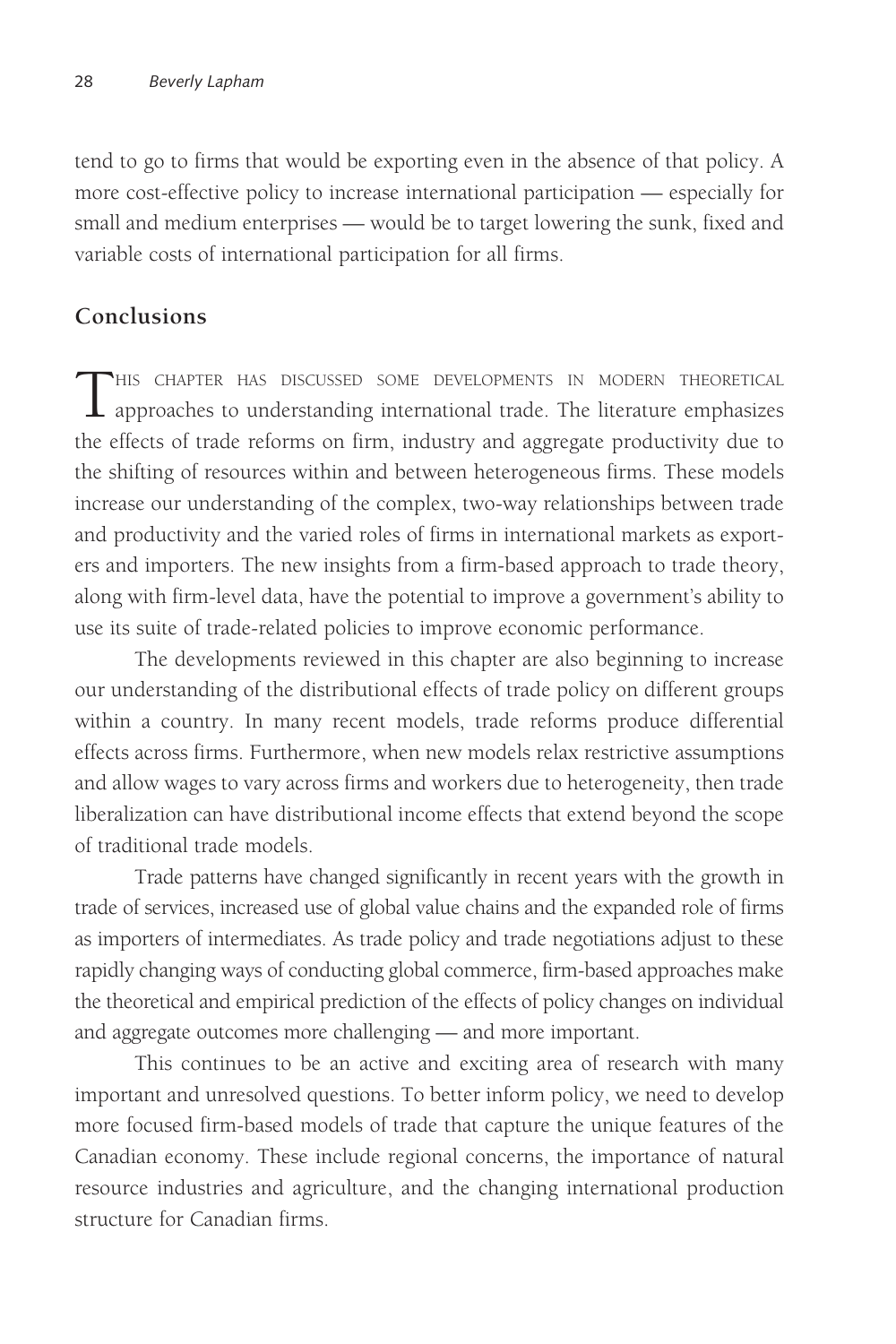Researchers are continuing to improve the empirical relevance of their theories by using firm-level data to motivate and test them. Baldwin and Yan ("Trade and Productivity") and Sui and Tapp, both in this volume, as well as Lileeva and Trefler (2010) and Trefler (2004), are important empirical contributions on Canadian firms and industries. However, more work is needed to better document the characteristics of the Canadian economy and guide policies. Improving our understanding of the intricate links between theory, data and policy is essential as researchers and policy-makers endeavour to undertake policy analysis through the lens of these new models.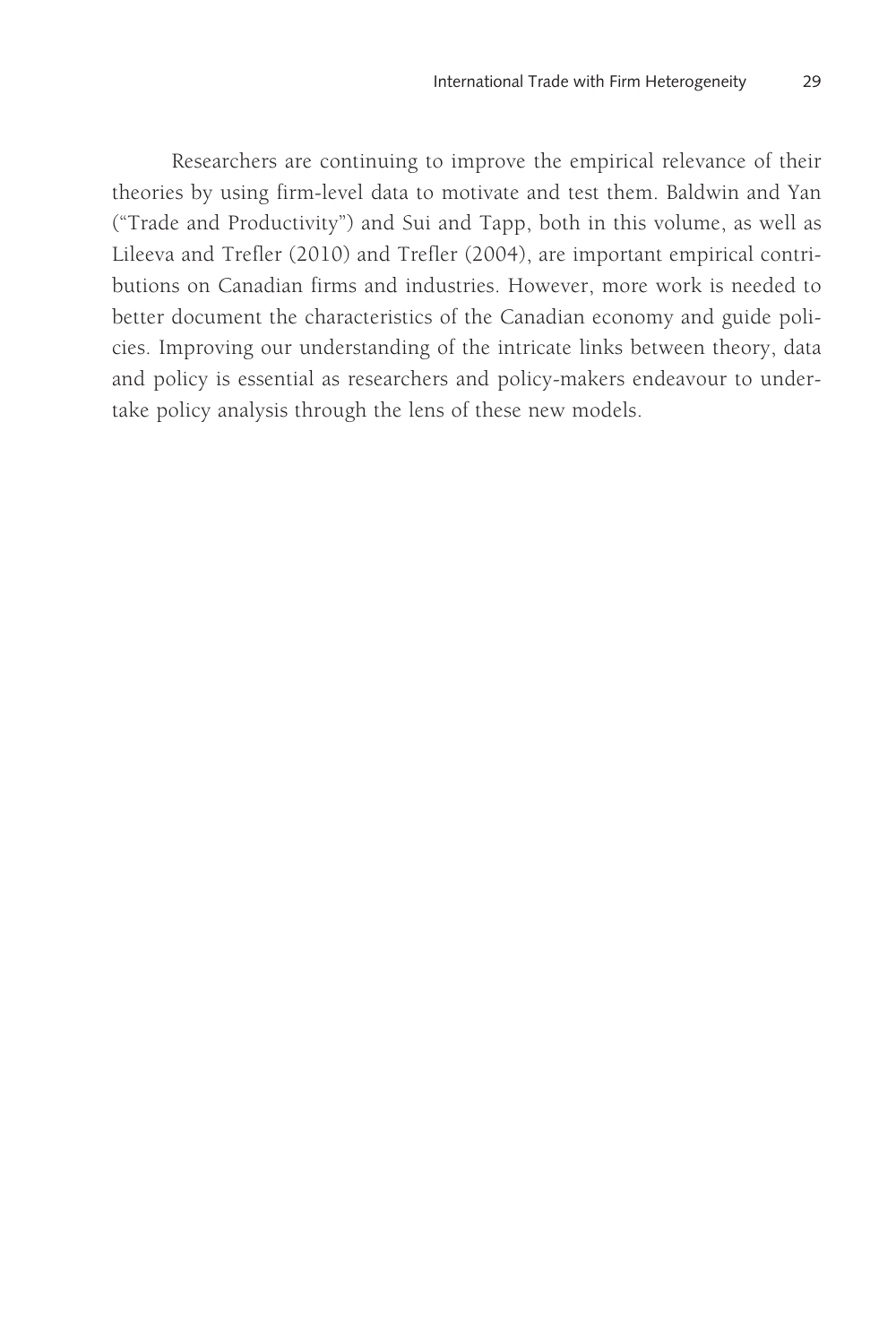### Notes

I thank Dan Ciuriak, Terry Collins-Williams, John M. Curtis and Robert Wolfe for many interesting discussions on the empirical, theoretical and policy issues that arise when considering the roles of firms in international trade. I also thank Stephen Tapp, the editors, an anonymous referee and John Ries for helpful comments.

- 1. This literature developed primarily following the theoretical foundations of Helpman (1981), Helpman and Krugman (1985), Krugman (1980, 1979), Lancaster (1980), and Markusen (1981).
- 2. Eaton and Kortum (2002) have developed an influential model with productivity heterogeneities that cannot be easily classified into one of these categories. Their model is in the Ricardian style, with cross-country technological differences and perfectly competitive, constant-returns-to-scale industries. Arguably, their original model is not a firm-based model but is primarily country-based and has much in common with traditional models of trade. Subsequent papers that extend their model to include multiple heterogeneous industries producing differentiated products within industries are more in the spirit of firm-based models (Levchenko and Zhang [2014], for example). This approach is discussed in more detail later in the chapter.
- 3. For a more technical presentation of this model and closely related models, see Melitz and Redding (2014).
- 4. Any aggregate "shock" to the economy such as a change in the costs of trade will change aggregate variables and move the economy to a new equilibrium. This is the way in which this model analyzes the effects of trade liberalization.
- 5. In equilibrium, the expected benefit from entering the industry equals the cost

of entry, so some individual firms earn accounting profits, but aggregate profits net of aggregate fixed entry costs equal zero. This implies that if all individuals hold equal shares in all firms, their net dividend income equals zero.

- 6. A later section discusses models in which the causality also goes in the opposite direction because exporting affects a firm's technology choices, and therefore its productivity.
- 7. The focus here is on multilateral rather than unilateral trade liberalization policies, as this maintains the symmetry across the two countries.
- 8. The fall in trade costs has no effect on the markup of price over marginal cost because the assumed structure of preferences is such that the markup depends only on the *constant* elasticity of demand.
- 9. Recall that the exporters in groups 3, 4 and 5 are also simultaneously selling into the domestic market.
- 10. The impact on product variety is unclear: the number of foreign varieties increases due to the entry of new exporters, but the number of domestic varieties falls as some domestic firms exit. Product variety usually increases, but even if it does not, the positive real wage effect dominates and individual welfare increases.
- 11. This occurs because a firm's prices depend only on the elasticity of demand, the wage, the firm's productivity and the variable costs of trade. Hence, a change in the fixed costs of trade will not affect an incumbent firm's prices or sales (output). However, the fall in fixed trade costs increases the expected profits from exporting and so induces export entry.
- 12. In addition, Bernard, Jensen, Redding and Schott (2012) provide a survey of empirical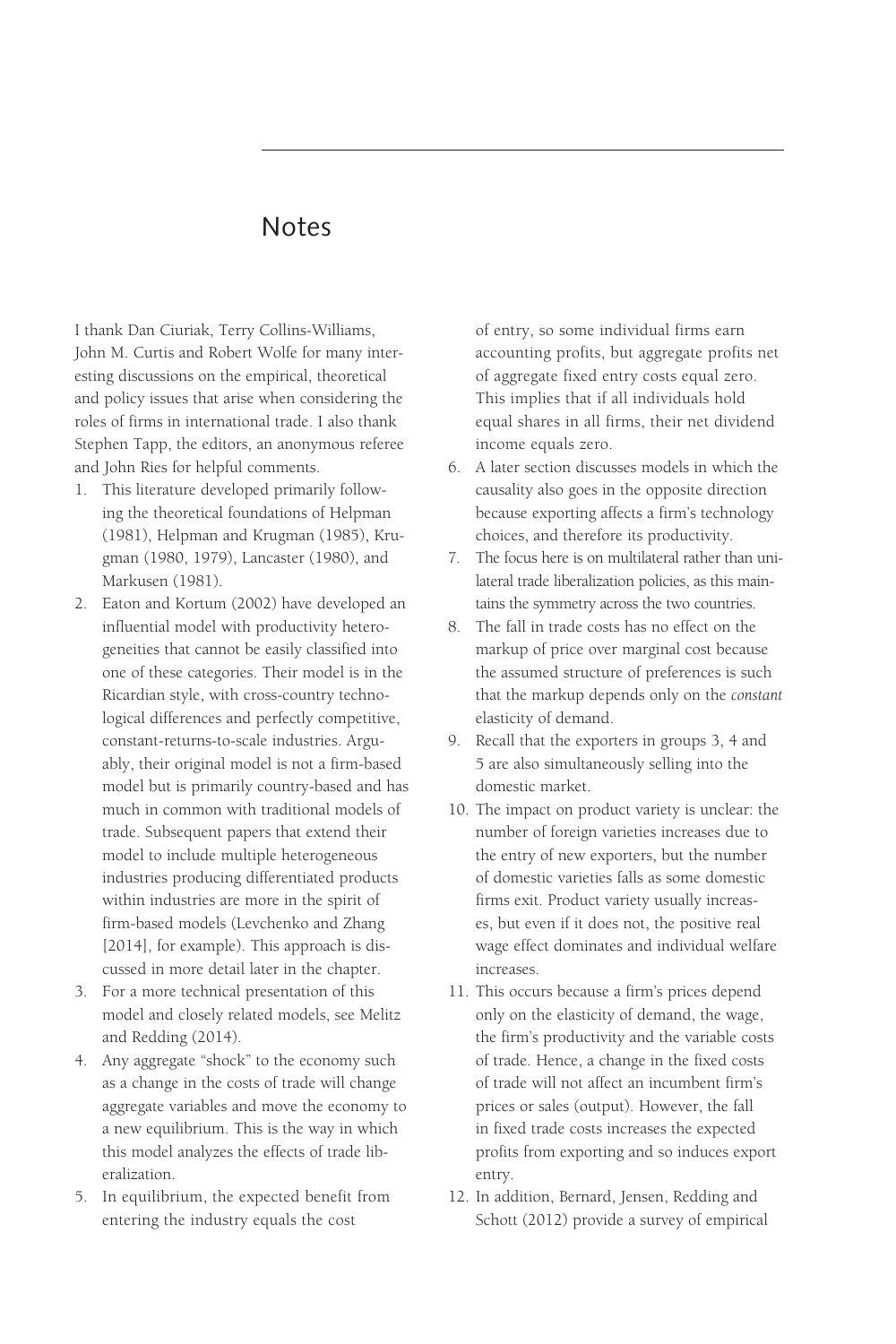studies that use firm-level data to document many of the facts listed here — particularly studies using US firm-level data.

- 13. Papers that provide evidence of these findings include Bernard, Eaton, Jensen and Kortum (2003), Bernard and Jensen (1999, 1997, 1995), Bernard, Jensen and Schott (2009), and Bernard, Jensen, Redding and Schott (2007) for US plants; Eaton, Kortum and Kramarz (2011) for French firms; Kasahara and Lapham (2013) for Chilean plants; and Lu (2010) for Chinese firms.
- 14. However, the baseline model does not address the correlation between a firm's export status and its factor intensities or the average wage it pays its workers.
- 15. The Canada-US FTA was the predecessor to the North American Free Trade Agreement (NAFTA) of 1994, created with the addition of Mexico. Evidence that increased trade shifts inputs and market share from low- to high-productivity firms within sectors is provided for other countries in Bernard, Jensen and Schott (2006) for the US; Fernandes (2007) for Colombia; Khandelwal and Topalova (2011) for India; and Pavcnik (2002) for Chile.
- 16. More extensive summaries of some of the theoretical developments in models of firm heterogeneity and trade can be found in Greenaway and Kneller (2007), Helpman (2006), Melitz and Redding (2014), Melitz and Trefler (2012), and Redding (2011).
- 17. This issue is examined in Anderson, Lööf and Johansson (2008), Amiti, Itskhoki and Konings (2014), Amiti and Konings (2007), Baldwin and Yan ("Global Value Chain Participation," in this volume), Kasahara and Lapham (2013), and Kugler and Verhoogen (2008), among others.
- 18. International outsourcing is explored in papers such as Antràs and Helpman (2008, 2004), Baldwin and Robert-Nicoud (2010), Caliendo and Rossi-Hansberg (2012), Grossman and Rossi-Hansberg (2008), and Ma, Van Assche and Hong (2009).
- 19. Papers in this area include Arkolakis and Muendler (2011), Bernard, Redding and Schott (2011), Eckel and Neary (2010),

Goldberg et al. (2010), Mayer, Melitz and Ottaviano (2012), and Verhoogen (2008).

- 20. See Fortin et al. (2012) for Canadian trends.
- 21. Examples include Amiti and Davis (2012), Davis and Harrigan (2011), and Egger and Kreickemeier (2009).
- 22. Examples include Felbermayr, Prat and Schmerer (2011), Helpman and Itskhoki (2010), Helpman, Itskhoki and Redding (2013, 2010), and Mitra and Ranjan (2010).
- 23. See, for example, Attanasio, Goldberg and Pavcnik (2004), Autor, Dorn and Hanson (2013), Bernard and Jensen (1997), Firpo, Fortin and Lemieux (2011), Goldberg and Pavcnik (2007), Helpman et al. (2014), and Menezes-Filho and Muendler (2007).
- 24. Papers using firm-level data to estimate the effects of trade on within-group inequality include Akerman, et al. (2013), Fraís, Kaplan and Verhoogen (2012), and Helpman et al. (2014). I am unaware of papers that use Canadian firm-level data to estimate the effects of increased trade on within-group wage inequality in Canada. There is also a large literature that uses industry- and country-level data (primarily for the US) to estimate the impact of trade on across-group measures of wage inequality (typically focused on differences between high- and low-skilled workers' wages). Kurokawa (2012) provides a survey of earlier research, while more recent papers in this area include Amiti and Davis (2012) and Autor, Dorn and Hanson (2013).
- 25. A second industry producing a homogeneous good under perfect competition is included to improve the tractability of the model so that there are no income effects in the consumption of differentiated goods. However, this second sector is relatively unimportant for our discussion.
- 26. Other papers, such as Bernard, Eaton, Jensen and Kortum (2003), Feenstra (2003), and Behrens and Murata (2006), have studied models with quite different market structures that also incorporate procompetitive effects of increased trade.
- 27. Eaton and Kortum's model incorporates differences in productivity, but whether that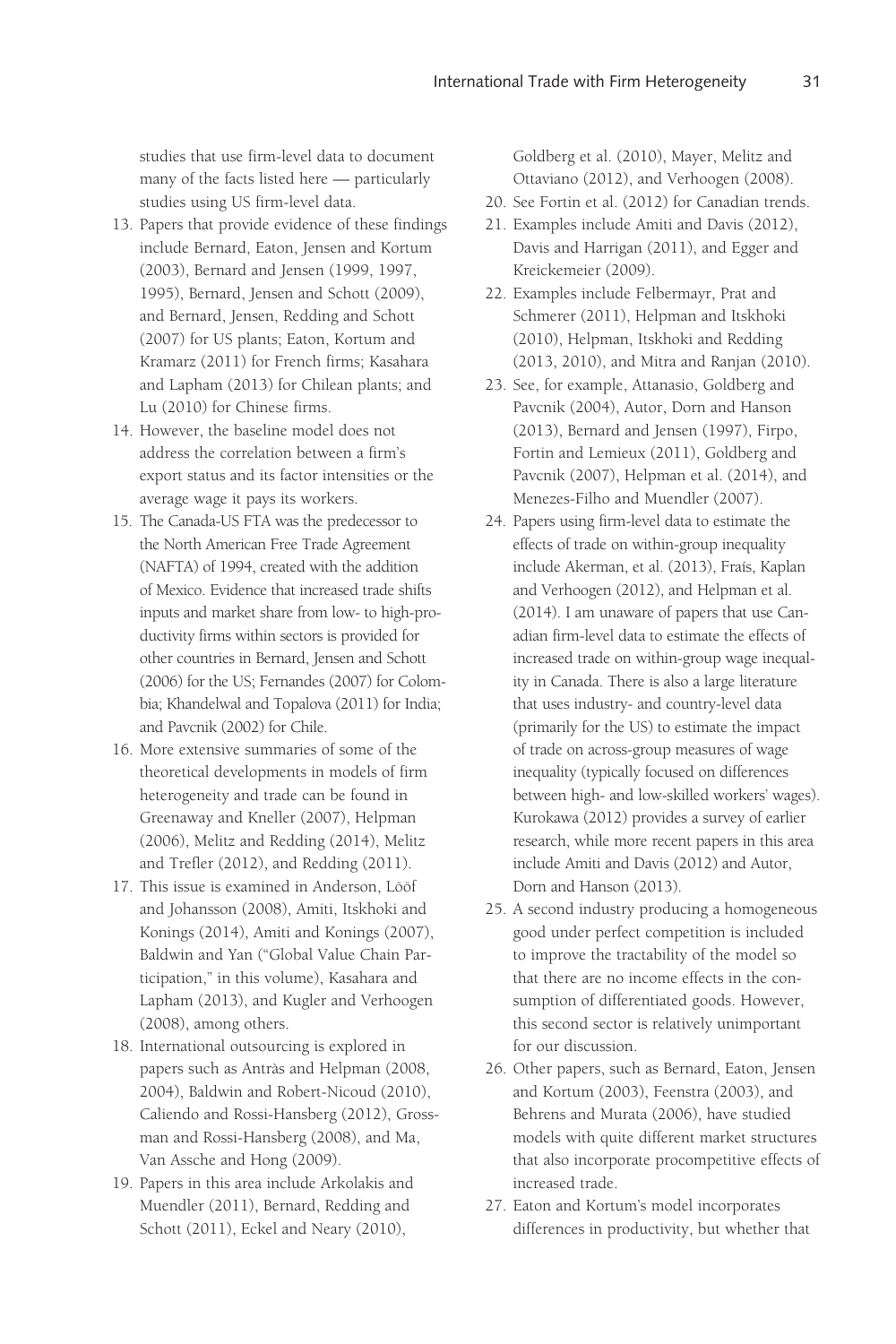heterogeneity is at the industry level or the firm level is a matter of interpretation (the meaning of a "firm" in models with constant returns is unclear).

- 28. See, for example Alverez and Lucas (2007), Finicelli, Pagano and Sbracia (2013), and Levchenko and Zhang (2014).
- 29. Papers examining the implications of firm heterogeneity for measures of trade elasticity (among other things) include Arkolakis, Costinot and Rodríguez-Clare (2012), Chaney (2008), Crozet and Koenig (2010), Helpman, Melitz and Rubinstein (2008), and Levchenko and Zhang (2014).
- 30. Some theoretical and empirical papers that explore these links in the presence of firm heterogeneity include Amiti and Weinstein (2011), Greenaway, Guariglia and Kneller (2007), Manova (2013), and Minetti and Zhu (2011).
- 31. This approach is taken in Arkolakis (2011), Ghironi and Melitz (2007, 2005), and Ruhl and Willis (2014).
- 32. Albornoz et al. (2012) and Eaton et al. (2014) take the latter approach.
- 33. See Bernard and Jensen (1999, 1997, 1995) for evidence regarding US plants.
- 34. Papers that provide evidence of these findings include Bernard, Eaton, Jensen and Kortum (2003), Bernard and Jensen (1999, 1997, 1995), Bernard, Jensen and Schott (2009), and Bernard, Jensen, Redding and Schott (2007) for US plants; Eaton, Kortum and Kramarz (2011) for French firms; Kasahara and Lapham (2013) for Chilean plants; and Lu (2010) for Chinese firms.
- 35. Papers in this area include Aw, Roberts and Xu (2011), Baldwin and Gu (2003), Bernard, Redding and Schott (2011), Bustos (2011), De Loeker (2007), Keller (2009, 2004), Lileeva and Trefler (2010), and Pavcnik (2002).
- 36. For a sample of papers that document these types of firm and industry dynamics, see Bernard, Jensen, Redding and Schott (2012), Dunne, Roberts and Samuelson (1989), Eaton, Kortum and Kramarz (2011) and Kasahara and Lapham (2013).
- 37. Several papers examine the effects of specific trade policies in models with firm-level heterogeneity, including Abel-Koch (2013), Das, Roberts and Tybout (2007), Demidova and Rodríguez-Clare (2009), and Felbermayr, Jung and Larch (2013). Other papers, such as Baldwin and Gu (2004), Baldwin and Yan (2012), Head and Ries (1999), Kasahara and Lapham (2013), Pavnick (2002), and Trefler (2004), use plant-level data to quantify the size of trade policy impacts.
- 38. The dominance of extensive margin adjustments over intensive margin adjustments is a feature of some papers, such as Chaney (2008) and Lawless (2010).
- 39. The increased use of imported intermediates and the growth of global value chains increases the challenges associated with accurately measuring the value of trade flows. Allocating the full value of the product to the country from which it is exported to its final destination market will give an exaggerated idea of the importance of trade with that country in the presence of imported intermediates and global value chains. Trade statistics need a value-added concept of exports and imports, recognizing that imports might embody our previously exported components. Accurate measures of trade flows are essential for quantifying and predicting the effects of trade liberalization methods. Fortunately, the World Trade Organization and the Organization for Economic Co-operation and Development are formulating methods to better measure trade flows given the issues raised here, and Canadian trade and statistical agencies can benefit from and contribute to these advances in measurement (see De Backer and Miroudot, in this volume).
- 40. See Trefler (2004) for empirical evidence of this type of effect on Canadian manufacturing firms following the Canada-US FTA of 1988.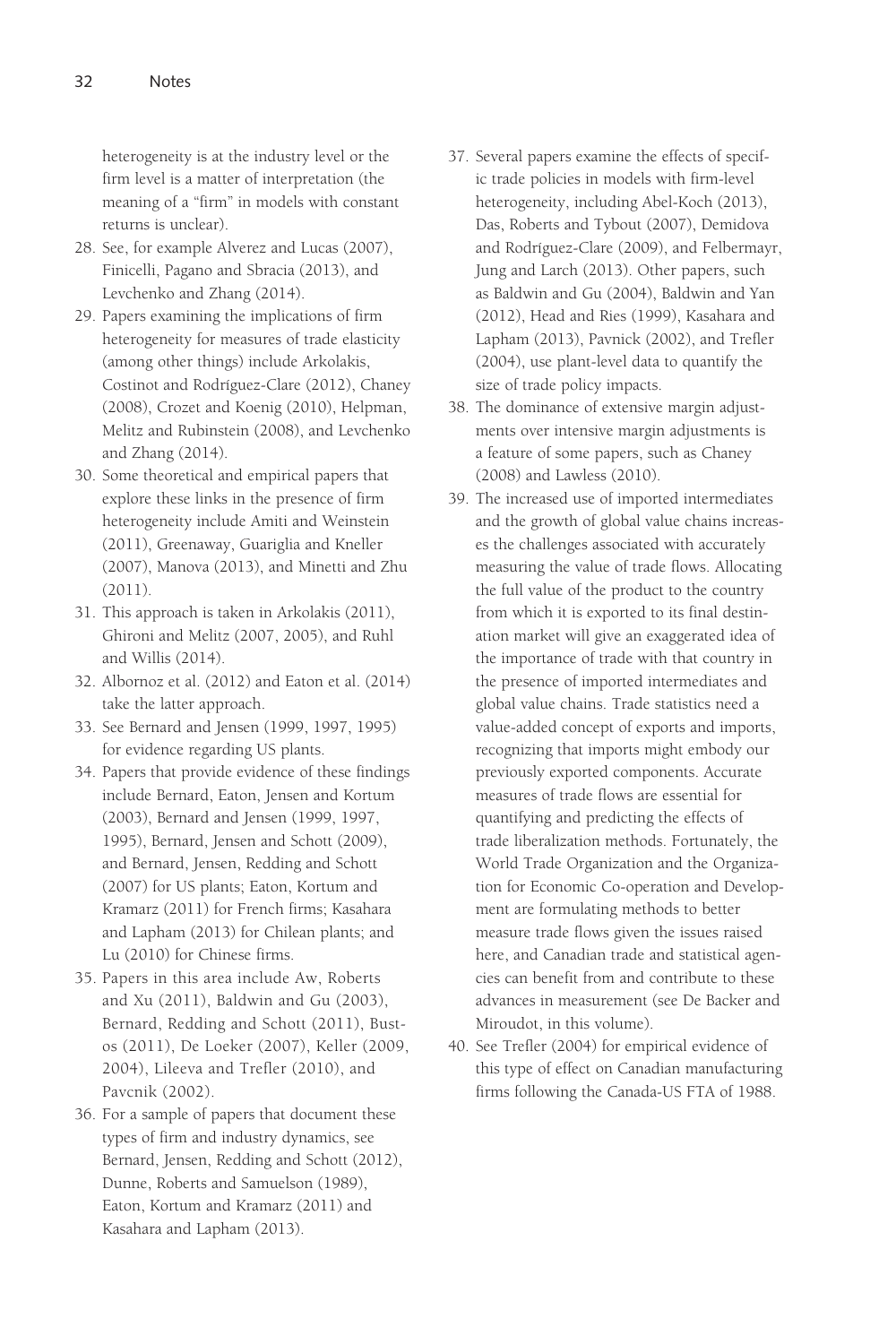## References

- Abel-Koch, J. 2013. "Endogenous Trade Policy with Heterogeneous Firms." Gutenberg School of Management and Economics Working Paper 1306. Mainz, Germany: Gutenberg School.
- Akerman, A., E. Helpman, O. Itskhoki, M. Muendler, and S. Redding. 2013. "Sources of Wage Inequality." *American Economic Review* 103 (3): 214-19.
- Albornoz, F., H. Calvo-Pardo, G. Corcos, and P. Ornelas. 2012. "Sequential Exporting." *Journal of International Economics* 88 (1): 17-31.
- Alverez, F., and R.J. Lucas. 2007. "General Equilibrium Analysis of the Eaton-Kortum Model of International Trade." *Journal of Monetary Economics* 54 (6): 1726-68.
- Amiti, M., and D. Davis. 2012. "Trade, Firms, and Wages: Theory and Evidence." *Review of Economic Studies* 79 (1): 1-36.
- Amiti, M., O. Itskhoki, and J. Konings. 2014. "Importers, Exporters, and Exchange Rate Disconnect." *American Economic Review* 104 (7): 1942-78.
- Amiti, M., and J. Konings. 2007. "Trade Liberalization, Intermediate Inputs, and Productivity." *American Economic Review* 97 (5): 1611-38.
- Amiti, M., and D. Weinstein. 2011. "Exports and Financial Shocks." *Quarterly Journal of Economics* 126 (4): 1841-77.
- Anderson, M., H. Lööf, and S. Johansson. 2008. "Productivity and International Trade-Firm Level Evidence from a Small Open Economy." *Review of World Economics/Weltwirtschaftliches Archiv* 144 (4): 774-801.
- Antràs, P., and E. Helpman. 2004. "Global Sourcing." *Journal of Political Economy* 112 (3): 552-80.
	- ———. 2008. "Contractual Frictions and Global Sourcing." In *The Organization of Firms in*

*a Global Economy*, edited by E. Helpman, T. Verdier, and D. Marin. Cambridge, MA: Harvard University Press: 9-54.

- Arkolakis, C. 2011. "A Unified Theory of Firm Selection and Growth." NBER Working Paper 17553. Cambridge, MA: National Bureau of Economic Research.
- Arkolakis, C., A. Costinot, and A. Rodríguez-Clare. 2012. "New Trade Models: Same Old Gains?" *American Economic Review* 102 (1): 94-130.
- Arkolakis, C., and M.A. Muendler. 2011. "The Extensive Margin of Exporting Products: A Firm-Level Analysis." NBER Working Paper 16641. Cambridge, MA: National Bureau of Economic Research.
- Atkeson, A., and A. Burstein. 2010. "Innovation, Firm Dynamics, and International Trade." *Journal of Political Economy* 118 (3): 433-84.
- Attanasio, O., P. Goldberg, and N. Pavcnik. 2004. "Trade Reforms and Wage Inequality in Colombia." *Journal of Development Economics* 74 (2): 331-66.
- Autor, D., D. Dorn, and G. Hanson. 2013. "The China Syndrome: Local Labor Market Effects of Import Competition in the United States." *American Economic Review* 103 (6): 2121-68.
- Aw, B.Y., M. Roberts, and D. Xu. 2011. "R&D Investment, Exporting, and Productivity Dynamics." *American Economic Review* 101 (4): 1312-44.
- Baldwin, J.R., and W. Gu. 2003. "Export-Market Participation and Productivity Performance in Canadian Manufacturing." *Canadian Journal of Economics* 36 (3): 634-57.
- \_\_\_\_\_. 2004. "Trade Liberalization: Export-Market Participation, Productivity Growth, and Innovation." *Oxford Review of Economic Policy* 20 (3): 372-92.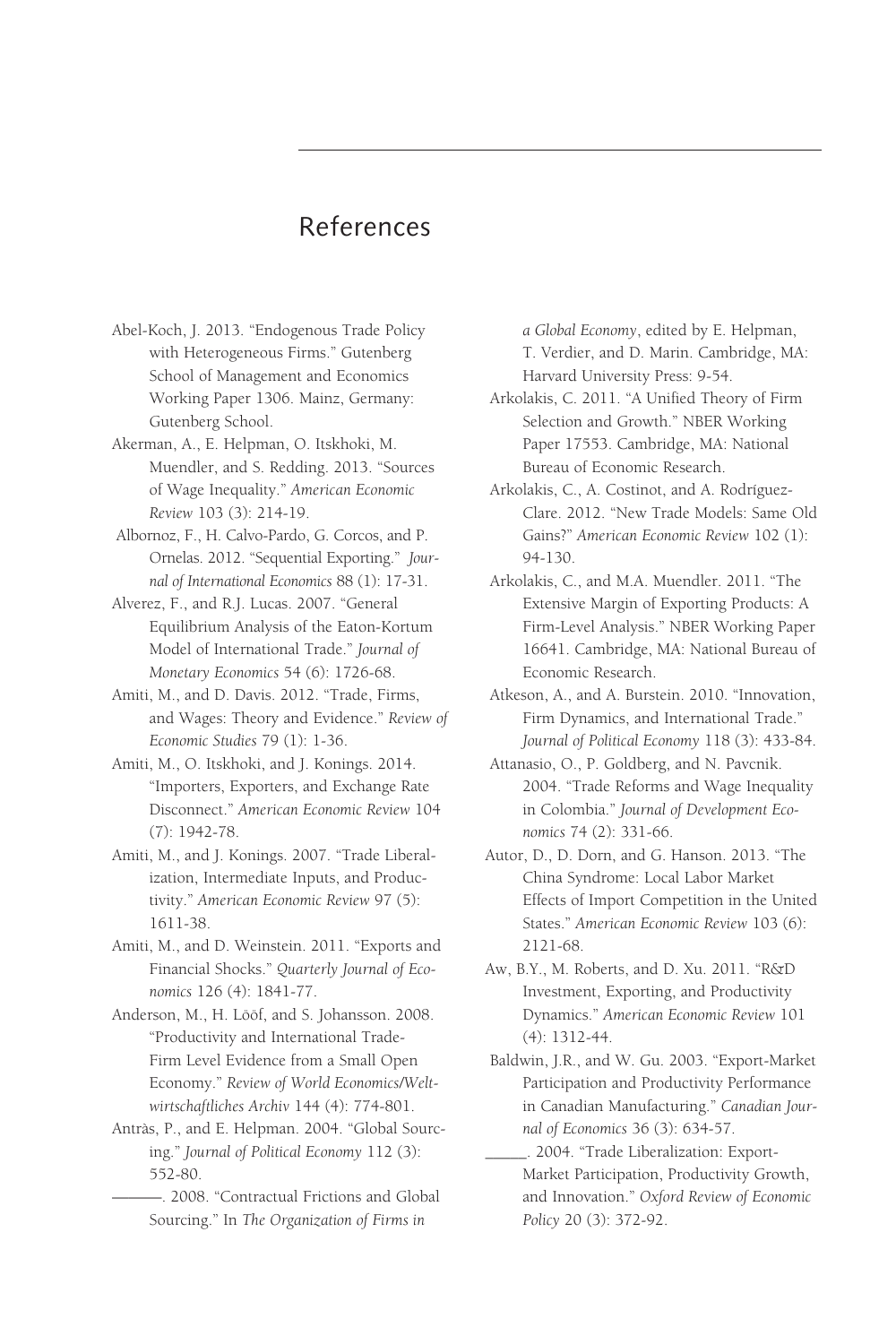- Baldwin, J.R., and B. Yan. 2012. "Export Market Dynamics and Plant-Level Productivity: Impact of Tariff Reductions and Exchange-Rate Cycles." *Scandinavian Journal of Economics* 114 (3): 831-55.
- Baldwin, R., and F. Robert-Nicoud. 2010. "Tradein-Goods and Trade-in-Tasks: An Integrated Approach." NBER Working Paper 15882. Cambridge, MA: National Bureau of Economic Research.
- Behrens, K., and Y. Murata. 2006. "Gains from Trade and Efficiency under Monopolistic Competition: A Variable Elasticity Case." CORE Discussion Paper 2006/49. Louvain-la-Neuve, Belgium: Center for Operations Research and Econometrics.
- Bernard, A., J. Eaton, J.B. Jensen, and S. Kortum. 2003. "Plants and Productivity in International Trade." *American Economic Review* 93 (4): 1268-90.
- Bernard, A., and J.B. Jensen. 1995. "Exporters, Jobs, and Wages in U.S. Manufacturing: 1976-87." *Brookings Papers on Economic Activity: Microeconomics*: 67-112.
- \_\_\_\_\_. 1997. "Exporters, Skill Upgrading and the Wage Gap." *Journal of International Economics* 42 (1-2): 3-31.
- \_\_\_\_\_. 1999. "Exceptional Exporter Performance: Cause, Effect, or Both." *Journal of International Economics* 47 (1): 1-25.
- Bernard, A., J.B. Jensen, S. Redding, and P. Schott. 2007. "Firms in International Trade." *Journal of Economic Perspectives* 21 (3): 105-30.
	- \_\_\_\_\_. 2012. "The Empirics of Firm Heterogeneity and International Trade." *Annual Review of Economics* 4: 283-313.
- Bernard, A., J.B. Jensen, and P. Schott. 2006. "Trade Costs, Firms, and Productivity." *Journal of Monetary Economics* 53 (5): 917-37.
- \_\_\_\_\_. 2009. "Importers, Exporters, and Multinationals: A Portrait of Firms in the U.S. That Trade Goods." In *Producer Dynamics: New Evidence from Micro Data*, edited by T. Dunne, J.B. Jensen, and M.J. Roberts. Chicago: University of Chicago Press.
- Bernard, A., S. Redding, and P. Schott. 2007. "Comparative Advantage and Heterogen-

eous Firms." *Review of Economic Studies* 74: 31-66.

- \_\_\_\_\_. 2011. "Multi-product Firms and Trade Liberalization." *Quarterly Journal of Economics* 126 (3): 1271-1318.
- Bustos, P. 2011. "Trade Liberalization, Exports and Technology Upgrading: Evidence on the Impact of MERCOSUR on Argentinian Firms." *American Economic Review* 10 (1): 304-40.
- Caliendo, L., and E. Rossi-Hansberg. 2012. "The Impact of Trade on Organization and Productivity." *Quarterly Journal of Economics* 127 (3): 1393-1467.
- Chaney, T. 2008. "Distorted Gravity: The Intensive and Extensive Margin of International Trade." *American Economic Review* 98 (4): 1707-21.
- Ciuriak, D., B. Lapham, and B. Wolfe, with T. Collins-Williams and J.M. Curtis. 2015. "Firms in International Trade: Trade Policy Implications of the *New* New Trade Policy." *Global Policy* 6 (2): 130-40.
- Crozet, M., and P. Koenig. 2010. "Structural Gravity Equations with Intensive and Extensive Margins." *Canadian Journal of Economics* 43 (1): 41-62.
- Das, S., M.J. Roberts, and J.R. Tybout. 2007. "Market Entry Costs, Producer Heterogeneity, and Export Dynamics." *Econometrica* 75 (3): 837-73.
- Davis, D., and J. Harrigan. 2011. "Good Jobs, Bad Jobs, and Trade Liberalization." *Journal of International Economics* 84 (1): 26-36.
- De Loeker, J. 2007. "Do Exports Generate Higher Productivity? Evidence from Slovenia." *Journal of International Economics* 73 (1): 69-98.
- Demidova, S., and A. Rodríguez-Clare. 2009. "Trade Policy under Firm-Level Heterogeneity in a Small Economy." *Journal of International Economics* 78 (1): 100-12.
- Dunne, T., M.J. Roberts, and L. Samuelson. 1989. "The Growth and Failure of U.S. Manufacturing Plants." *Quarterly Journal of Economics* 104 (4): 671-98.
- Eaton, J., M. Eslava, D. Jinkins, C.J. Krizan, and J. Tybout. 2014. "A Search and Learning Model of Export Dynam-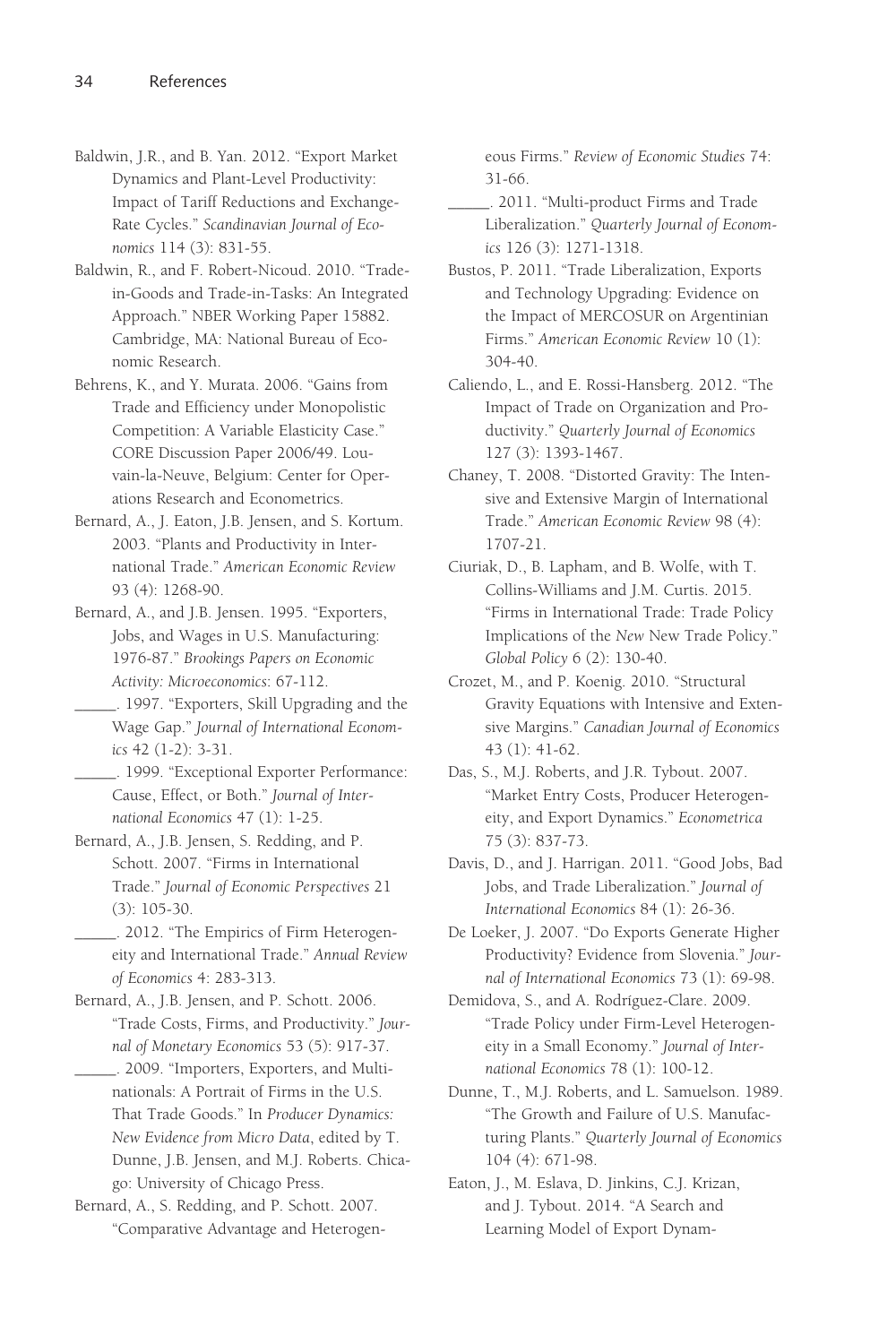ics." Working paper. Accessed May 19, 2015. http://grizzly.la.psu.edu/~jtybout/ EEJKT\_02\_26\_2014.pdf

- Eaton, J., and S. Kortum. 2002. "Technology, Geography, and Trade." *Econometrica* 70 (5): 1741-80.
- Eaton, J., S. Kortum, and F. Kramarz. 2011. "An Anatomy of International Trade: Evidence from French Firms." *Econometrica* 79 (5): 1453-98.
- Eckel, C., and P. Neary. 2010. "Multi-product Firms and Flexible Manufacturing in the Global Economy." *Review of Economic Studies* 77 (1): 188-217.
- Egger, H., and U. Kreickemeier. 2009. "Firm Heterogeneity and the Labor Market Effects of Trade Liberalization." *International Economic Review* 50 (1): 187-216.
- Feenstra, R. 2003. "A Homothetic Utility Function for Monopolistic Competition Models without Constant Price Elasticity." *Economics Letters* 78 (1): 79-86.
- Felbermayr, G., B. Jung, and M. Larch. 2013. "Optimal Tariffs, Retaliation, and the Welfare Losses from Tariff Wars in the Melitz Model." *Journal of International Economics* 89 (1): 13-25.
- Felbermayr, G., J. Prat, and H.-J. Schmerer. 2011. "Globalization and Labor Market Outcomes: Wage Bargaining, Search Frictions, and Firm Heterogeneity." *Journal of Economic Theory* 146 (1): 39-73.
- Fernandes, A. 2007. "Trade Policy, Trade Volumes, and Plant-Level Productivity in Colombian Manufacturing Industries." *Journal of International Economics* 71 (1): 52-71.
- Finicelli, A., P. Pagano, and M. Sbracia. 2013. "Ricardian Selection." *Journal of International Economics* 89 (1): 96-109.
- Firpo, S., N. Fortin, and T. Lemieux. 2011. "Occupational Tasks and Changes in the Wage Structure." Institute for the Study of Labor discussion paper 5542. Bonn, Germany: Institute for the Study of Labor. Accessed May 19, 2015. http://ftp.iza.org/dp5542.pdf
- Fortin, N., D. Green, T. Lemieux, K. Milligan, and C. Riddell. 2012. "Canadian Inequality: Recent Developments and Policy Options." *Canadian Public Policy* 38 (2): 121-45.
- Fraís, J., D. Kaplan, and E. Verhoogen. 2012. "Exports and Within-Plant Wage Distributions: Evidence from Mexico." *American Economic Review* 102 (3): 435-40.
- Ghironi, F., and M. Melitz. 2005. "International Trade and Macroeconomic Dynamics with Heterogeneous Firms." *Quarterly Journal of Economics* 120 (3): 865-915.
- \_\_\_\_\_. 2007. "Trade Flow Dynamics and Heterogeneous Firms." *American Economic Review* 97 (2): 356-61.
- Goldberg, P., A. Khandelwal, N. Pavcnik, and P. Topalova. 2010. "Imported Intermediate Inputs and Domestic Product Growth: Evidence from India." *Quarterly Journal of Economics* 125 (4): 1727-67.
- Goldberg, P., and N. Pavcnik. 2007. "Distributional Effects of Globalization in Developing Countries." *Journal of Economic Literature* 45 (1): 39-82.
- Greenaway, D., G. Guariglia, and R.A. Kneller. 2007. "Financial Factors and Exporting Decisions." *Journal of International Economics* 73 (2): 377-95.
- Greenaway, D., and R.A. Kneller. 2007. "Firm Heterogeneity, Exporting, and Foreign Direct Investment." *Economic Journal* 117 (517): F134-61.
- Grossman, G., and E. Rossi-Hansberg. 2008. "Trading Tasks: A Simple Model of Offshoring." *American Economic Review* 98 (5): 1978-97.
- Head, K., and J. Ries. 1999. "Rationalization Effects of Tariff Reductions." *Journal of International Economics* 47 (2): 295-320.
- Heckscher, E. 1919. "The Effect of Foreign Trade on the Distribution of Income." *Ekonomisk Tidskrift* 21: 497-512.
- Helpman, E. 1981. "International Trade in the Presence of Product Differentiation, Economies of Scale, and Monopolistic Competition: A Chamberlinian, Heckscher-Ohlin Approach." *Journal of International Economics* 2: 304-40.
- \_\_\_\_\_. 2006. "Trade, FDI, and the Organization of Firms." *Journal of Economic Literature* 44 (3): 589-630.
- Helpman, E., and O. Itskhoki. 2010. "Labor Market Rigidities, Trade, and Unemployment." *Review of Economic Studies* 77 (3): 1100-37.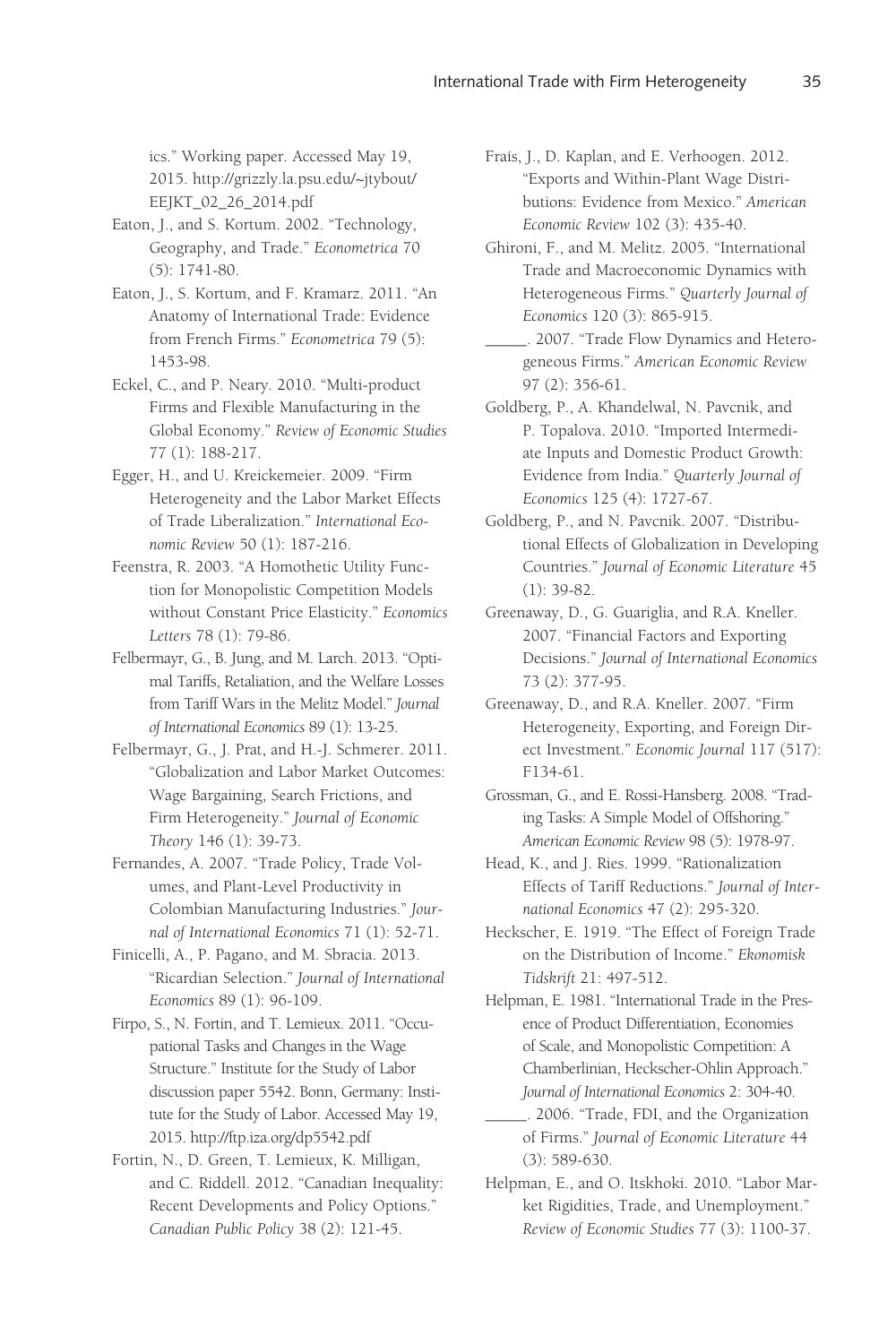- Helpman, E., O. Itskhoki, M. Muendler, and S. Redding. 2014. "Trade and Inequality: From Theory to Estimation." NBER Working Paper 17991. Cambridge, MA: National Bureau of Economic Research.
- Helpman, E., O. Itskhoki, and S. Redding. 2010. "Inequality and Unemployment in a Global Economy." *Econometrica* 78 (4): 1239-83.
	- \_\_\_\_\_. 2013. "Trade and Labor Market Outcomes." In *Advances in Economics and Econometrics: Tenth World Congress*, vol. 2, *Applied Economics*, edited by D. Acemoglu, M. Arellano, and E. Dekel. New York: Cambridge University Press.
- Helpman, E., and P. Krugman. 1985. *Market Structure and Foreign Trade: Increasing Returns, Imperfect Competition, and the International Economy.* Cambridge, MA: MIT Press.
- Helpman, E., M. Melitz, and Y. Rubinstein. 2008. "Estimating Trade Flows: Trading Partners and Trading Volumes." *Quarterly Journal of Economics* 123 (2): 441-87.
- Helpman, E., M. Melitz, and S. Yeaple. 2004. "Export versus FDI with Heterogeneous Firms." *American Economic Review* 94 (1): 300-16.
- Kasahara, H., and B. Lapham. 2013. "Productivity and the Decision to Import and Export: Theory and Evidence." *Journal of International Economics* 89 (2): 297-316.
- Keller, W. 2004. "International Technology Diffusion." *Journal of Economic Literature* 42 (3): 752-82.
	- \_\_\_\_\_. 2009. "International Trade, Foreign Direct Investment, and Technology Spillovers." NBER Working Paper 15442. Cambridge, MA: National Bureau of Economic Research.
- Khandelwal, A., and P. Topalova. 2011. "Trade Liberalization and Firm Productivity: The Case of India." *Review of Economics and Statistics* 93 (3): 995-1009.
- Krugman, P. 1979. "Increasing Returns, Monopolistic Competition, and International Trade." *Journal of International Economics* 9 (4): 469-79.
	- \_\_\_\_\_. 1980. "Scale Economies, Product Differentiation and the Pattern of Trade." *American Economic Review* 70 (5): 950-59.
- Kugler, M., and E. Verhoogen. 2008. "The Quality-Complementarity Hypothesis: Theory and Evidence from Colombia." NBER Working Paper 14418. Cambridge, MA: National Bureau of Economic Research.
- Kurokawa, Y. 2012. "A Survey of Trade and Wage Inequality: Anomalies, Resolutions, and New Trends." *Journal of Economic Surveys* 28 (1): 169-83.
- Lancaster, K. 1980. "Intra-industry Trade under Perfect Monopolistic Competition." *Journal of International Economics* 10 (2): 151-75.
- Lawless, M. 2010. "Deconstructing Gravity: Trade Costs and Extensive and Intensive Margins." *Canadian Journal of Economics* 43 (4): 1149-72.
- Levchenko, A., and J. Zhang. 2014. "Ricardian Productivity Differences and the Gains from Trade." *European Economic Review* 65 (C): 45-65.
- Lileeva, A., and D. Trefler. 2010. "Improved Access to Foreign Markets Raises Plant-Level Productivity…for Some Plants." *Quarterly Journal of Economics* 125 (3): 1051-99.
- Lu, D. 2010. "Exceptional Exporter Performance? Evidence from Chinese Manufacturing Firms." University of Chicago Job Market Paper. Accessed May 19, 2015. http://crifes. psu.edu/papers/DanLuJMP.pdf
- Ma, A., A. Van Assche, and C. Hong. 2009. "Global Production Networks and China's Process Trade." *Journal of Asian Economics* 20 (6): 640-54.
- Manova, K. 2013. "Credit Constraints, Heterogeneous Firms, and International Trade." *Review of Economic Studies* 80: 711-44.
- Markusen, J.R. 1981. "Trade and the Gains from Trade with Imperfect Competition." *Journal of International Economics* 11 (4): 531-51.
- Mayer, T., M. Melitz, and G. Ottaviano. 2012. "Market Size, Competition, and the Product Mix of Exporters." CEP Discussion Paper 1146. London, UK: Centre for Economic Performance.
- Melitz, M. 2003. "The Impact of Trade on Intra-industry Reallocations and Aggregate Industry Productivity." *Econometrica* 71 (6): 1695-1725.
- Melitz, M., and G. Ottaviano. 2008. "Market Size, Trade, and Productivity." *Review of Economic Studies* 75 (1): 295-316.